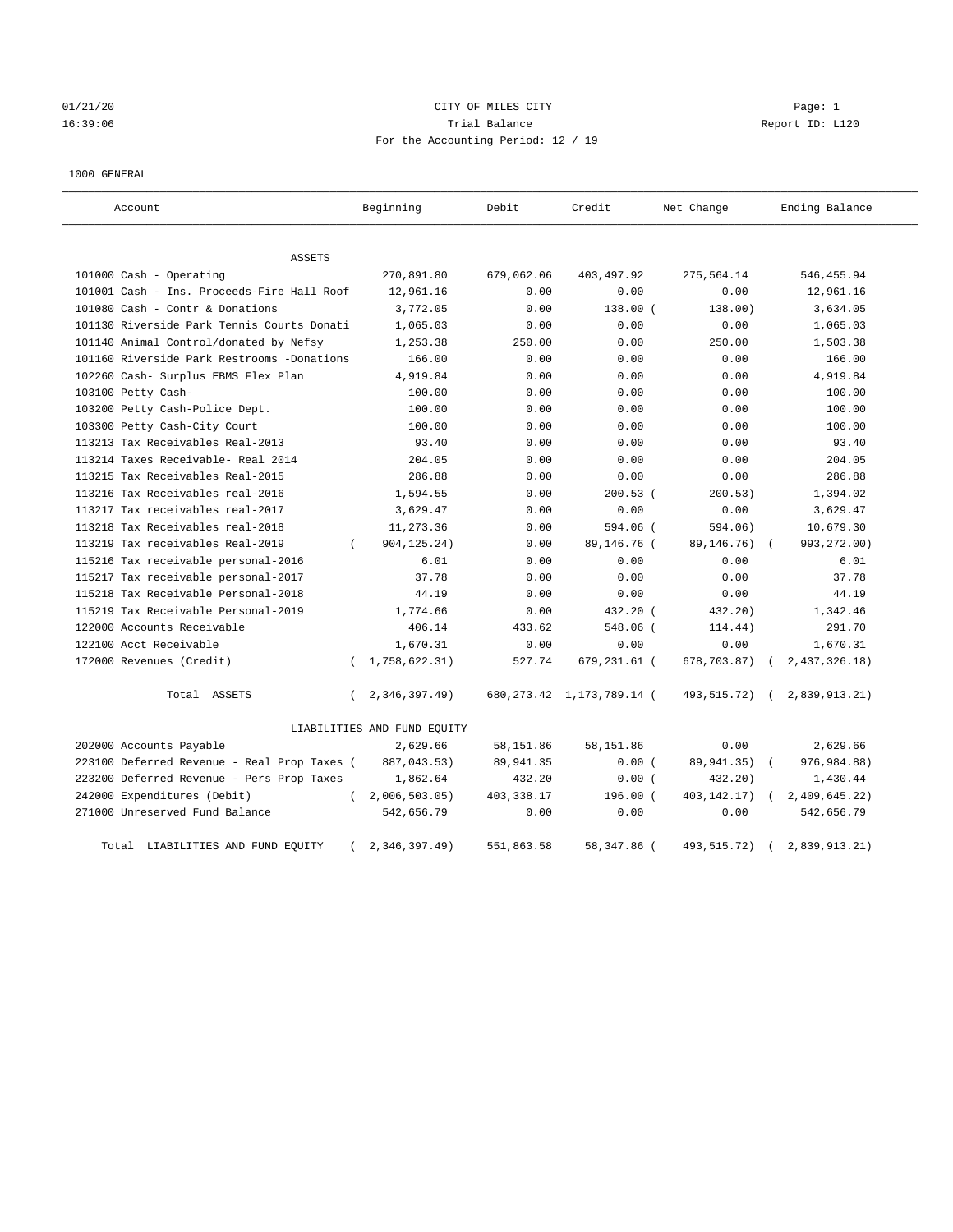# 01/21/20 **CITY OF MILES CITY CITY CITY Page: 2** 16:39:06 Trial Balance Report ID: L120 For the Accounting Period: 12 / 19

## 2220 LIBRARY

| Account                                    | Beginning                   | Debit      | Credit      | Net Change     | Ending Balance |
|--------------------------------------------|-----------------------------|------------|-------------|----------------|----------------|
| ASSETS                                     |                             |            |             |                |                |
| 101000 Cash - Operating                    | 42,364.11                   | 25,623.05  | 25, 311.20  | 311.85         | 42,675.96      |
| 101032 Cash- Library Board of Trustees Mul | 2,993.84                    | 140.00     | 0.00        | 140.00         | 3,133.84       |
| 103000 Petty Cash                          | 75.00                       | 0.00       | 0.00        | 0.00           | 75.00          |
| 172000 Revenues (Credit)                   | 130,951.29)                 | 0.00       | 25,763.05 ( | $25,763.05$ (  | 156,714.34)    |
| Total ASSETS                               | 85,518.34)                  | 25,763.05  | 51,074.25 ( | 25, 311, 20) ( | 110,829.54)    |
|                                            | LIABILITIES AND FUND EQUITY |            |             |                |                |
| 202000 Accounts Payable                    | 0.00                        | 2,874.24   | 2,874.24    | 0.00           | 0.00           |
| 242000 Expenditures (Debit)                | 127,089.95)<br>$\sqrt{2}$   | 25, 311.20 | 0.00(       | 25, 311, 20) ( | 152, 401.15)   |
| 271000 Unreserved Fund Balance             | 41,571.61                   | 0.00       | 0.00        | 0.00           | 41,571.61      |
| Total LIABILITIES AND FUND EQUITY          | 85,518.34)                  | 28,185.44  | 2,874.24 (  | 25,311.20) (   | 110,829.54)    |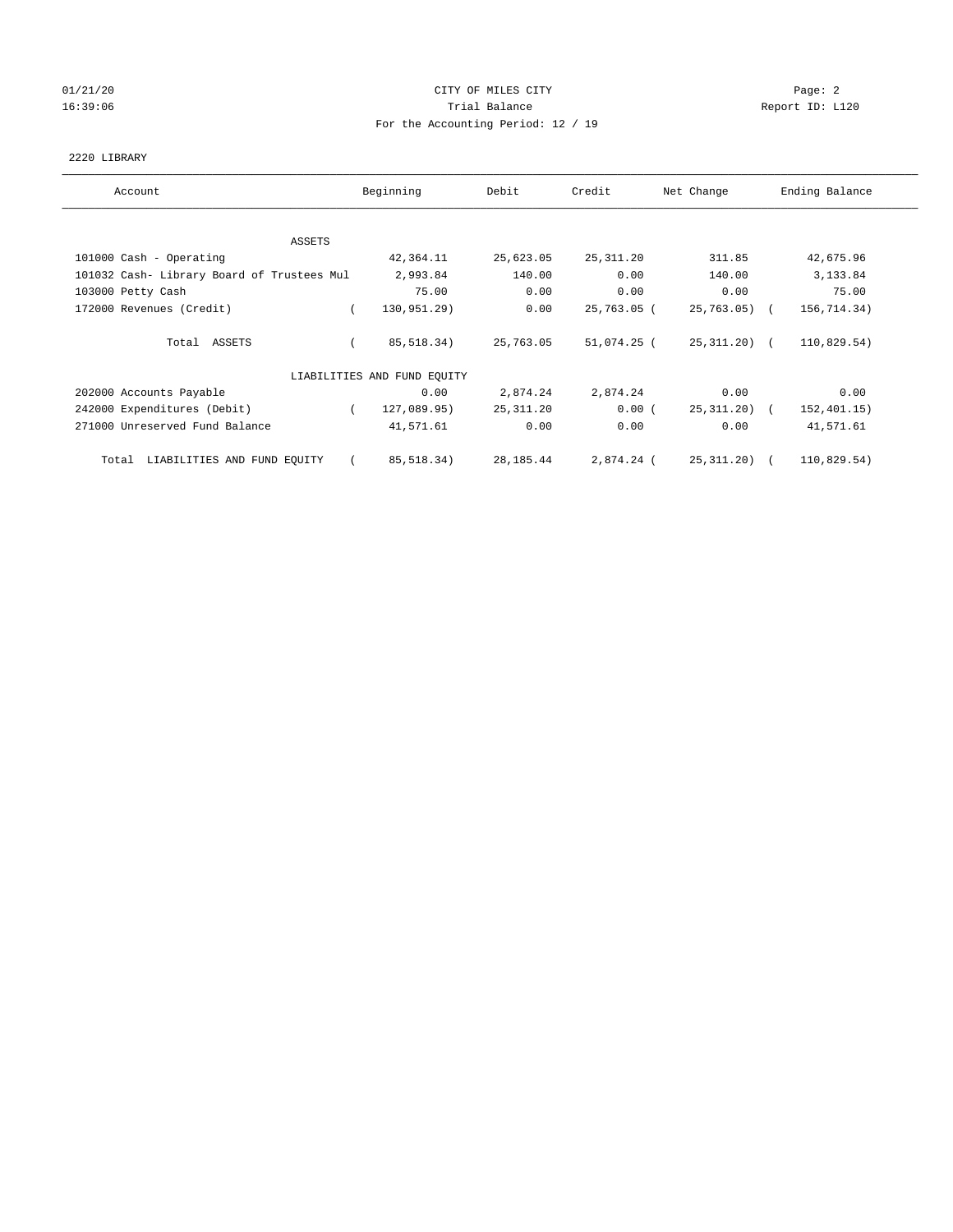# 01/21/20 Page: 3 16:39:06 Trial Balance Report ID: L120 For the Accounting Period: 12 / 19

## 2260 EMERGENCY DISASTER

| Account                                     | Beginning                   | Debit | Credit    | Net Change |            | Ending Balance |
|---------------------------------------------|-----------------------------|-------|-----------|------------|------------|----------------|
| <b>ASSETS</b>                               |                             |       |           |            |            |                |
| 101000 Cash - Operating                     | 206.90                      | 16.38 | 0.00      | 16.38      |            | 223.28         |
| 113218 Tax Receivables real-2018            | 162.80)                     | 0.00  | $6.24$ (  | $6.24)$ (  |            | 169.04)        |
| 115219 Tax Receivable Personal-2019         | 30.18)                      | 0.00  | $4.53$ (  | 4.53)      |            | 34.71)         |
| 172000 Revenues (Credit)                    | 207.49)                     | 0.00  | $16.38$ ( | 16.38)     | $\sqrt{2}$ | 223.87)        |
| Total ASSETS                                | 193.57)                     | 16.38 | $27.15$ ( | $10.77)$ ( |            | 204.34)        |
|                                             | LIABILITIES AND FUND EQUITY |       |           |            |            |                |
| 223100 Deferred Revenue - Real Prop Taxes ( | 162.80)                     | 6.24  | 0.00(     | $6.24)$ (  |            | 169.04)        |
| 223200 Deferred Revenue - Pers Prop Taxes ( | 30.18)                      | 4.53  | 0.00(     | $4.53)$ (  |            | 34.71)         |
| 271000 Unreserved Fund Balance              | 0.59)                       | 0.00  | 0.00      | 0.00       |            | 0.59)          |
| LIABILITIES AND FUND EQUITY<br>Total        | 193.57)                     | 10.77 | 0.00(     | 10.77)     |            | 204.34)        |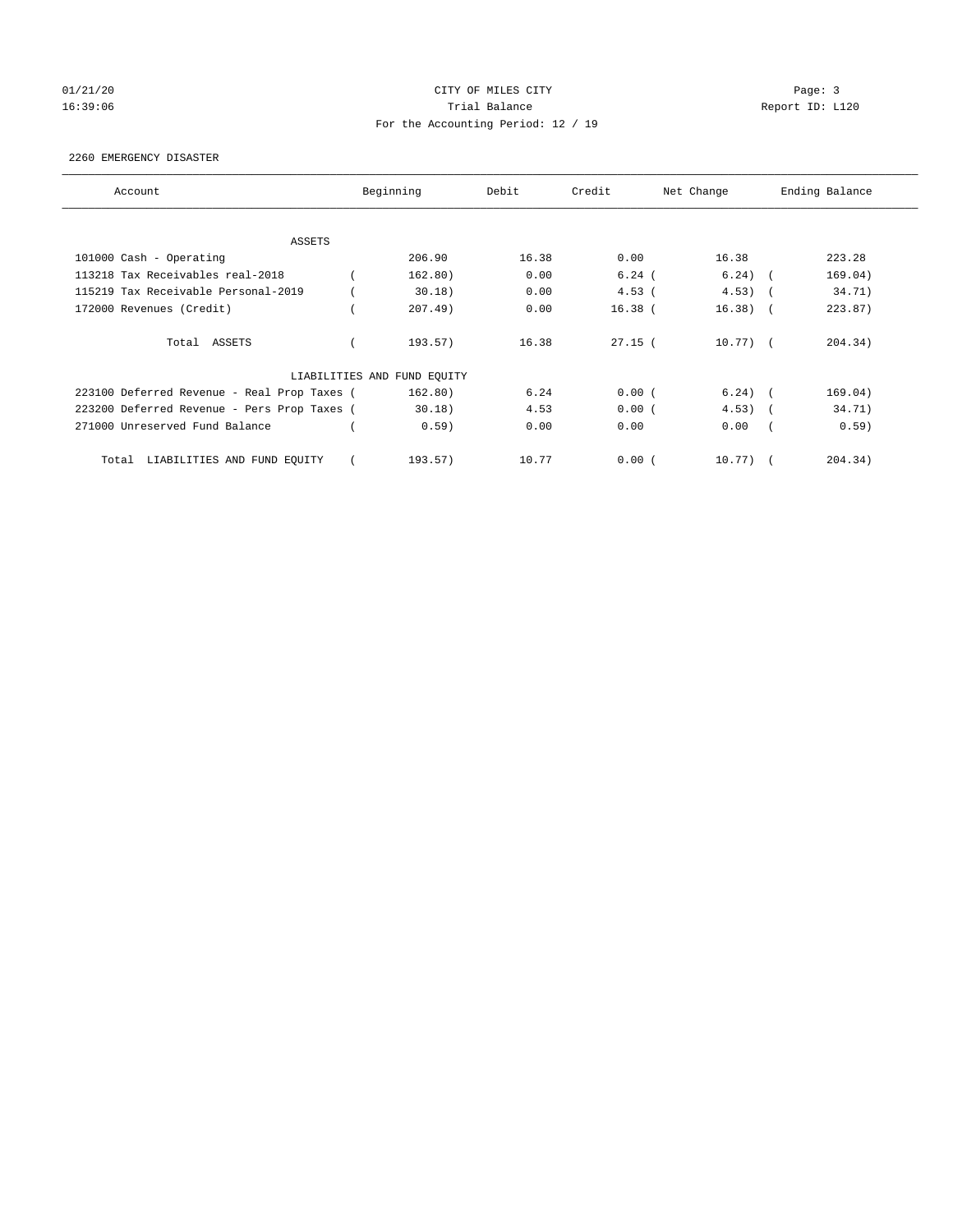# 01/21/20 Page: 4 16:39:06 Trial Balance Report ID: L120 For the Accounting Period: 12 / 19

## 2270 Health

| Account                              | Beginning                   | Debit     | Credit      | Net Change     | Ending Balance |
|--------------------------------------|-----------------------------|-----------|-------------|----------------|----------------|
|                                      |                             |           |             |                |                |
| ASSETS                               |                             |           |             |                |                |
| 101000 Cash - Operating              | 9,171.88                    | 11,500.00 | 0.00        | 11,500.00      | 20,671.88      |
| 172000 Revenues (Credit)             | 0.00                        | 0.00      | 11,500.00 ( | $11,500.00)$ ( | 11,500.00)     |
| ASSETS<br>Total                      | 9,171.88                    | 11,500.00 | 11,500.00   | 0.00           | 9,171.88       |
|                                      | LIABILITIES AND FUND EQUITY |           |             |                |                |
| 271000 Unreserved Fund Balance       | 9,171.88                    | 0.00      | 0.00        | 0.00           | 9,171.88       |
| LIABILITIES AND FUND EQUITY<br>Total | 9,171.88                    | 0.00      | 0.00        | 0.00           | 9,171.88       |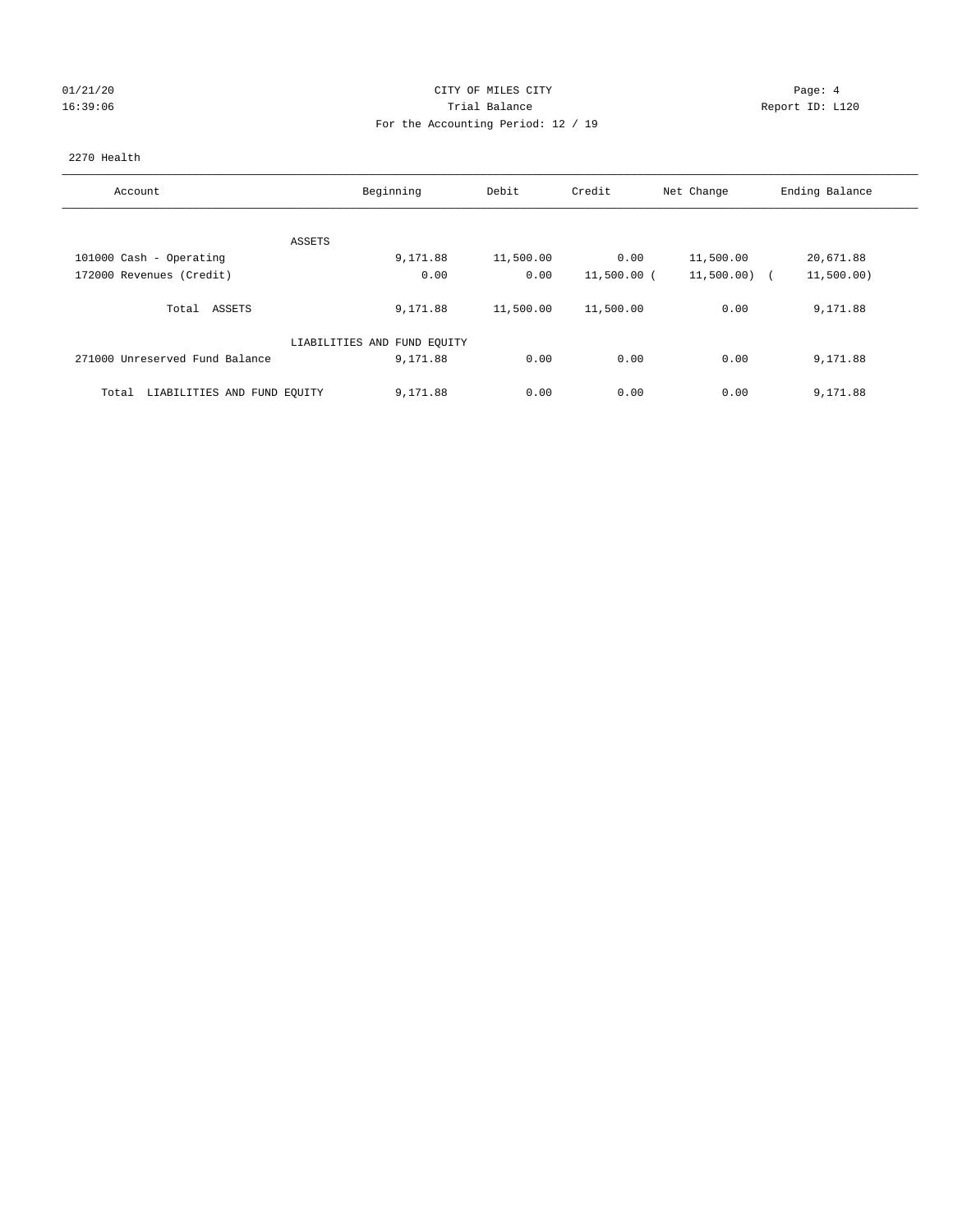## 01/21/20 Page: 5 16:39:06 Trial Balance Report ID: L120 For the Accounting Period: 12 / 19

#### 2310 TIFD-Downtown

| Account                                   | Beginning                   | Debit    | Credit       | Net Change   | Ending Balance |
|-------------------------------------------|-----------------------------|----------|--------------|--------------|----------------|
| <b>ASSETS</b>                             |                             |          |              |              |                |
| 101000 Cash - Operating                   | 107,603.76                  | 6,617.89 | 128.61       | 6,489.28     | 114,093.04     |
| 113170 Deferred revenue                   | 165.24                      | 0.00     | 0.00         | 0.00         | 165.24         |
| 113218 Tax Receivables real-2018          | 915.34                      | 0.00     | 0.00         | 0.00         | 915.34         |
| 115180 Deferred revenue-audit             | 1.46                        | 0.00     | 0.00         | 0.00         | 1.46           |
| 115219 Tax Receivable Personal-2019       | 209.86                      | 0.00     | 0.00         | 0.00         | 209.86         |
| 172000 Revenues (Credit)                  | 45, 267.83)                 | 0.00     | $6,617.89$ ( | $6,617.89$ ( | 51,885.72)     |
| Total ASSETS                              | 63,627.83                   | 6,617.89 | $6,746.50$ ( | 128.61)      | 63,499.22      |
|                                           | LIABILITIES AND FUND EQUITY |          |              |              |                |
| 202000 Accounts Payable                   | 0.00                        | 128.61   | 128.61       | 0.00         | 0.00           |
| 223100 Deferred Revenue - Real Prop Taxes | 1,080.58                    | 0.00     | 0.00         | 0.00         | 1,080.58       |
| 223200 Deferred Revenue - Pers Prop Taxes | 211.32                      | 0.00     | 0.00         | 0.00         | 211.32         |
| 242000 Expenditures (Debit)               | 954.52)                     | 128.61   | 0.00(        | $128.61)$ (  | 1,083.13)      |
| 271000 Unreserved Fund Balance            | 63,290.45                   | 0.00     | 0.00         | 0.00         | 63,290.45      |
| LIABILITIES AND FUND EQUITY<br>Total      | 63,627.83                   | 257.22   | $128.61$ (   | 128.61)      | 63,499.22      |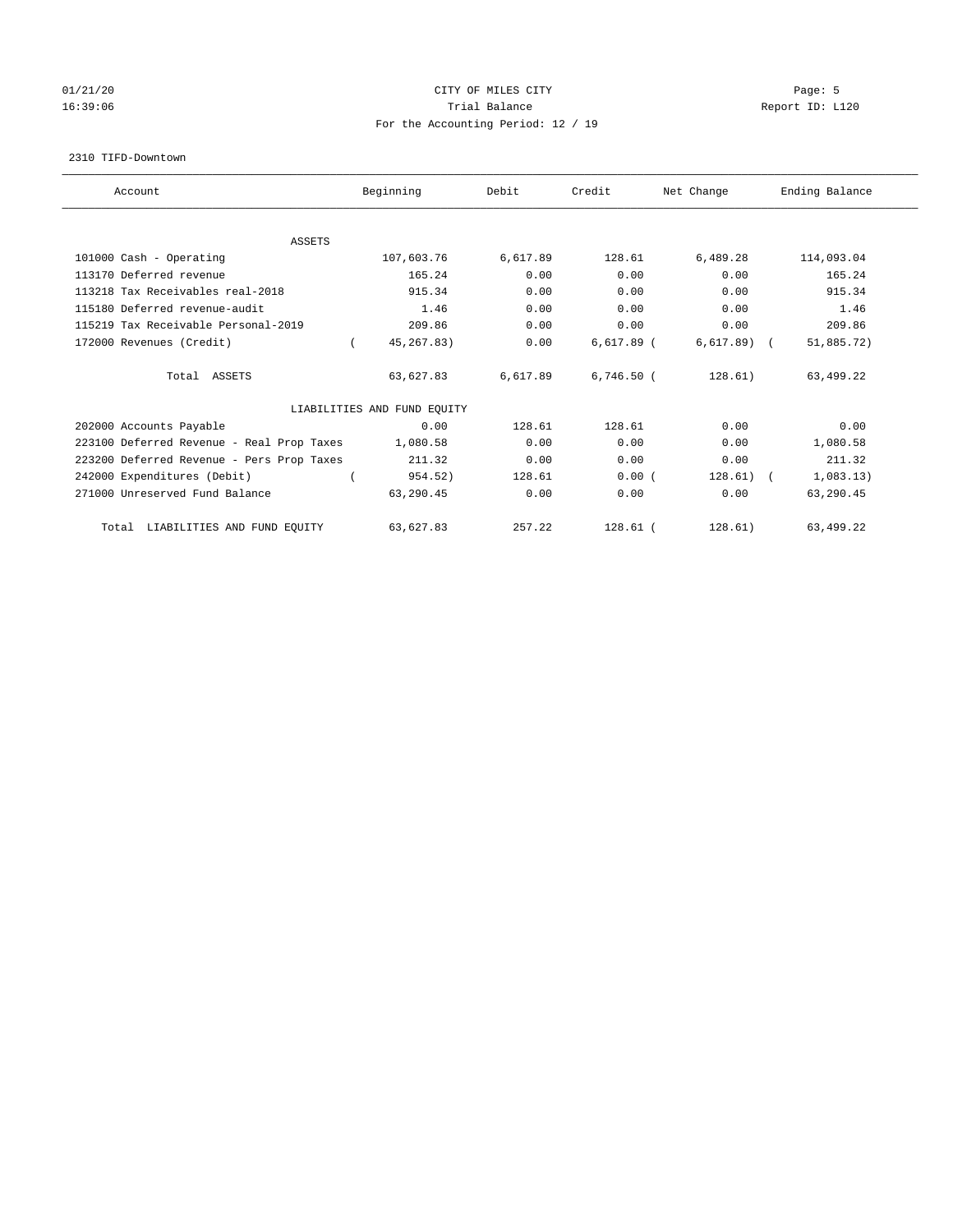# 01/21/20 Page: 6 16:39:06 Trial Balance Report ID: L120 For the Accounting Period: 12 / 19

## 2350 Local Government/Study Commission

| Account                                   | Beginning                   | Debit | Credit | Net Change | Ending Balance |
|-------------------------------------------|-----------------------------|-------|--------|------------|----------------|
| ASSETS                                    |                             |       |        |            |                |
| 101000 Cash - Operating                   | 0.47                        | 0.00  | 0.00   | 0.00       | 0.47           |
| 113214 Taxes Receivable- Real 2014        | 0.97                        | 0.00  | 0.00   | 0.00       | 0.97           |
| 113215 Tax Receivables Real-2015          | 1.62                        | 0.00  | 0.00   | 0.00       | 1.62           |
| 115216 Tax receivable personal-2016       | 0.02                        | 0.00  | 0.00   | 0.00       | 0.02           |
| 172000 Revenues (Credit)                  | 0.47)                       | 0.00  | 0.00   | 0.00       | 0.47)          |
| Total ASSETS                              | 2.61                        | 0.00  | 0.00   | 0.00       | 2.61           |
|                                           | LIABILITIES AND FUND EQUITY |       |        |            |                |
| 223100 Deferred Revenue - Real Prop Taxes | 2.59                        | 0.00  | 0.00   | 0.00       | 2.59           |
| 223200 Deferred Revenue - Pers Prop Taxes | 0.02                        | 0.00  | 0.00   | 0.00       | 0.02           |
| LIABILITIES AND FUND EQUITY<br>Total      | 2.61                        | 0.00  | 0.00   | 0.00       | 2.61           |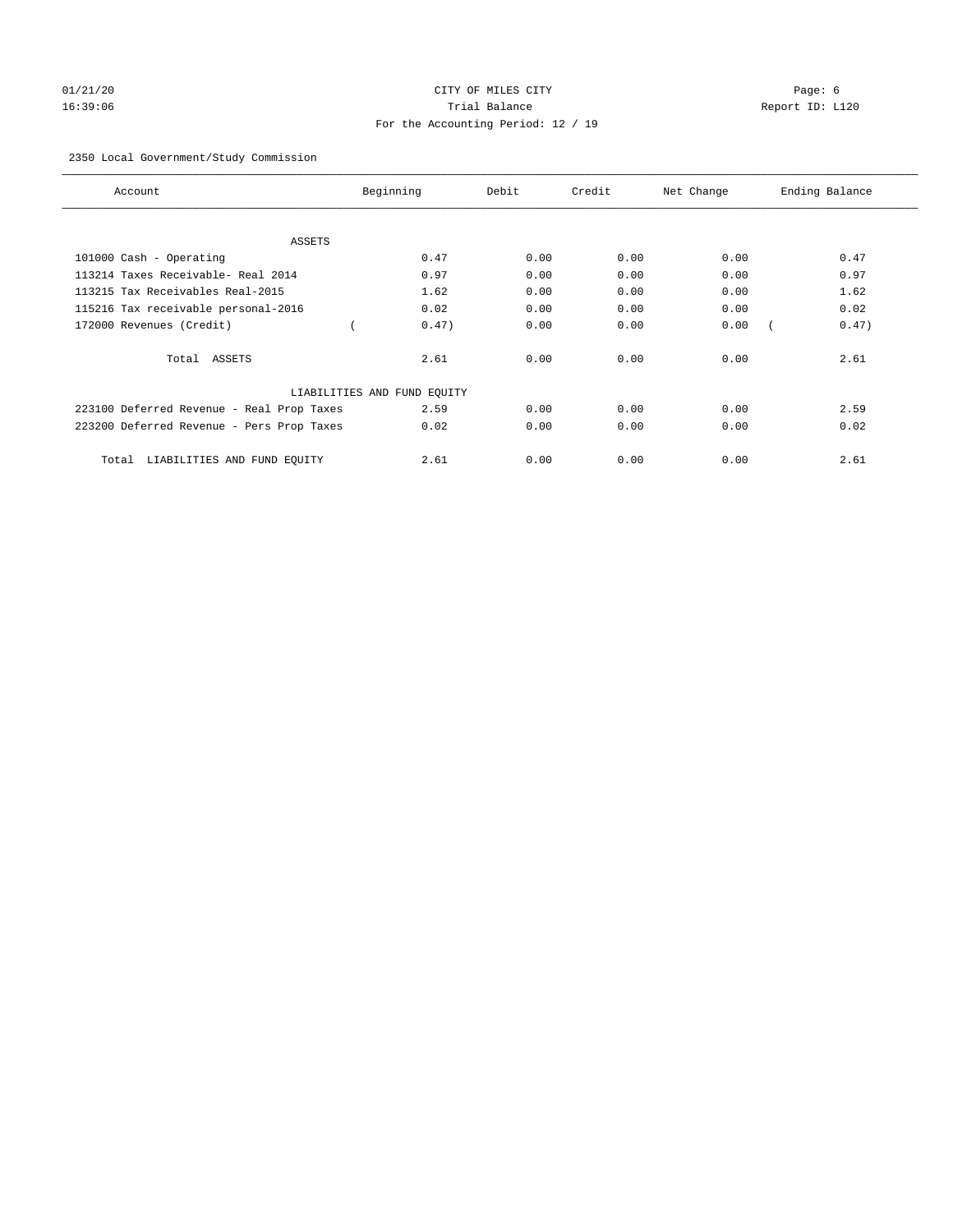# 01/21/20  $CITY$  OF MILES CITY CHECK CITY CHECK CONSTRUCT  $Page: 7$ 16:39:06 Trial Balance Report ID: L120 For the Accounting Period: 12 / 19

2372 Permissive Medical Levy

| Account                                     |          | Beginning                   | Debit       | Credit       | Net Change       | Ending Balance |
|---------------------------------------------|----------|-----------------------------|-------------|--------------|------------------|----------------|
| ASSETS                                      |          |                             |             |              |                  |                |
| 101000 Cash - Operating                     |          | 131,515.05                  | 12,876.35   | 144,391.40 ( | 131, 515.05)     | 0.00           |
| 113211 Taxes Receivable - Real 2011         |          | 0.14                        | 0.00        | 0.00         | 0.00             | 0.14           |
| 113213 Tax Receivables Real-2013            |          | 9.28                        | 0.00        | 0.00         | 0.00             | 9.28           |
| 113214 Taxes Receivable- Real 2014          |          | 22.40                       | 0.00        | 0.00         | 0.00             | 22.40          |
| 113215 Tax Receivables Real-2015            |          | 31.52                       | 0.00        | 0.00         | 0.00             | 31.52          |
| 113216 Tax Receivables real-2016            |          | 181.20                      | 0.00        | $22.79$ (    | 22.79)           | 158.41         |
| 113217 Tax receivables real-2017            |          | 425.20                      | 0.00        | 0.00         | 0.00             | 425.20         |
| 113218 Tax Receivables real-2018            |          | 1,920.04                    | 0.00        | $74.83$ (    | 74.83)           | 1,845.21       |
| 113219 Tax receivables Real-2019            | $\left($ | 128,850.60)                 | 0.00        | 12,704.68 (  | 12,704.68)       | 141,555.28)    |
| 115216 Tax receivable personal-2016         |          | 0.64                        | 0.00        | 0.00         | 0.00             | 0.64           |
| 115217 Tax receivable personal-2017         |          | 4.27                        | 0.00        | 0.00         | 0.00             | 4.27           |
| 115218 Tax Receivable Personal-2018         |          | 5.18                        | 0.00        | 0.00         | 0.00             | 5.18           |
| 115219 Tax Receivable Personal-2019         |          | 223.53                      | 0.00        | $54.44$ (    | 54.44)           | 169.09         |
| 172000 Revenues (Credit)                    | $\left($ | 131, 515. 43)               | 0.00        | 12,876.35 (  | $12,876.35$ (    | 144,391.78)    |
| Total ASSETS                                | $\left($ | 126,027.58)                 | 12,876.35   | 170,124.49 ( | $157, 248.14)$ ( | 283, 275. 72)  |
|                                             |          | LIABILITIES AND FUND EQUITY |             |              |                  |                |
| 223100 Deferred Revenue - Real Prop Taxes ( |          | 126,260.82)                 | 12,802.30   | 0.00(        | $12,802,30$ (    | 139,063.12)    |
| 223200 Deferred Revenue - Pers Prop Taxes   |          | 233.62                      | 54.44       | 0.00(        | 54.44)           | 179.18         |
| 242000 Expenditures (Debit)                 |          | 0.00                        | 144, 391.40 | 0.00(        | 144,391.40)      | 144,391.40)    |
| 271000 Unreserved Fund Balance              |          | 0.38)                       | 0.00        | 0.00         | 0.00             | 0.38)          |
| Total LIABILITIES AND FUND EQUITY           |          | 126,027.58)                 | 157,248.14  | 0.00(        | 157, 248.14)     | 283, 275. 72)  |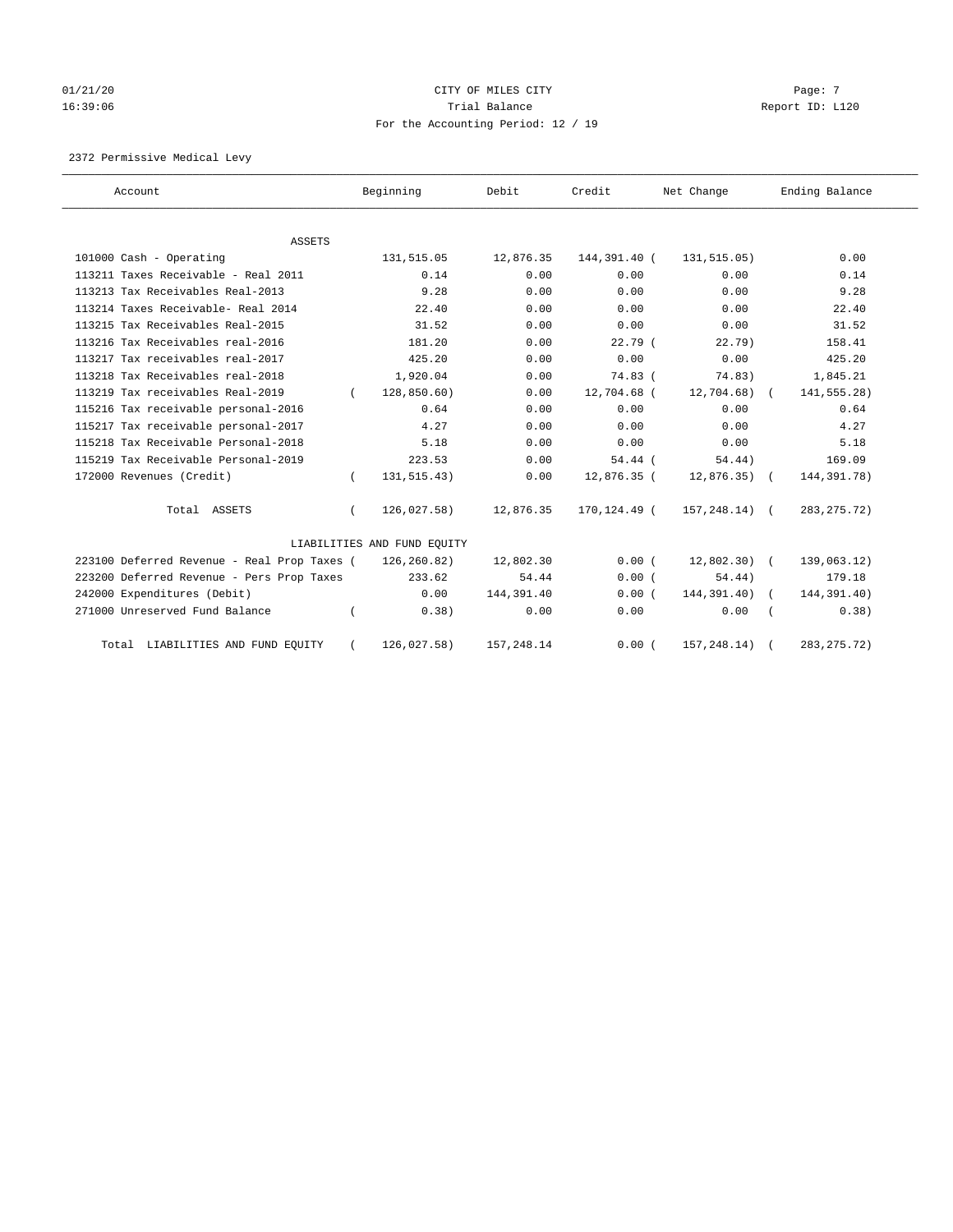## 01/21/20 Page: 8 16:39:06 Trial Balance Report ID: L120 For the Accounting Period: 12 / 19

## 2390 DRUG FORFEITURE

| Account                              | Beginning                   | Debit | Credit | Net Change | Ending Balance |
|--------------------------------------|-----------------------------|-------|--------|------------|----------------|
| ASSETS                               |                             |       |        |            |                |
| 101000 Cash - Operating              | 1,600.00                    | 0.00  | 0.00   | 0.00       | 1,600.00       |
| Total ASSETS                         | 1,600.00                    | 0.00  | 0.00   | 0.00       | 1,600.00       |
|                                      | LIABILITIES AND FUND EQUITY |       |        |            |                |
| 271000 Unreserved Fund Balance       | 1,600.00                    | 0.00  | 0.00   | 0.00       | 1,600.00       |
| LIABILITIES AND FUND EQUITY<br>Total | 1,600.00                    | 0.00  | 0.00   | 0.00       | 1,600.00       |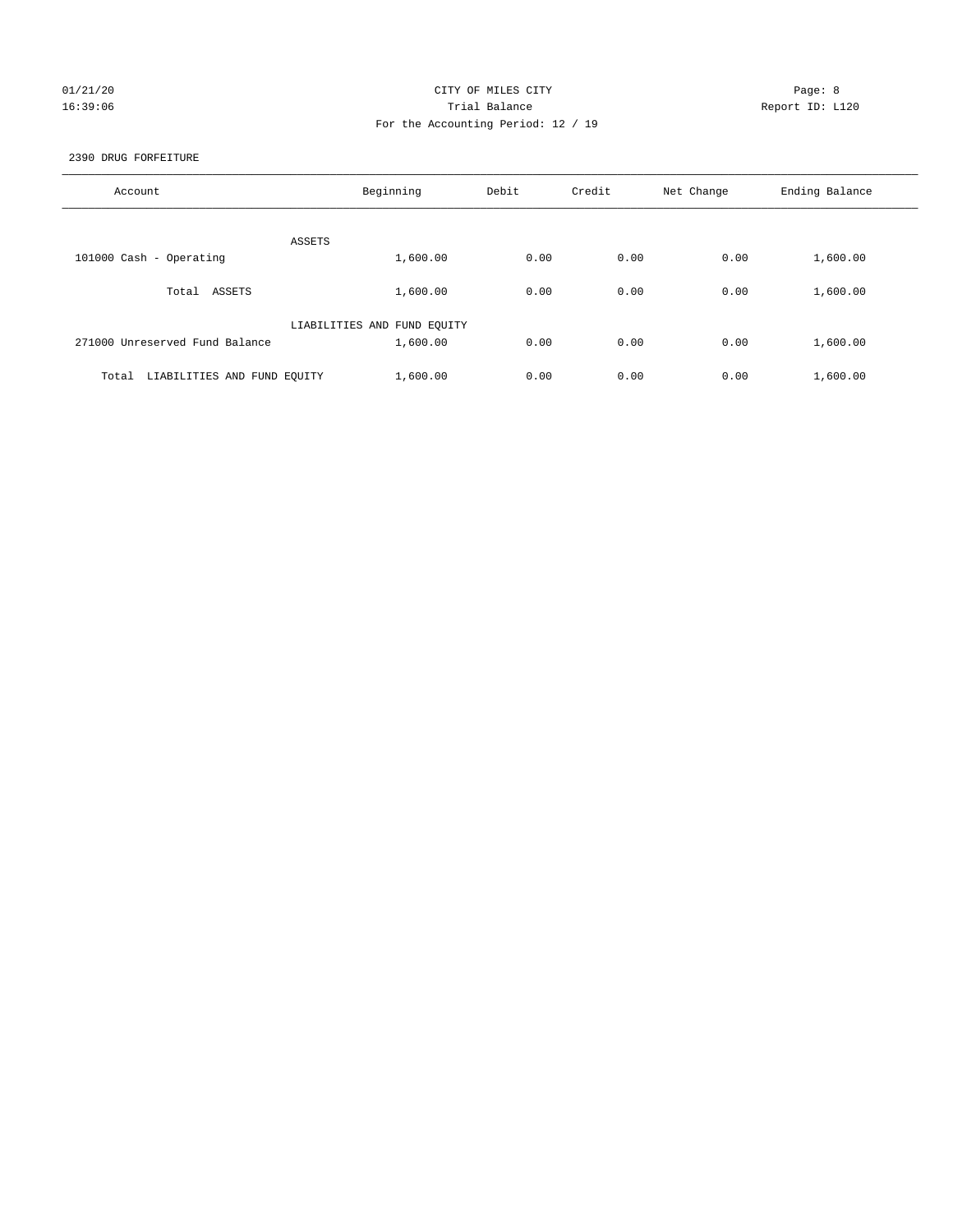# 01/21/20 Page: 9 16:39:06 Trial Balance Report ID: L120 For the Accounting Period: 12 / 19

## 2394 BUILDING CODE ENFORCEMENT

| Account                              |        | Beginning                   | Debit     | Credit       | Net Change    | Ending Balance |
|--------------------------------------|--------|-----------------------------|-----------|--------------|---------------|----------------|
|                                      |        |                             |           |              |               |                |
|                                      | ASSETS |                             |           |              |               |                |
| 101000 Cash - Operating              |        | 100,479.42                  | 6,279.80  | 17,491.57 (  | 11,211.77)    | 89,267.65      |
| 172000 Revenues (Credit)             |        | 73,911.83)                  | 0.00      | $6,279.80$ ( | $6, 279.80$ ( | 80, 191.63)    |
| Total ASSETS                         |        | 26,567.59                   | 6.279.80  | 23,771.37 (  | 17,491.57)    | 9,076.02       |
|                                      |        | LIABILITIES AND FUND EQUITY |           |              |               |                |
| 202000 Accounts Payable              |        | 0.00                        | 15,249.40 | 15,249.40    | 0.00          | 0.00           |
| 242000 Expenditures (Debit)          |        | 72,703.91)                  | 17,491.57 | 0.00(        | 17,491.57) (  | 90, 195.48)    |
| 271000 Unreserved Fund Balance       |        | 99,271.50                   | 0.00      | 0.00         | 0.00          | 99,271.50      |
| LIABILITIES AND FUND EQUITY<br>Total |        | 26,567.59                   | 32,740.97 | 15,249.40 (  | 17,491.57)    | 9,076.02       |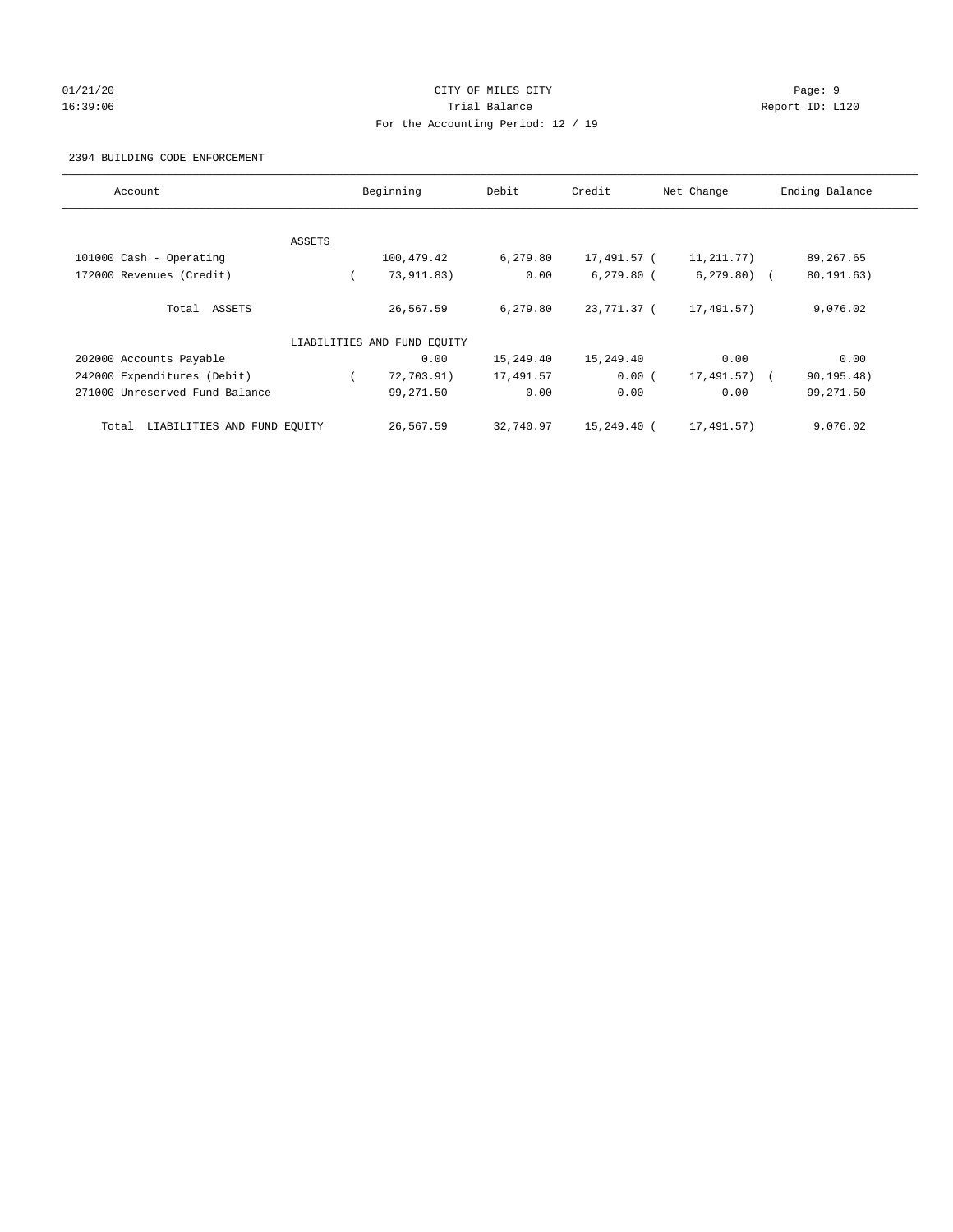# 01/21/20 Page: 10 16:39:06 Trial Balance Report ID: L120 For the Accounting Period: 12 / 19

2400 LTG M D#165-(Gen City)

| Account                                    | Beginning                   | Debit     | Credit       | Net Change    | Ending Balance |
|--------------------------------------------|-----------------------------|-----------|--------------|---------------|----------------|
|                                            |                             |           |              |               |                |
| <b>ASSETS</b>                              |                             |           |              |               |                |
| 101000 Cash - Operating                    | 100,169.36                  | 9,406.56  | 12,820.49 (  | 3,413.93)     | 96,755.43      |
| 118140 Special Assessments Receivables-201 | 39.03                       | 0.00      | 0.00         | 0.00          | 39.03          |
| 118150 Special Assessments Receivables-201 | 40.74                       | 0.00      | 0.00         | 0.00          | 40.74          |
| 118160 Special Assessments Receivables-201 | 268.77                      | 0.00      | $46.22$ (    | 46.22)        | 222.55         |
| 118170 Special Assessments Receivables-201 | 1,101.65                    | 0.00      | 0.00         | 0.00          | 1,101.65       |
| 118180 Special Assessments Received-2018   | 2,307.82                    | 0.00      | 0.00         | 0.00          | 2,307.82       |
| 118190 Special Assessments Receivables-201 | 77, 243.25                  | 0.00      | 8,532.46 (   | 8,532.46)     | 68,710.79      |
| 172000 Revenues (Credit)                   | 102, 343, 23)               | 0.00      | $9,406.56$ ( | $9,406.56$ (  | 111,749.79)    |
| Total ASSETS                               | 78,827.39                   | 9,406.56  | 30,805.73 (  | 21,399.17)    | 57,428.22      |
|                                            | LIABILITIES AND FUND EQUITY |           |              |               |                |
| 202000 Accounts Payable                    | 0.00                        | 12,820.49 | 12,820.49    | 0.00          | 0.00           |
| 223000 Deferred Revenue/Uncollected Taxes  | 81,001.26                   | 8,578.68  | 0.00(        | 8,578.68)     | 72,422.58      |
| 242000 Expenditures (Debit)                | 74,776.86)                  | 12,820.49 | 0.00(        | $12,820.49$ ( | 87,597.35)     |
| 271000 Unreserved Fund Balance             | 72,602.99                   | 0.00      | 0.00         | 0.00          | 72,602.99      |
| Total LIABILITIES AND FUND EQUITY          | 78,827.39                   | 34,219.66 | 12,820.49 (  | 21, 399.17)   | 57,428.22      |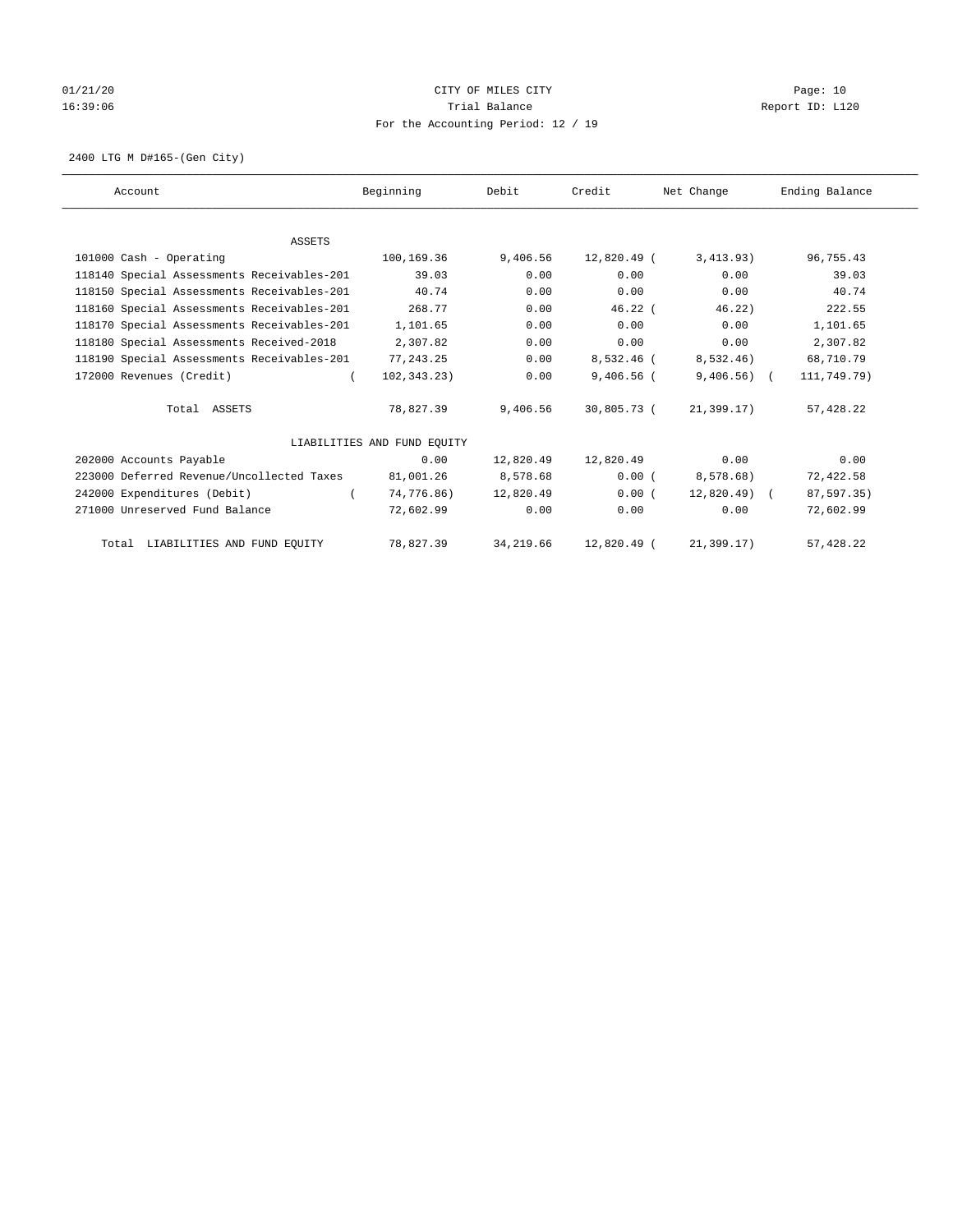# 01/21/20 Page: 11 16:39:06 Trial Balance Report ID: L120 For the Accounting Period: 12 / 19

#### 2420 LTG M D#167-(MilesAddn Etc)

| Account                                    | Beginning                   | Debit    | Credit       | Net Change    | Ending Balance |
|--------------------------------------------|-----------------------------|----------|--------------|---------------|----------------|
|                                            |                             |          |              |               |                |
| ASSETS                                     |                             |          |              |               |                |
| 101000 Cash - Operating                    | 20,068.32                   | 1,952.53 | 1,617.01     | 335.52        | 20,403.84      |
| 118170 Special Assessments Receivables-201 | 45.27                       | 0.00     | 0.00         | 0.00          | 45.27          |
| 118180 Special Assessments Received-2018   | 477.86                      | 0.00     | $4.29$ (     | 4.29          | 473.57         |
| 118190 Special Assessments Receivables-201 | 13,072.45                   | 0.00     | 1,784.22 (   | 1,784.22)     | 11,288.23      |
| 172000 Revenues (Credit)                   | 13,524.29)                  | 0.00     | 1,952.53 (   | $1,952.53$ (  | 15,476.82)     |
| Total ASSETS                               | 20,139.61                   | 1,952.53 | $5,358.05$ ( | 3,405.52)     | 16,734.09      |
|                                            | LIABILITIES AND FUND EQUITY |          |              |               |                |
| 202000 Accounts Payable                    | 0.00                        | 1,617.01 | 1,617.01     | 0.00          | 0.00           |
| 223000 Deferred Revenue/Uncollected Taxes  | 13,595.58                   | 1,788.51 | 0.00(        | 1,788.51)     | 11,807.07      |
| 242000 Expenditures (Debit)                | 10,255.77)                  | 1,617.01 | 0.00(        | $1,617.01)$ ( | 11,872.78)     |
| 271000 Unreserved Fund Balance             | 16,799.80                   | 0.00     | 0.00         | 0.00          | 16,799.80      |
| Total LIABILITIES AND FUND EQUITY          | 20,139.61                   | 5,022.53 | 1,617.01 (   | 3,405.52)     | 16,734.09      |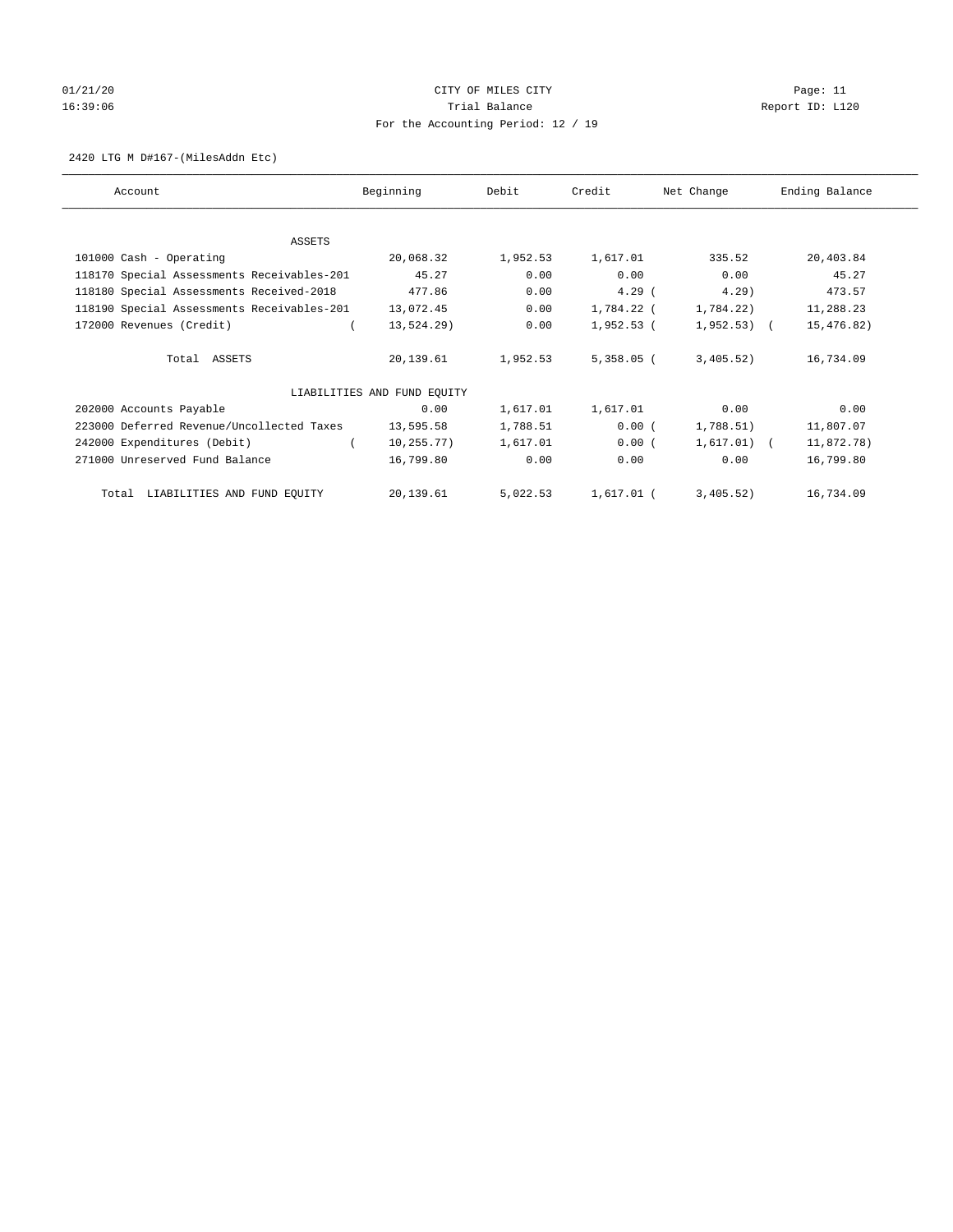# $01/21/20$  Page: 12 16:39:06 Channel Report ID: L120 For the Accounting Period: 12 / 19

2430 LTG M D#171-(Balsam Est)

| Account                                    | Beginning                   | Debit  | Credit     | Net Change   | Ending Balance |
|--------------------------------------------|-----------------------------|--------|------------|--------------|----------------|
| ASSETS                                     |                             |        |            |              |                |
| 101000 Cash - Operating                    | 4,058.57                    | 330.25 | 165.57     | 164.68       | 4,223.25       |
| 118190 Special Assessments Receivables-201 | 2,842.65                    | 0.00   | 297.43 (   | 297.43)      | 2,545.22       |
| 172000 Revenues (Credit)                   | 2,993.97)                   | 0.00   | $330.25$ ( | $330.25$ ) ( | 3,324.22)      |
| Total ASSETS                               | 3,907.25                    | 330.25 | 793.25 (   | 463.00)      | 3,444.25       |
|                                            | LIABILITIES AND FUND EQUITY |        |            |              |                |
| 202000 Accounts Payable                    | 0.00                        | 165.57 | 165.57     | 0.00         | 0.00           |
| 223000 Deferred Revenue/Uncollected Taxes  | 2,842.65                    | 297.43 | 0.00(      | 297.43)      | 2,545.22       |
| 242000 Expenditures (Debit)                | 1,844.57)                   | 165.57 | 0.00(      | $165.57$ ) ( | 2,010.14)      |
| 271000 Unreserved Fund Balance             | 2,909.17                    | 0.00   | 0.00       | 0.00         | 2,909.17       |
| LIABILITIES AND FUND EQUITY<br>Total       | 3,907.25                    | 628.57 | $165.57$ ( | 463.00       | 3,444.25       |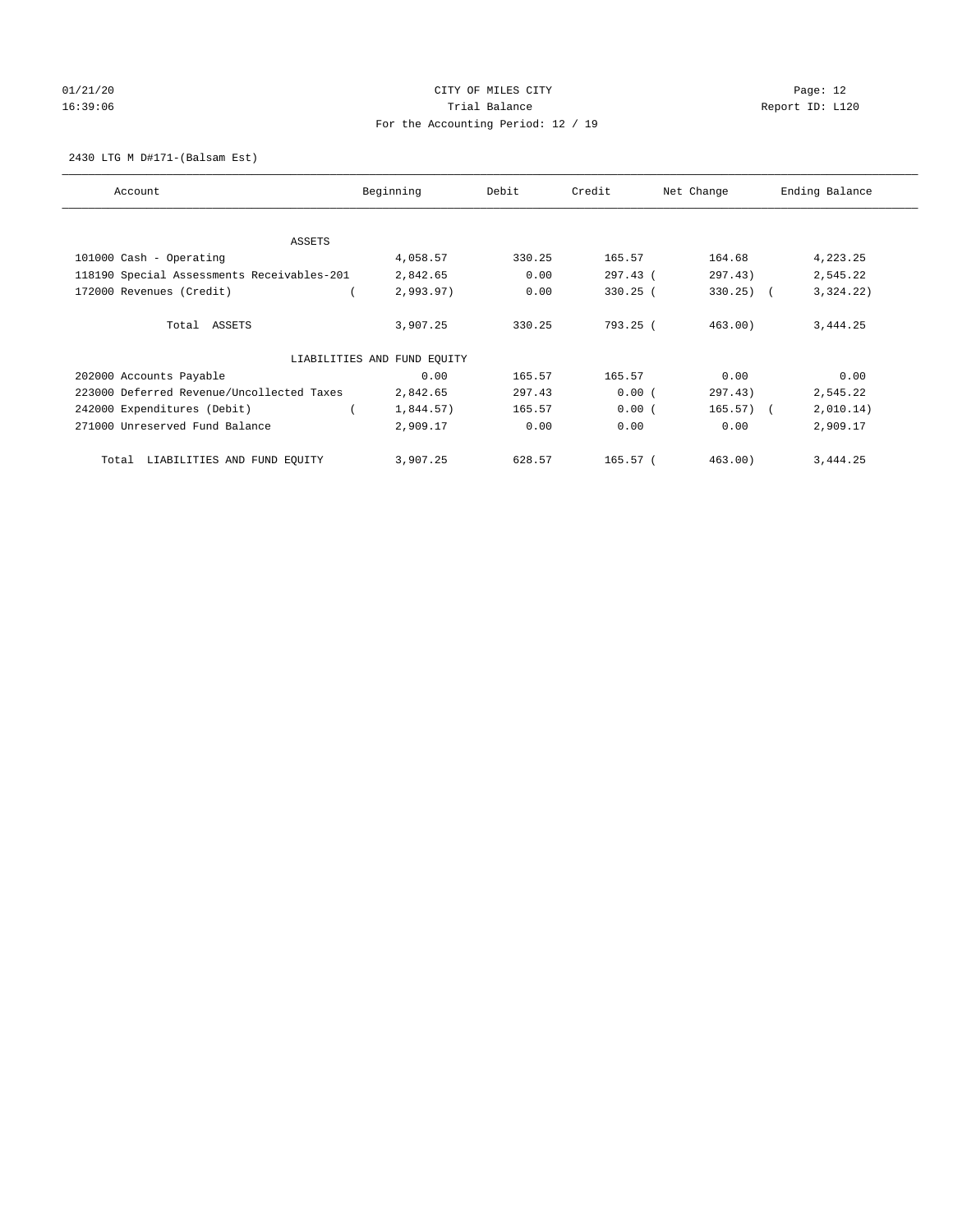# $01/21/20$  Page: 13 16:39:06 Channel Report ID: L120 For the Accounting Period: 12 / 19

2440 LTG M D#172-(Main Str)

| Account                                    | Beginning                   | Debit    | Credit     | Net Change   | Ending Balance |
|--------------------------------------------|-----------------------------|----------|------------|--------------|----------------|
| <b>ASSETS</b>                              |                             |          |            |              |                |
| 101000 Cash - Operating                    | 6,462.90                    | 2,289.22 | 2,689.36 ( | 400.14)      | 6,062.76       |
| 118180 Special Assessments Received-2018   | 365.36                      | 0.00     | $365.36$ ( | 365.36)      | 0.00           |
| 118190 Special Assessments Receivables-201 | 15,010.16                   | 0.00     | 1,832.88 ( | 1,832.88)    | 13, 177. 28    |
| 172000 Revenues (Credit)                   | 18,448.65)                  | 0.00     | 2,289.22 ( | $2,289.22$ ( | 20,737.87)     |
|                                            |                             |          |            |              |                |
| Total ASSETS                               | 3,389.77                    | 2,289.22 | 7,176.82 ( | $4,887.60$ ( | 1,497.83)      |
|                                            | LIABILITIES AND FUND EQUITY |          |            |              |                |
| 202000 Accounts Payable                    | 0.00                        | 2,689.36 | 2,689.36   | 0.00         | 0.00           |
| 223000 Deferred Revenue/Uncollected Taxes  | 15,375.52                   | 2,198.24 | 0.00(      | 2,198.24)    | 13, 177. 28    |
| 242000 Expenditures (Debit)                | 15, 335.06)                 | 2,689.36 | 0.00(      | $2,689.36$ ( | 18,024.42)     |
| 271000 Unreserved Fund Balance             | 3,349.31                    | 0.00     | 0.00       | 0.00         | 3,349.31       |
| LIABILITIES AND FUND EQUITY<br>Total       | 3,389.77                    | 7,576.96 | 2,689.36 ( | $4,887.60$ ( | 1,497.83)      |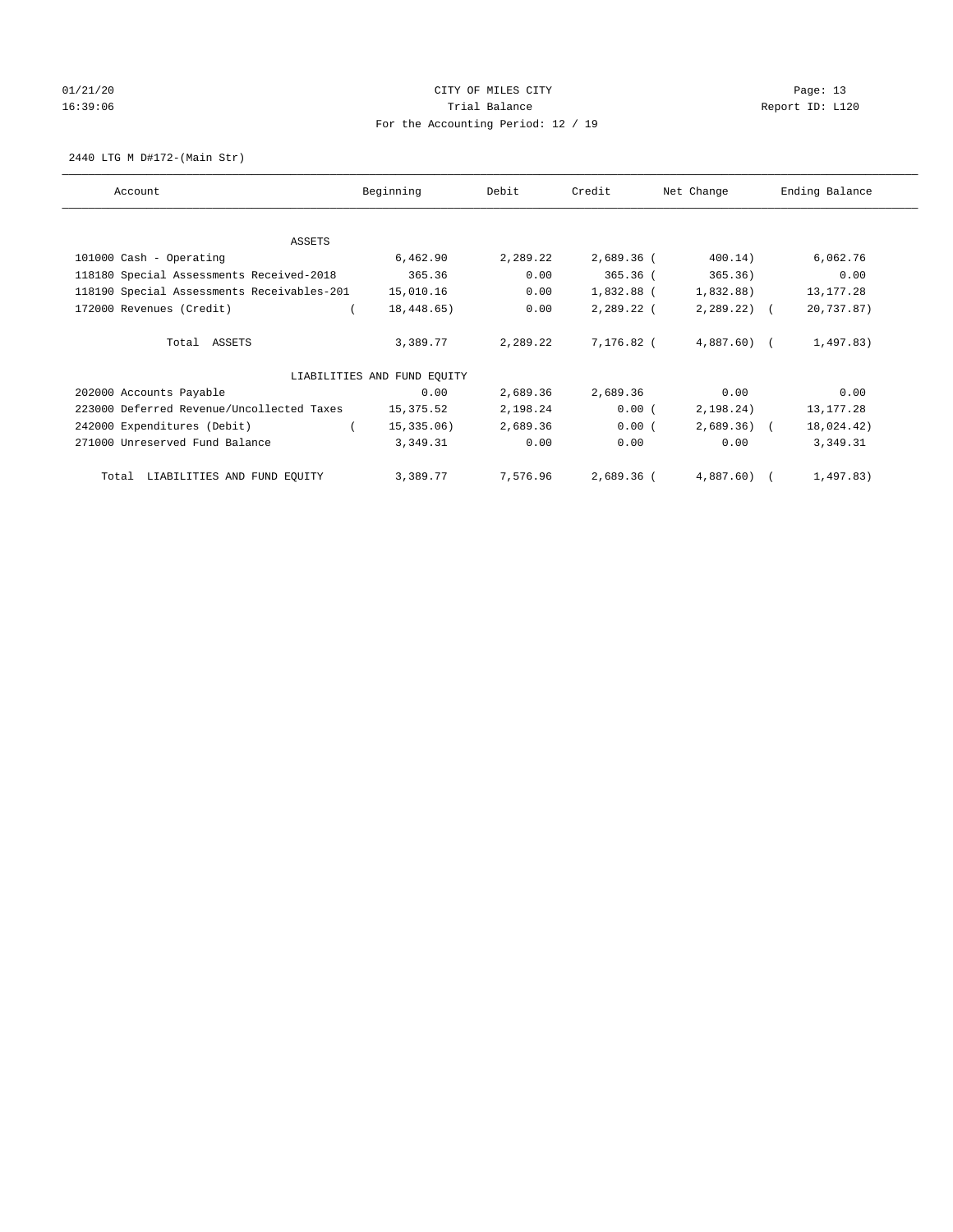# $01/21/20$  Page: 14 16:39:06 Report ID: L120 For the Accounting Period: 12 / 19

2450 LTG M D#195-(SG-Trico)

| Account                                    | Beginning                   | Debit  | Credit   | Net Change  | Ending Balance |
|--------------------------------------------|-----------------------------|--------|----------|-------------|----------------|
| ASSETS                                     |                             |        |          |             |                |
| 101000 Cash - Operating                    | 4,432.59                    | 173.04 | 401.84 ( | 228.80)     | 4,203.79       |
| 118190 Special Assessments Receivables-201 | 2,813.01                    | 0.00   | 138.00 ( | 138.00)     | 2,675.01       |
| 172000 Revenues (Credit)                   | 3,118.99)                   | 0.00   | 173.04 ( | $173.04)$ ( | 3, 292.03)     |
| Total ASSETS                               | 4,126.61                    | 173.04 | 712.88 ( | 539.84)     | 3,586.77       |
|                                            | LIABILITIES AND FUND EQUITY |        |          |             |                |
| 202000 Accounts Payable                    | 0.00                        | 401.84 | 401.84   | 0.00        | 0.00           |
| 223000 Deferred Revenue/Uncollected Taxes  | 2,813.01                    | 138.00 | 0.00(    | 138.00)     | 2,675.01       |
| 242000 Expenditures (Debit)                | 3,009.20)                   | 401.84 | 0.00(    | 401.84) (   | 3,411.04)      |
| 271000 Unreserved Fund Balance             | 4,322.80                    | 0.00   | 0.00     | 0.00        | 4,322.80       |
| LIABILITIES AND FUND EQUITY<br>Total       | 4,126.61                    | 941.68 | 401.84 ( | 539.84)     | 3,586.77       |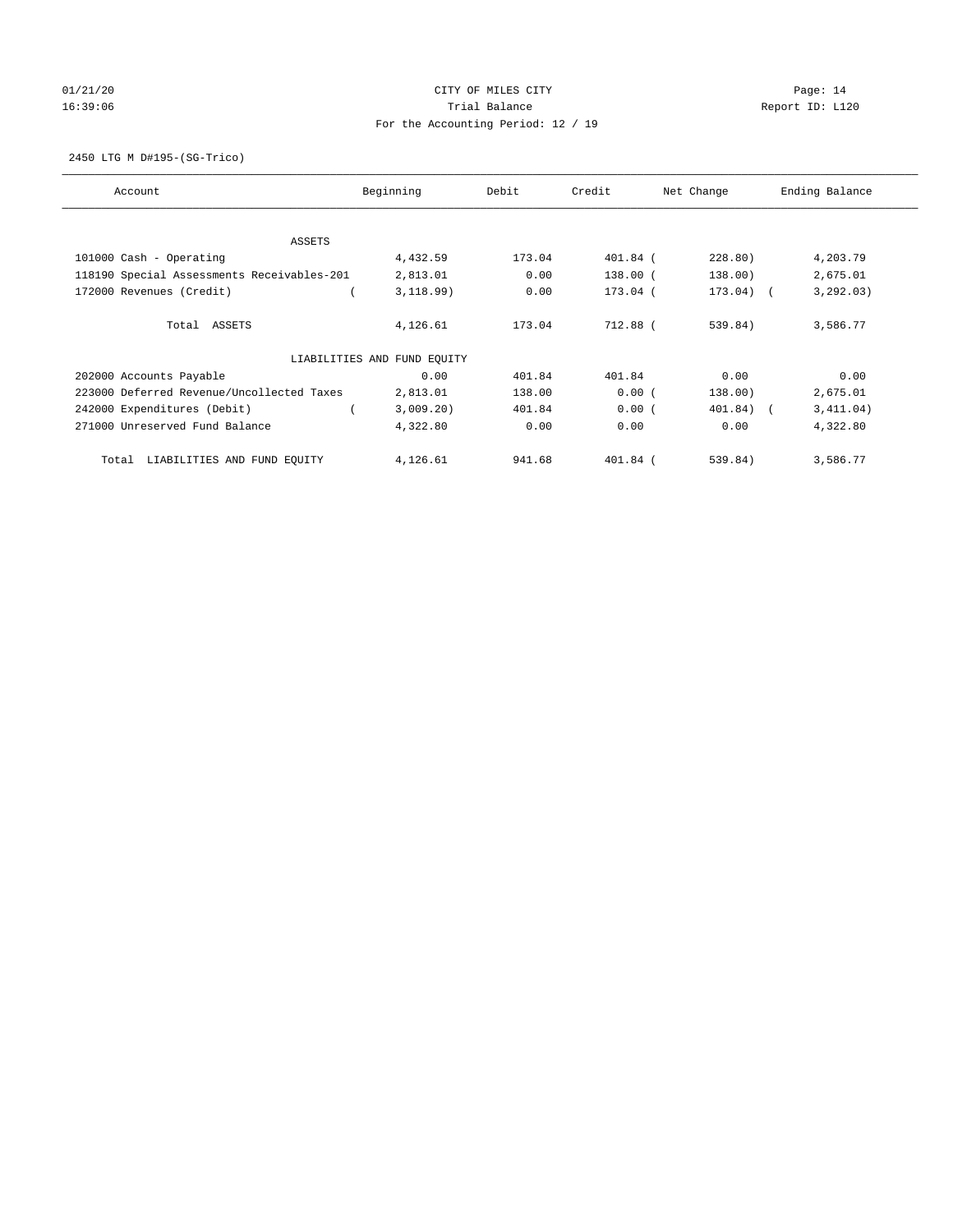# 01/21/20 Page: 15 16:39:06 Trial Balance Report ID: L120 For the Accounting Period: 12 / 19

2470 LTG M D#202-(SG-MDU&NV)

| Account                                    | Beginning                   | Debit    | Credit     | Net Change | Ending Balance |
|--------------------------------------------|-----------------------------|----------|------------|------------|----------------|
| <b>ASSETS</b>                              |                             |          |            |            |                |
| 101000 Cash - Operating                    | 3,897.00                    | 650.13   | 442.52     | 207.61     | 4,104.61       |
| 118180 Special Assessments Received-2018   | 163.80                      | 0.00     | $32.76$ (  | 32.76)     | 131.04         |
| 118190 Special Assessments Receivables-201 | 4,754.43                    | 0.00     | 581.64 (   | 581.64)    | 4,172.79       |
| 172000 Revenues (Credit)                   | 4,972.25                    | 0.00     | $650.13$ ( | 650.13)    | 5,622.38)      |
| Total ASSETS                               | 3,842.98                    | 650.13   | 1,707.05 ( | 1,056.92)  | 2,786.06       |
|                                            | LIABILITIES AND FUND EQUITY |          |            |            |                |
| 202000 Accounts Payable                    | 0.00                        | 442.52   | 442.52     | 0.00       | 0.00           |
| 223000 Deferred Revenue/Uncollected Taxes  | 4,918.23                    | 614.40   | 0.00(      | 614.40)    | 4,303.83       |
| 242000 Expenditures (Debit)                | 3,578.45)                   | 442.52   | 0.00(      | 442.52)    | 4,020.97)      |
| 271000 Unreserved Fund Balance             | 2,503.20                    | 0.00     | 0.00       | 0.00       | 2,503.20       |
| LIABILITIES AND FUND EQUITY<br>Total       | 3,842.98                    | 1,499.44 | 442.52 (   | 1,056.92)  | 2,786.06       |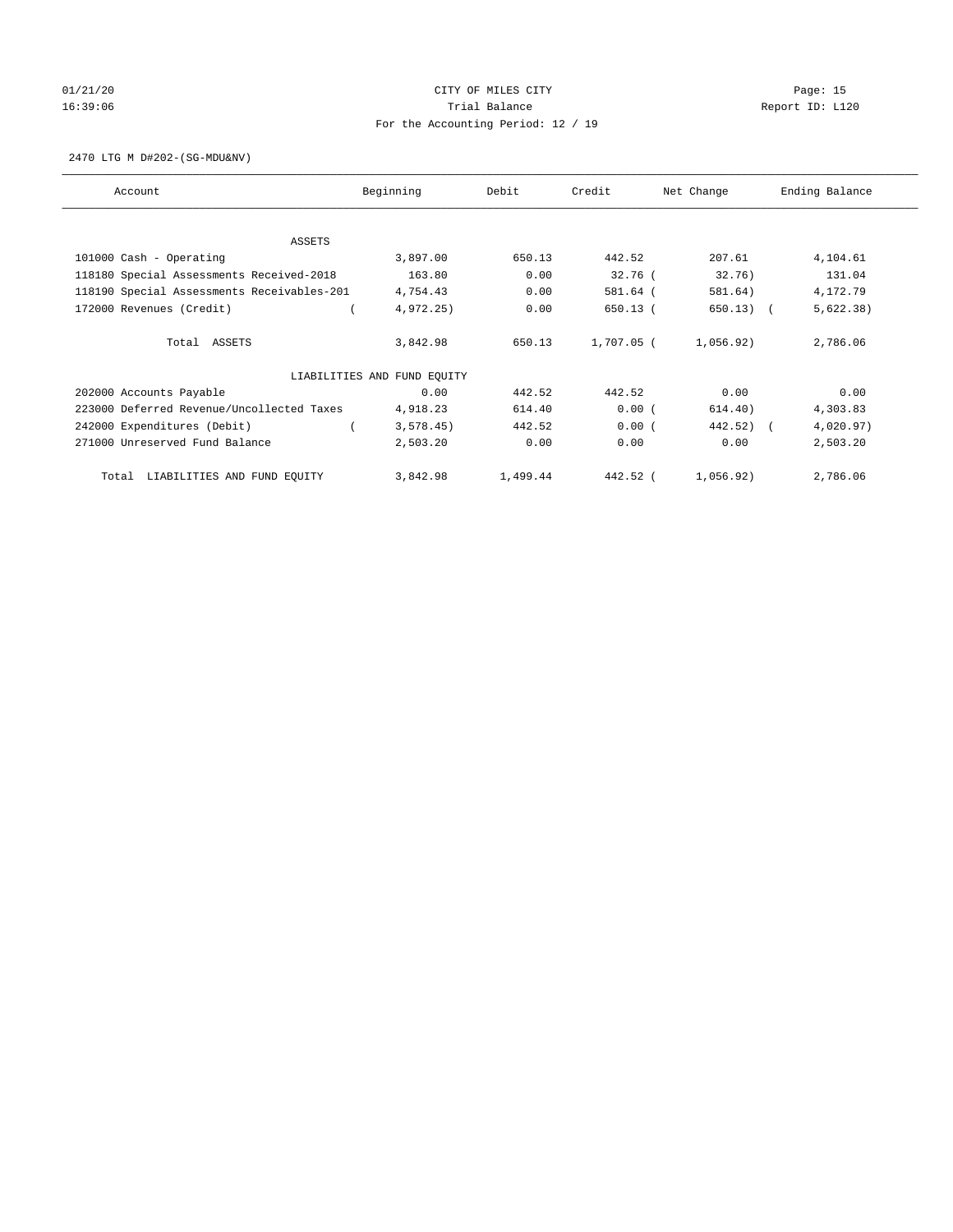# 01/21/20 Page: 16 16:39:06 Trial Balance Report ID: L120 For the Accounting Period: 12 / 19

## 2480 LTG M M#173-(Milestown Estates)

| Account                                    | Beginning                   | Debit  | Credit     | Net Change   | Ending Balance |
|--------------------------------------------|-----------------------------|--------|------------|--------------|----------------|
|                                            |                             |        |            |              |                |
| ASSETS                                     |                             | 360.71 | 156.17     | 204.54       |                |
| 101000 Cash - Operating                    | 836.22                      |        |            |              | 1,040.76       |
| 118190 Special Assessments Receivables-201 | 1,253.02                    | 0.00   | $352.69$ ( | 352.69)      | 900.33         |
| 172000 Revenues (Credit)                   | 1,623.81)                   | 0.00   | $360.71$ ( | $360.71$ (   | 1,984.52)      |
| Total ASSETS                               | 465.43                      | 360.71 | 869.57 (   | $508.86$ ) ( | 43.43)         |
|                                            | LIABILITIES AND FUND EQUITY |        |            |              |                |
| 202000 Accounts Payable                    | 0.00                        | 156.17 | 156.17     | 0.00         | 0.00           |
| 223000 Deferred Revenue/Uncollected Taxes  | 1,253.02                    | 352.69 | 0.00(      | 352.69)      | 900.33         |
| 242000 Expenditures (Debit)                | 1,956.05)                   | 156.17 | 0.00(      | $156.17)$ (  | 2, 112.22)     |
| 271000 Unreserved Fund Balance             | 1,168.46                    | 0.00   | 0.00       | 0.00         | 1,168.46       |
| LIABILITIES AND FUND EQUITY<br>Total       | 465.43                      | 665.03 | 156.17 (   | $508.86$ ) ( | 43.43)         |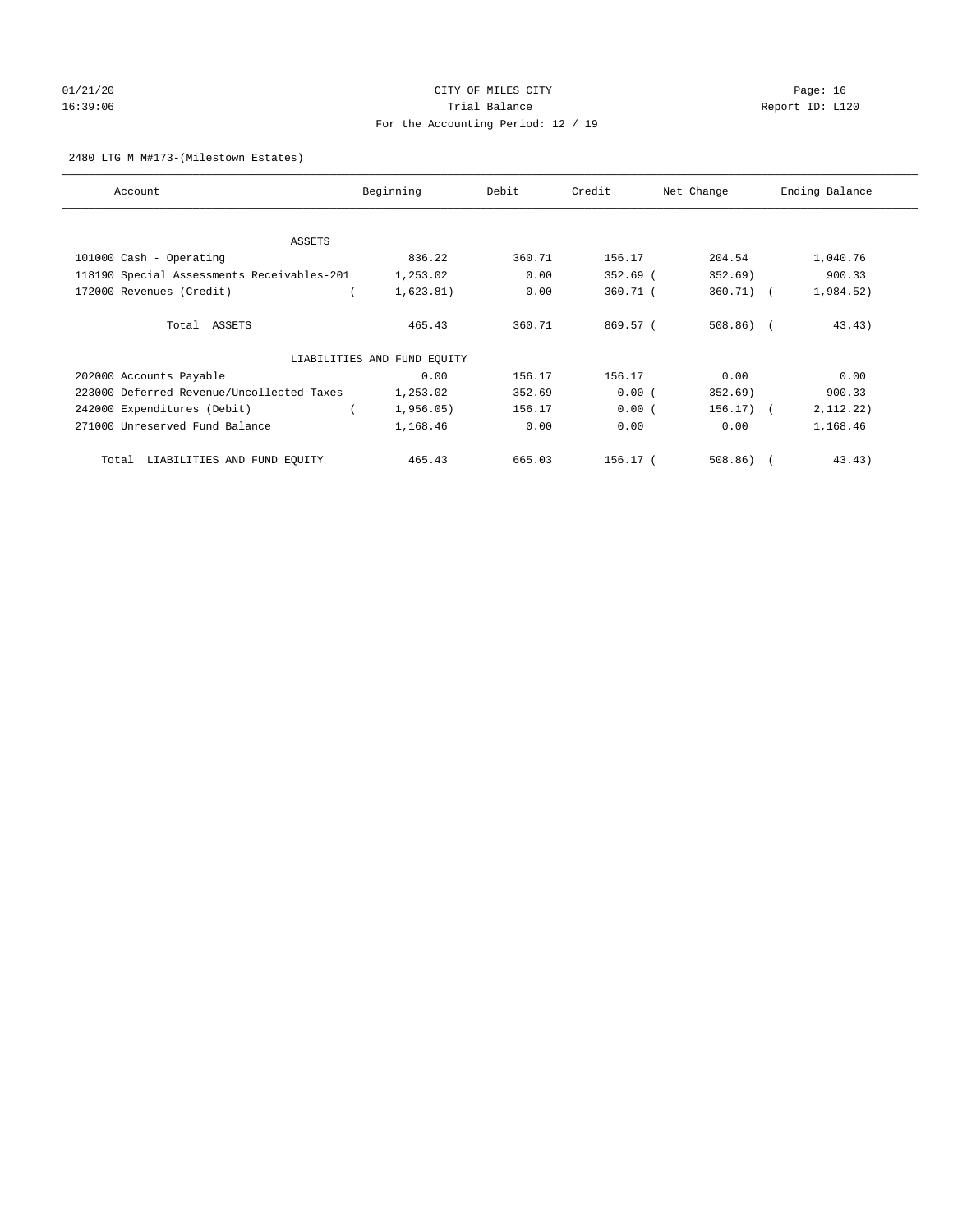# $01/21/20$  Page: 17 16:39:06 Channel Report ID: L120 For the Accounting Period: 12 / 19

2510 STR MAINT DIST #204

| Account                                    | Beginning                   | Debit      | Credit       | Net Change     | Ending Balance |
|--------------------------------------------|-----------------------------|------------|--------------|----------------|----------------|
|                                            |                             |            |              |                |                |
| <b>ASSETS</b>                              |                             |            |              |                |                |
| 101000 Cash - Operating                    | 591,951.50                  | 91,668.39  | 207,619.66 ( | 115,951,27)    | 476,000.23     |
| 118130 Special Assessments Receivable 2013 | 32.59                       | 0.00       | 0.00         | 0.00           | 32.59          |
| 118140 Special Assessments Receivables-201 | 31.99                       | 0.00       | 0.00         | 0.00           | 31.99          |
| 118150 Special Assessments Receivables-201 | 34.52                       | 0.00       | 0.00         | 0.00           | 34.52          |
| 118160 Special Assessments Receivables-201 | 757.61                      | 0.00       | 0.00         | 0.00           | 757.61         |
| 118170 Special Assessments Receivables-201 | 2,389.69                    | 0.00       | 0.00         | 0.00           | 2,389.69       |
| 118180 Special Assessments Received-2018   | 12,959.31                   | 0.00       | 927.86 (     | 927.86)        | 12,031.45      |
| 118190 Special Assessments Receivables-201 | 766,129.86                  | 0.00       | 85,437.66 (  | 85, 437, 66)   | 680,692.20     |
| 122000 Accounts Receivable                 | 0.00                        | 214.66     | 214.66       | 0.00           | 0.00           |
| 172000 Revenues (Credit)                   | 966, 177, 75)               | 0.00       | 91,668.39 (  | 91,668.39)     | 1,057,846.14)  |
| Total ASSETS                               | 408,109.32                  | 91,883.05  | 385,868.23 ( | 293,985.18)    | 114, 124. 14   |
|                                            | LIABILITIES AND FUND EQUITY |            |              |                |                |
| 202000 Accounts Payable                    | 10,739.02                   | 154,658.81 | 143,919.79 ( | 10,739.02)     | 0.00           |
| 223000 Deferred Revenue/Uncollected Taxes  | 782,335.58                  | 86,365.52  | 0.00(        | 86, 365.52)    | 695,970.06     |
| 242000 Expenditures (Debit)                | (1, 186, 121, 84)           | 207,619.66 | 10,739.02 (  | $196,880.64$ ( | 1,383,002.48)  |
| 271000 Unreserved Fund Balance             | 801,156.56                  | 0.00       | 0.00         | 0.00           | 801,156.56     |
| Total LIABILITIES AND FUND EQUITY          | 408,109.32                  | 448,643.99 | 154,658.81 ( | 293,985.18)    | 114, 124. 14   |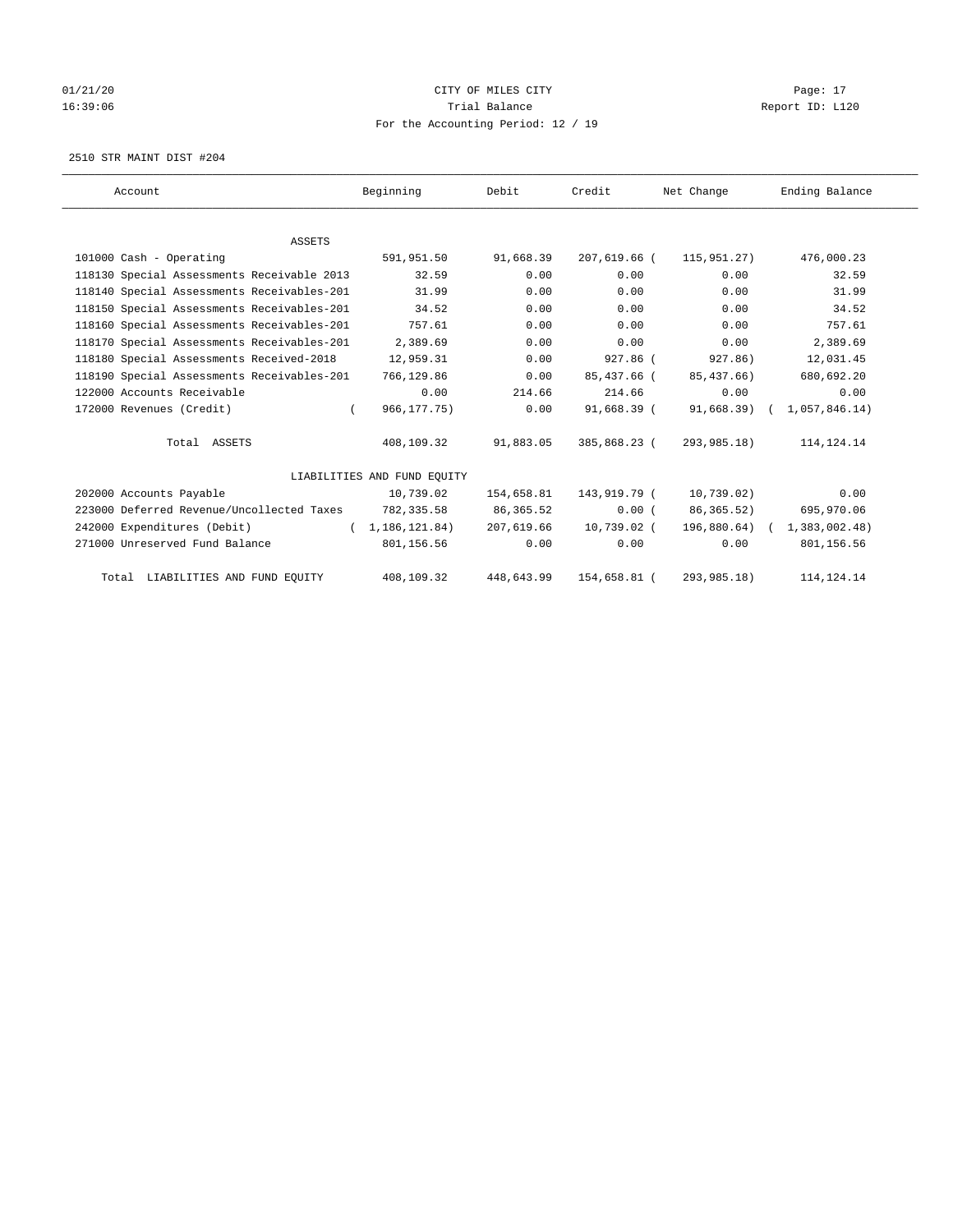# 01/21/20 Page: 18 16:39:06 Channel Report ID: L120 For the Accounting Period: 12 / 19

2520 STR MAINT DIST #205

| Account                                    | Beginning                   | Debit     | Credit       | Net Change    | Ending Balance |
|--------------------------------------------|-----------------------------|-----------|--------------|---------------|----------------|
|                                            |                             |           |              |               |                |
| <b>ASSETS</b>                              |                             |           |              |               |                |
| 101000 Cash - Operating                    | 292,306.17                  | 8,769.86  | 25,638.16 (  | 16,868.30)    | 275, 437.87    |
| 118140 Special Assessments Receivables-201 | 214.50                      | 0.00      | 0.00         | 0.00          | 214.50         |
| 118150 Special Assessments Receivables-201 | 210.08                      | 0.00      | 0.00         | 0.00          | 210.08         |
| 118160 Special Assessments Receivables-201 | 988.52                      | 0.00      | $232.08$ (   | 232.08)       | 756.44         |
| 118170 Special Assessments Receivables-201 | 2,501.71                    | 0.00      | 0.00         | 0.00          | 2,501.71       |
| 118180 Special Assessments Received-2018   | 5,798.39                    | 0.00      | 0.00         | 0.00          | 5,798.39       |
| 118190 Special Assessments Receivables-201 | 54,931.35                   | 0.00      | $6.113.22$ ( | 6, 113, 22)   | 48,818.13      |
| 122000 Accounts Receivable                 | 0.00                        | 53.66     | 53.66        | 0.00          | 0.00           |
| 172000 Revenues (Credit)                   | 87,201.54)<br>$\left($      | 0.00      | 8,769.86 (   | $8,769.86$ (  | 95,971.40)     |
| Total ASSETS                               | 269,749.18                  | 8,823.52  | 40,806.98 (  | 31,983.46)    | 237,765.72     |
|                                            | LIABILITIES AND FUND EQUITY |           |              |               |                |
| 202000 Accounts Payable                    | 0.00                        | 5,652.23  | 5,652.23     | 0.00          | 0.00           |
| 223000 Deferred Revenue/Uncollected Taxes  | 64,644.39                   | 6,345.30  | 0.00(        | 6, 345.30)    | 58,299.09      |
| 242000 Expenditures (Debit)                | 80,492.36)                  | 25,638.16 | 0.00(        | $25,638.16$ ( | 106,130.52)    |
| 271000 Unreserved Fund Balance             | 285,597.15                  | 0.00      | 0.00         | 0.00          | 285,597.15     |
| Total LIABILITIES AND FUND EQUITY          | 269,749.18                  | 37,635.69 | $5,652.23$ ( | 31,983.46)    | 237, 765. 72   |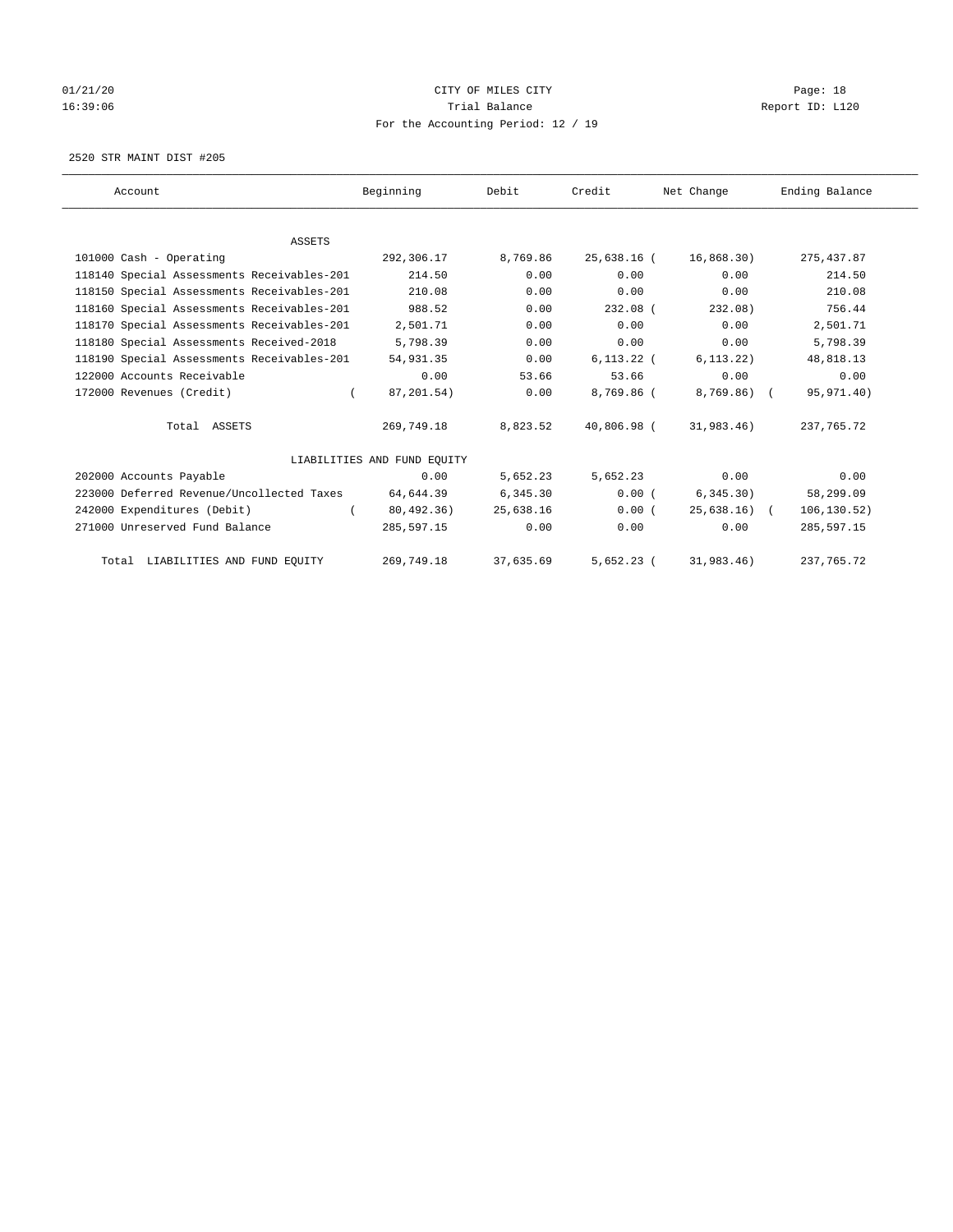# 01/21/20 Page: 19 16:39:06 Channel Report ID: L120 For the Accounting Period: 12 / 19

## 2540 STR MAINT DIST#207-(MILESTOWN ESTATES)

| Account                                    | Beginning                   | Debit    | Credit       | Net Change | Ending Balance |
|--------------------------------------------|-----------------------------|----------|--------------|------------|----------------|
|                                            |                             |          |              |            |                |
| ASSETS                                     |                             |          |              |            |                |
| 101000 Cash - Operating                    | 5,305.40                    | 984.42   | 477.79       | 506.63     | 5,812.03       |
| 118190 Special Assessments Receivables-201 | 3,044.28                    | 0.00     | $936.26$ (   | 936.26)    | 2,108.02       |
| 172000 Revenues (Credit)                   | 3,477.31)                   | 0.00     | 984.42 (     | 984.42) (  | 4, 461. 73)    |
| Total ASSETS                               | 4,872.37                    | 984.42   | $2.398.47$ ( | 1,414.05)  | 3,458.32       |
|                                            | LIABILITIES AND FUND EQUITY |          |              |            |                |
| 223000 Deferred Revenue/Uncollected Taxes  | 3,044.28                    | 936.26   | 0.00(        | 936.26)    | 2,108.02       |
| 242000 Expenditures (Debit)                | 2,128.05)                   | 477.79   | 0.00(        | 477.79) (  | 2,605.84)      |
| 271000 Unreserved Fund Balance             | 3,956.14                    | 0.00     | 0.00         | 0.00       | 3,956.14       |
| LIABILITIES AND FUND EQUITY<br>Total       | 4,872.37                    | 1,414.05 | 0.00(        | 1,414.05)  | 3,458.32       |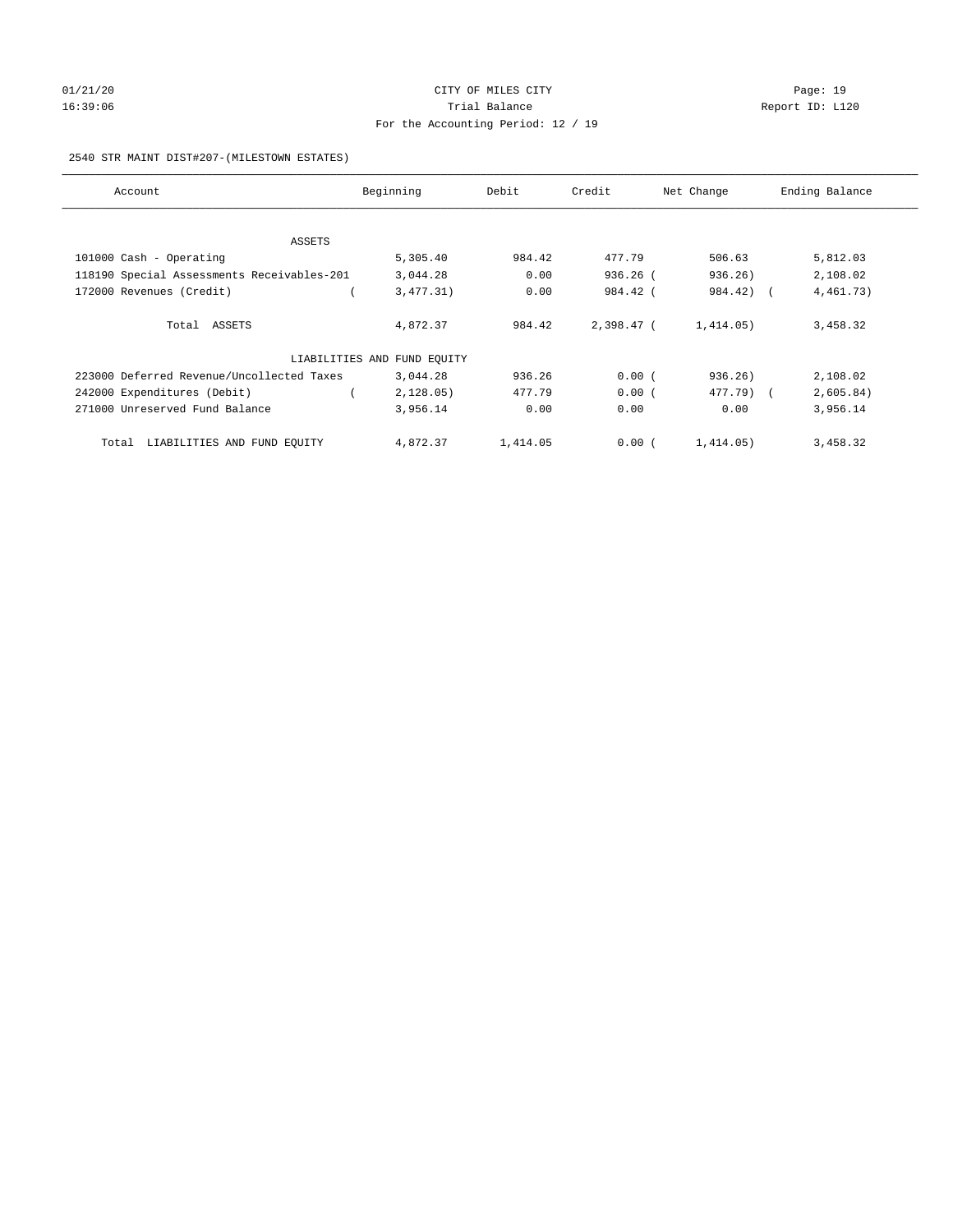# 01/21/20 Page: 20 16:39:06 Trial Balance Report ID: L120 For the Accounting Period: 12 / 19

## 2701 Fire Grants

| Account                              |        | Beginning                   | Debit | Credit | Net Change | Ending Balance |
|--------------------------------------|--------|-----------------------------|-------|--------|------------|----------------|
|                                      |        |                             |       |        |            |                |
|                                      |        |                             |       |        |            |                |
|                                      | ASSETS |                             |       |        |            |                |
| 101000 Cash - Operating              |        | 5,758.70                    | 0.00  | 0.00   | 0.00       | 5,758.70       |
| 172000 Revenues (Credit)             |        | 144,334.00)                 | 0.00  | 0.00   | 0.00       | 144,334.00)    |
| Total ASSETS                         |        | 138,575.30)                 | 0.00  | 0.00   | 0.00       | 138,575.30)    |
|                                      |        |                             |       |        |            |                |
|                                      |        | LIABILITIES AND FUND EQUITY |       |        |            |                |
| 242000 Expenditures (Debit)          |        | 144,094.45)                 | 0.00  | 0.00   | 0.00       | 144,094.45)    |
| 271000 Unreserved Fund Balance       |        | 5,519.15                    | 0.00  | 0.00   | 0.00       | 5,519.15       |
| LIABILITIES AND FUND EQUITY<br>Total |        | 138,575.30)                 | 0.00  | 0.00   | 0.00       | 138,575.30)    |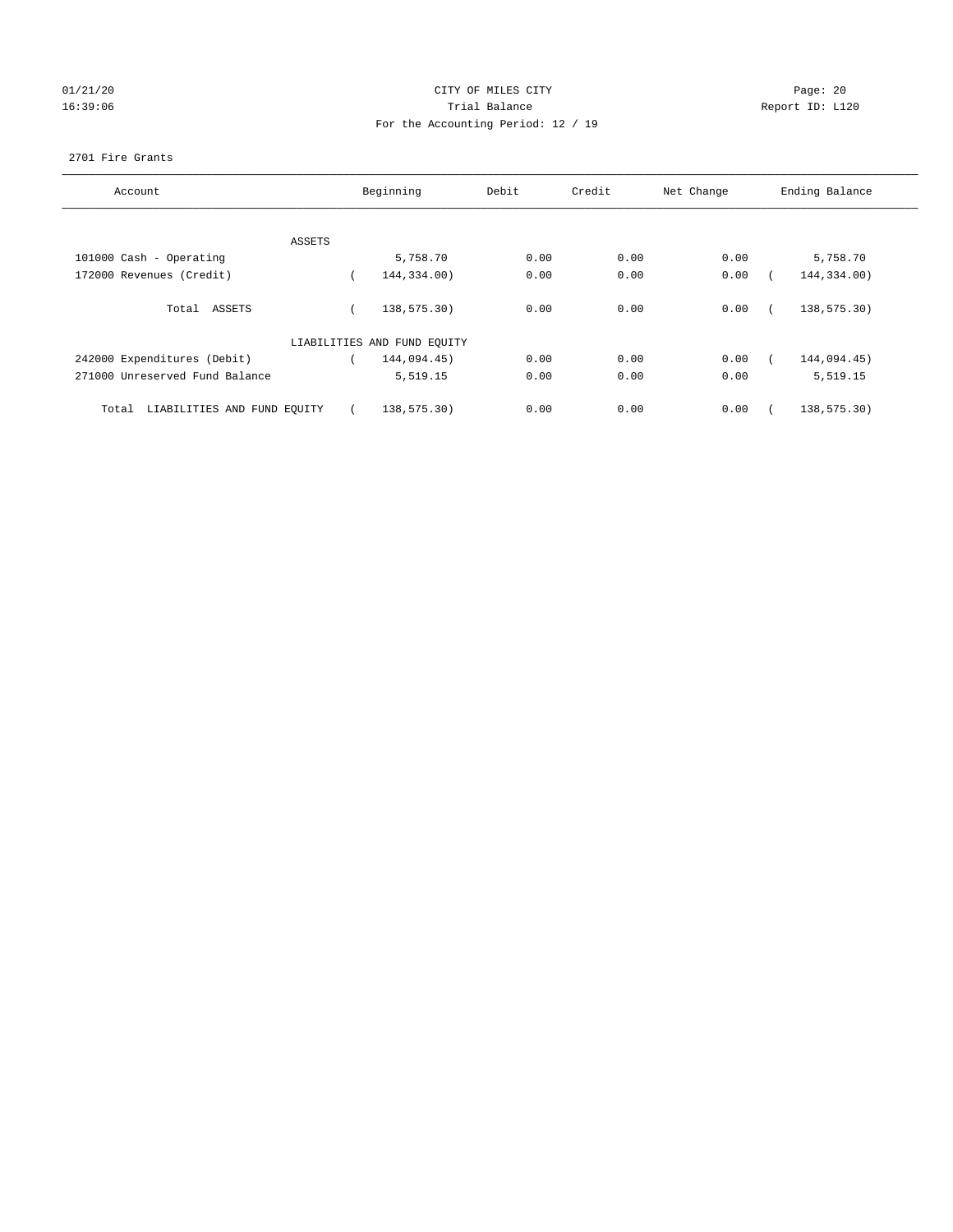## 01/21/20 Page: 21 16:39:06 Trial Balance Report ID: L120 For the Accounting Period: 12 / 19

## 2820 GAS TAX

| Account                              |        | Beginning                   | Debit     | Credit      | Net Change    | Ending Balance |
|--------------------------------------|--------|-----------------------------|-----------|-------------|---------------|----------------|
|                                      |        |                             |           |             |               |                |
|                                      | ASSETS |                             |           |             |               |                |
| 101000 Cash - Operating              |        | 70,275.90                   | 14,376.18 | 321.00      | 14,055.18     | 84,331.08      |
| 172000 Revenues (Credit)             |        | 71,880.90)                  | 0.00      | 14,376.18 ( | $14,376.18$ ( | 86,257.08)     |
| Total ASSETS                         |        | 1,605.00)                   | 14,376.18 | 14,697.18 ( | 321.00)       | 1,926.00)      |
|                                      |        | LIABILITIES AND FUND EQUITY |           |             |               |                |
| 242000 Expenditures (Debit)          |        | 1,605.00)                   | 321.00    | 0.00(       | $321.00$ (    | 1,926.00)      |
| LIABILITIES AND FUND EQUITY<br>Total |        | 1,605.00)                   | 321.00    | 0.00(       | 321.00)       | 1,926.00)      |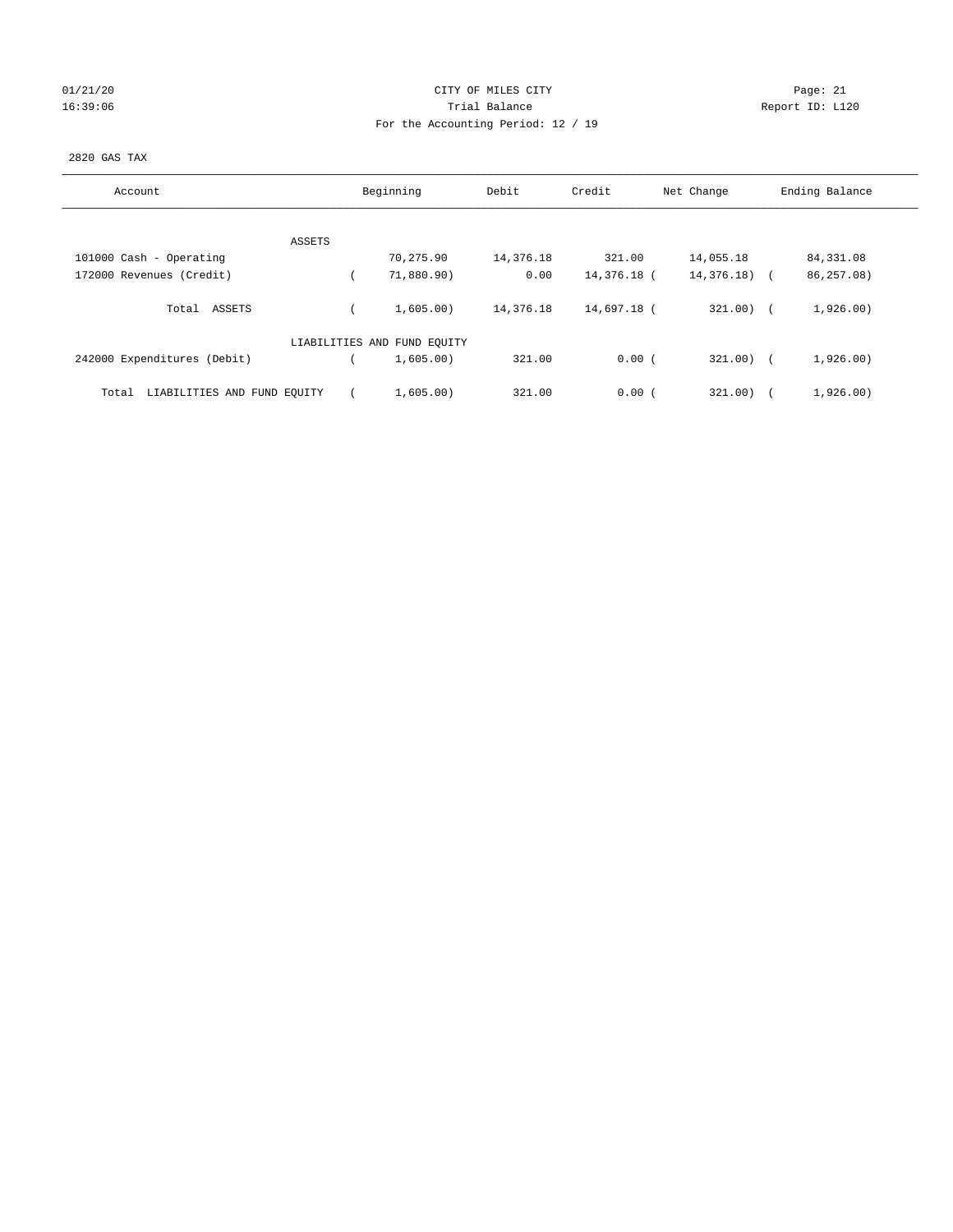# $01/21/20$  Page: 22 16:39:06 Trial Balance Report ID: L120 For the Accounting Period: 12 / 19

## 2821 HB473- Fuel Tax

| Account                              | Beginning |                             | Debit | Credit | Net Change | Ending Balance |
|--------------------------------------|-----------|-----------------------------|-------|--------|------------|----------------|
|                                      |           |                             |       |        |            |                |
|                                      | ASSETS    |                             |       |        |            |                |
| 102131 Restricted Cash- HB473        |           | 10,228.79                   | 0.00  | 0.00   | 0.00       | 10,228.79      |
| Total ASSETS                         |           | 10,228.79                   | 0.00  | 0.00   | 0.00       | 10,228.79      |
|                                      |           | LIABILITIES AND FUND EQUITY |       |        |            |                |
| 242000 Expenditures (Debit)          |           | 138,752.00)                 | 0.00  | 0.00   | 0.00       | 138,752.00)    |
| 271000 Unreserved Fund Balance       |           | 148,980.79                  | 0.00  | 0.00   | 0.00       | 148,980.79     |
| LIABILITIES AND FUND EQUITY<br>Total |           | 10,228.79                   | 0.00  | 0.00   | 0.00       | 10,228.79      |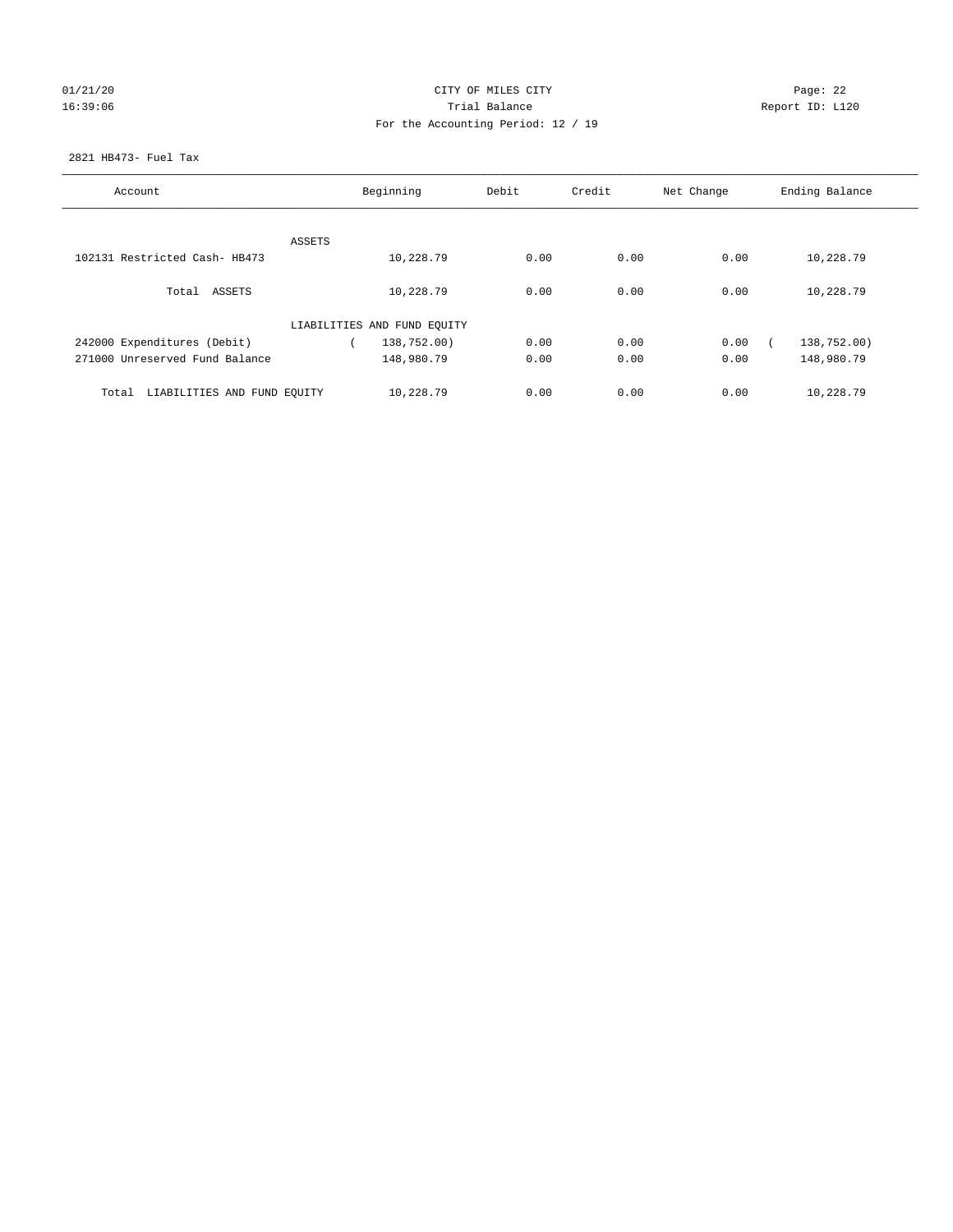# 01/21/20 Page: 23 16:39:06 Trial Balance Report ID: L120 For the Accounting Period: 12 / 19

2850 Southeastern Montana Dispatch-911

| Account                              | Beginning |                             | Debit     | Credit<br>Net Change |                 | Ending Balance            |  |
|--------------------------------------|-----------|-----------------------------|-----------|----------------------|-----------------|---------------------------|--|
|                                      |           |                             |           |                      |                 |                           |  |
|                                      | ASSETS    |                             |           |                      |                 |                           |  |
| 101000 Cash - Operating              |           | 143,744.96                  | 1,117.04  | 21,081.96 (          | 19,964.92)      | 123,780.04                |  |
| 172000 Revenues (Credit)             |           | 113, 323.33)                | 0.00      | 1,117.04 (           | $1, 117.04$ ) ( | 114,440.37)               |  |
| Total ASSETS                         |           | 30,421.63                   | 1,117.04  | 22,199.00 (          | 21,081.96)      | 9,339.67                  |  |
|                                      |           | LIABILITIES AND FUND EQUITY |           |                      |                 |                           |  |
| 202000 Accounts Payable              |           | 0.00                        | 6,158.96  | 6,158.96             | 0.00            | 0.00                      |  |
| 242000 Expenditures (Debit)          |           | 351,704.26)                 | 21,081.96 | 0.00(                | 21,081.96)      | 372,786.22)<br>$\sqrt{2}$ |  |
| 271000 Unreserved Fund Balance       |           | 382,125.89                  | 0.00      | 0.00                 | 0.00            | 382, 125.89               |  |
| LIABILITIES AND FUND EQUITY<br>Total |           | 30,421.63                   | 27,240.92 | $6,158.96$ (         | 21,081.96)      | 9,339.67                  |  |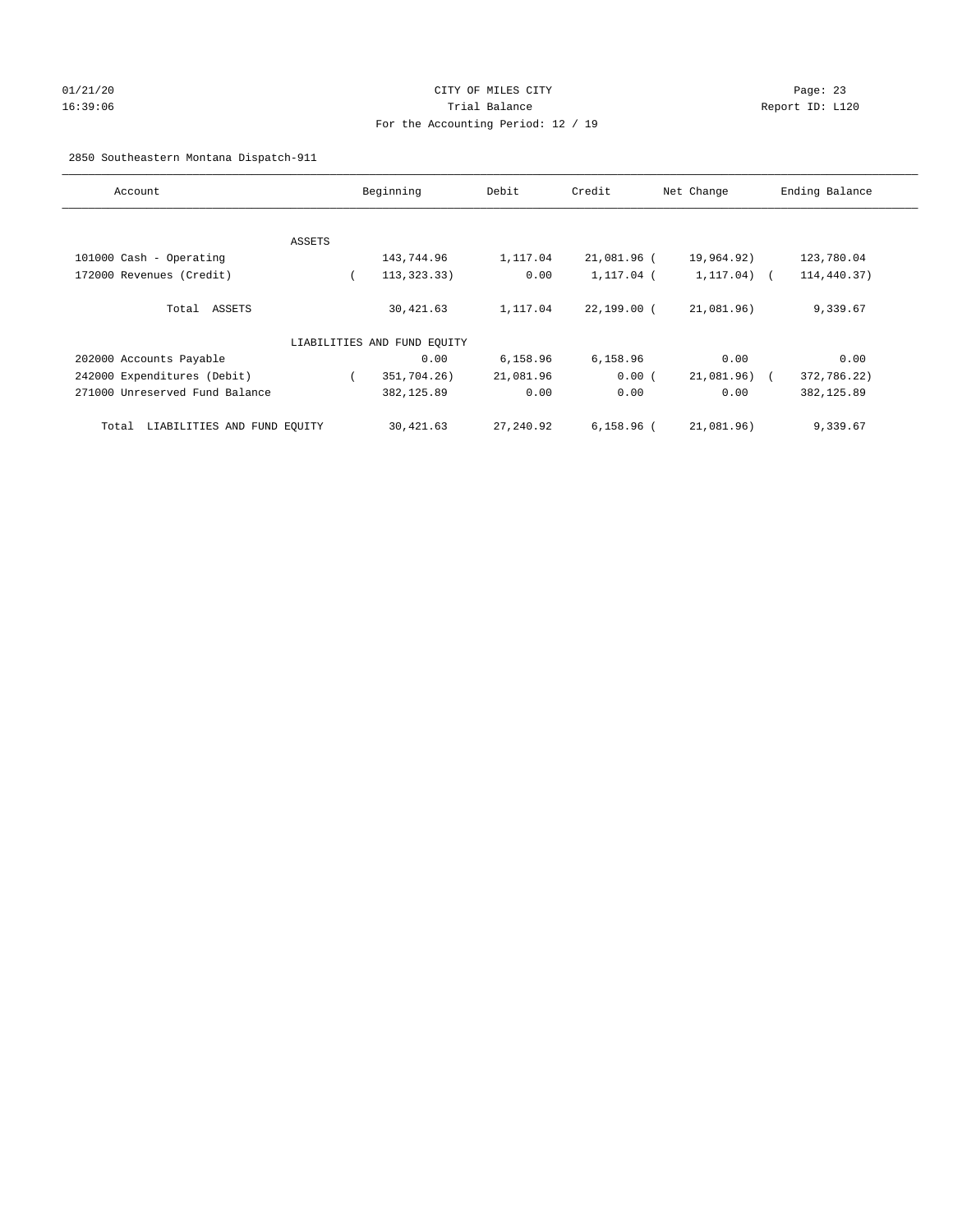# 01/21/20 Page: 24 16:39:06 Trial Balance Report ID: L120 For the Accounting Period: 12 / 19

## 2880 LIBRARY GRANTS

| Account                                    | Beginning                   | Debit  | Credit     | Net Change | Ending Balance |
|--------------------------------------------|-----------------------------|--------|------------|------------|----------------|
|                                            |                             |        |            |            |                |
| <b>ASSETS</b>                              |                             |        |            |            |                |
| 101000 Cash - Operating                    | 7,473.00)                   | 0.00   | 0.00       | 0.00       | 7,473.00)      |
| 101003 Cash - per capita                   | 20,733.11                   | 0.00   | 0.00       | 0.00       | 20,733.11      |
| 101020 Cash - Partners Program             | 34, 911.20                  | 0.00   | $252.00$ ( | 252.00)    | 34,659.20      |
| 101021 Cash-One Time Endowments            | 1,784.09                    | 0.00   | 0.00       | 0.00       | 1,784.09       |
| 101030 Cash - Sagebrush Fed/Base Grant     | 23, 465. 16                 | 0.00   | $91.47$ (  | 91.47)     | 23, 373.69     |
| 101032 Cash- Library Board of Trustees Mul | 84,050.97                   | 0.00   | 0.00       | 0.00       | 84,050.97      |
| 172000 Revenues (Credit)                   | 11,348.67)                  | 0.00   | 0.00       | 0.00       | 11,348.67)     |
| Total ASSETS                               | 146, 122.86                 | 0.00   | $343.47$ ( | 343.47)    | 145,779.39     |
|                                            | LIABILITIES AND FUND EQUITY |        |            |            |                |
| 202000 Accounts Payable                    | 0.00                        | 343.47 | 343.47     | 0.00       | 0.00           |
| 242000 Expenditures (Debit)                | 3,765.37)                   | 343.47 | 0.00(      | 343.47)    | 4, 108.84)     |
| 271000 Unreserved Fund Balance             | 149,888.23                  | 0.00   | 0.00       | 0.00       | 149,888.23     |
| LIABILITIES AND FUND EQUITY<br>Total       | 146,122.86                  | 686.94 | 343.47 (   | 343.47)    | 145,779.39     |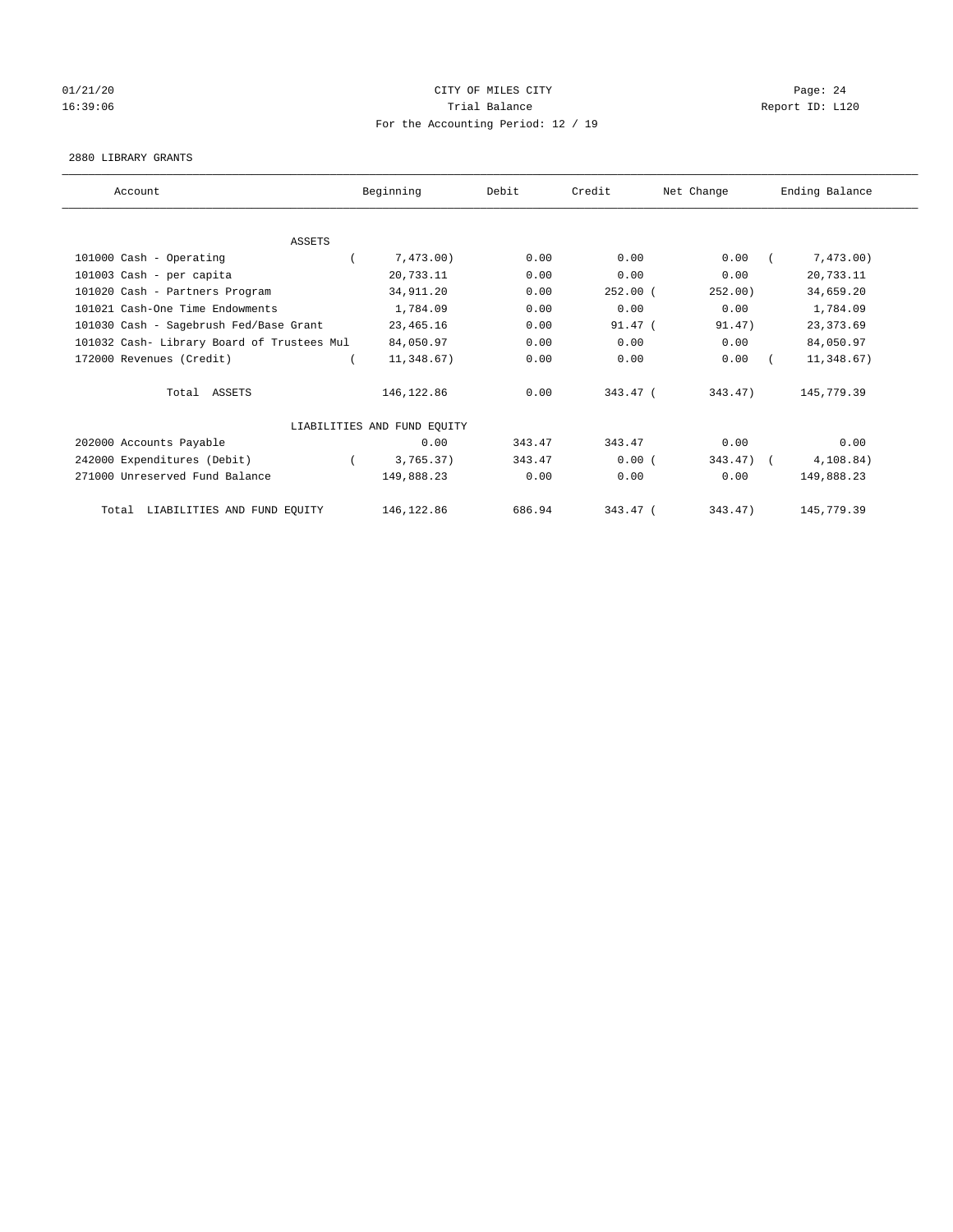## 01/21/20 Page: 25 16:39:06 Trial Balance Report ID: L120 For the Accounting Period: 12 / 19

## 2935 Historic Preservation

| Account                              | Beginning                   | Debit    | Credit       | Net Change    | Ending Balance |
|--------------------------------------|-----------------------------|----------|--------------|---------------|----------------|
|                                      |                             |          |              |               |                |
| ASSETS                               |                             |          |              |               |                |
| 101000 Cash - Operating              | 16,367.04                   | 2,200.00 | 363.23       | 1,836.77      | 18,203.81      |
| 172000 Revenues (Credit)             | 90.00)                      | 0.00     | $2,200.00$ ( | $2,200.00)$ ( | 2, 290.00)     |
| Total ASSETS                         | 16,277.04                   | 2,200.00 | 2,563.23 (   | 363.23        | 15,913.81      |
|                                      | LIABILITIES AND FUND EQUITY |          |              |               |                |
| 202000 Accounts Payable              | 0.00                        | 363.23   | 363.23       | 0.00          | 0.00           |
| 242000 Expenditures (Debit)          | 91.80)                      | 363.23   | 0.00(        | $363.23)$ (   | 455.03)        |
| 271000 Unreserved Fund Balance       | 16,368.84                   | 0.00     | 0.00         | 0.00          | 16,368.84      |
| LIABILITIES AND FUND EQUITY<br>Total | 16,277.04                   | 726.46   | $363.23$ (   | 363.23)       | 15,913.81      |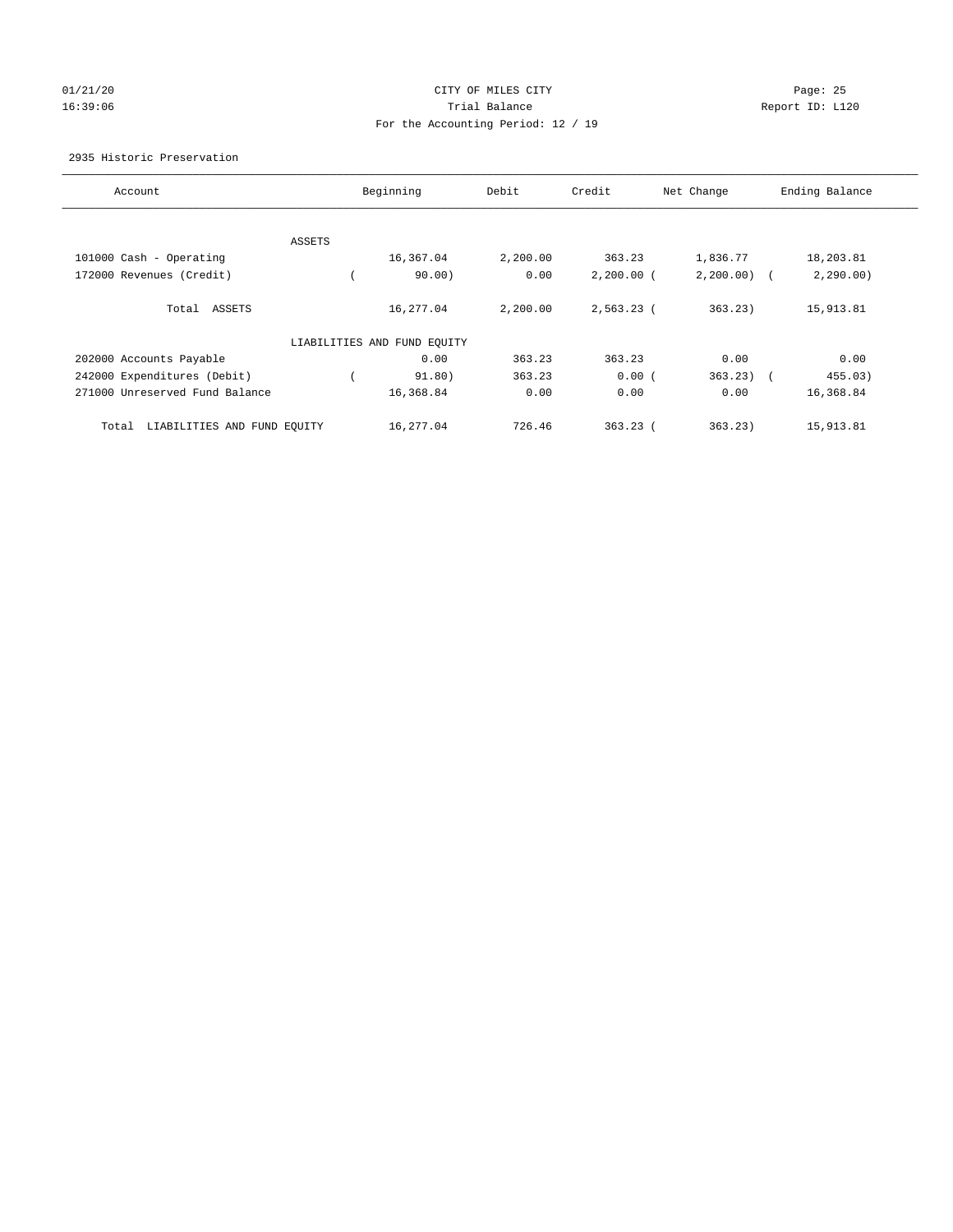# 01/21/20 Page: 26 16:39:06 Channel Report ID: L120 For the Accounting Period: 12 / 19

2985 RETIRED SENIOR VOLUNTEER PROG (RSVP)

| Account                                    | Beginning                   | Debit    | Credit       | Net Change   | Ending Balance |
|--------------------------------------------|-----------------------------|----------|--------------|--------------|----------------|
|                                            |                             |          |              |              |                |
| <b>ASSETS</b>                              |                             |          |              |              |                |
| 101000 Cash - Operating                    | 2, 271.65)                  | 6,130.38 | $6,756.48$ ( | 626.10)      | 2,897.75)      |
| 101004 RSVP Non-Federal Cash Operating-Cus | 6,083.06                    | 330.00   | 298.15       | 31.85        | 6,114.91       |
| 101008 RSVP- Custer Excess                 | 11,966.55                   | 0.00     | 0.00         | 0.00         | 11,966.55      |
| 103100 Petty Cash-                         | 200.00                      | 0.00     | 0.00         | 0.00         | 200.00         |
| 172000 Revenues (Credit)                   | 34,801.06)                  | 0.00     | $6,460.38$ ( | 6,460.38)    | 41, 261. 44)   |
| Total ASSETS                               | 18,823.10)                  | 6,460.38 | 13,515.01 (  | $7,054.63$ ( | 25,877.73)     |
|                                            | LIABILITIES AND FUND EQUITY |          |              |              |                |
| 202000 Accounts Payable                    | 0.00                        | 715.65   | 715.65       | 0.00         | 0.00           |
| 242000 Expenditures (Debit)                | 39, 187. 18)                | 7,094.35 | 39.72 (      | 7,054.63)    | 46, 241.81)    |
| 271000 Unreserved Fund Balance             | 20,364.08                   | 0.00     | 0.00         | 0.00         | 20,364.08      |
| LIABILITIES AND FUND EQUITY<br>Total       | 18,823.10)                  | 7,810.00 | 755.37 (     | 7,054.63)    | 25,877.73)     |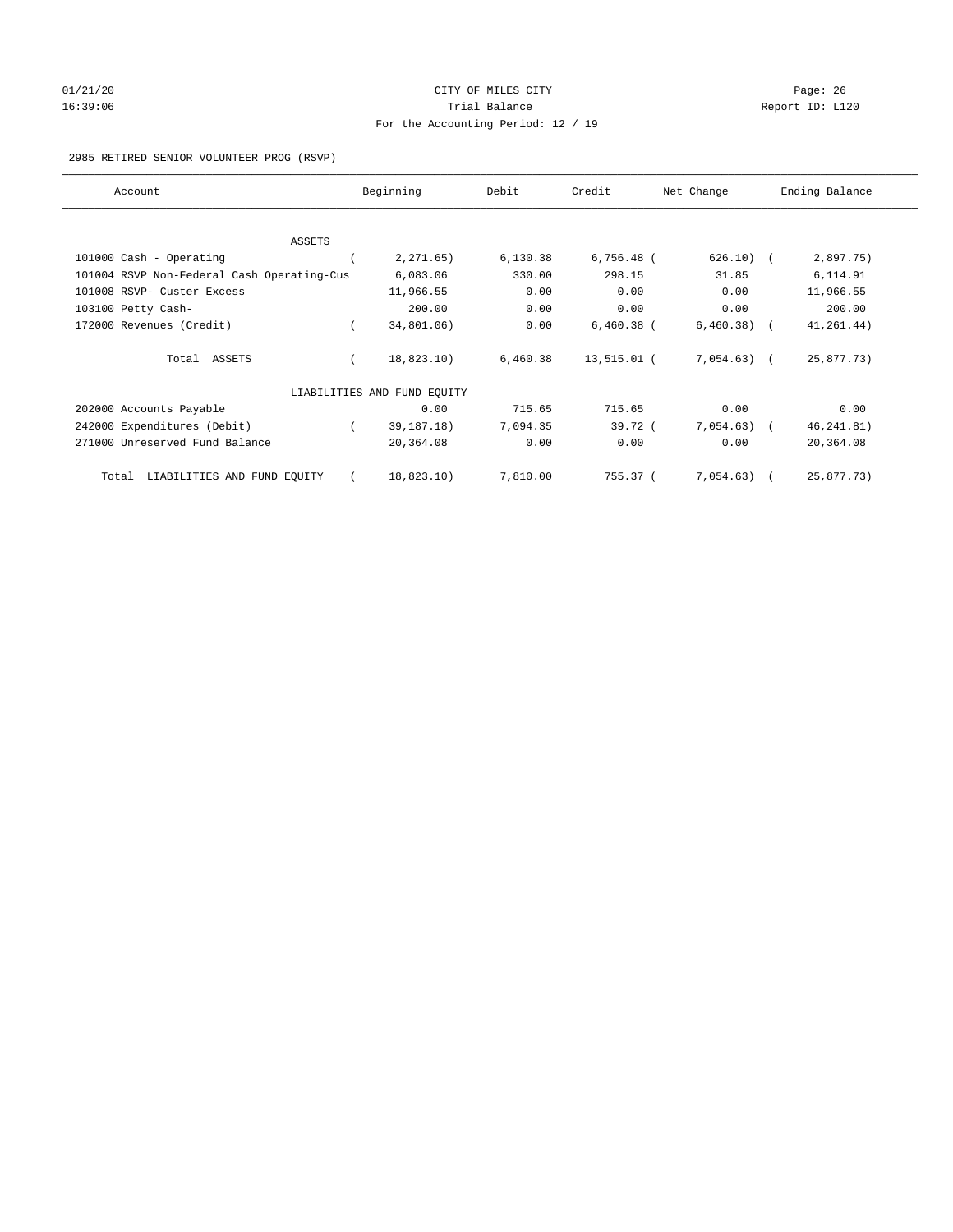## 01/21/20 Page: 27 16:39:06 Trial Balance Report ID: L120 For the Accounting Period: 12 / 19

3400 SID REVOLVING FUND

| Account                              | Beginning                   | Debit | Credit | Net Change | Ending Balance |
|--------------------------------------|-----------------------------|-------|--------|------------|----------------|
| ASSETS                               |                             |       |        |            |                |
| 101000 Cash - Operating              | 2,985.00                    | 0.00  | 0.00   | 0.00       | 2,985.00       |
| Total ASSETS                         | 2,985.00                    | 0.00  | 0.00   | 0.00       | 2,985.00       |
|                                      | LIABILITIES AND FUND EQUITY |       |        |            |                |
| 271000 Unreserved Fund Balance       | 2,985.00                    | 0.00  | 0.00   | 0.00       | 2,985.00       |
| LIABILITIES AND FUND EQUITY<br>Total | 2,985.00                    | 0.00  | 0.00   | 0.00       | 2,985.00       |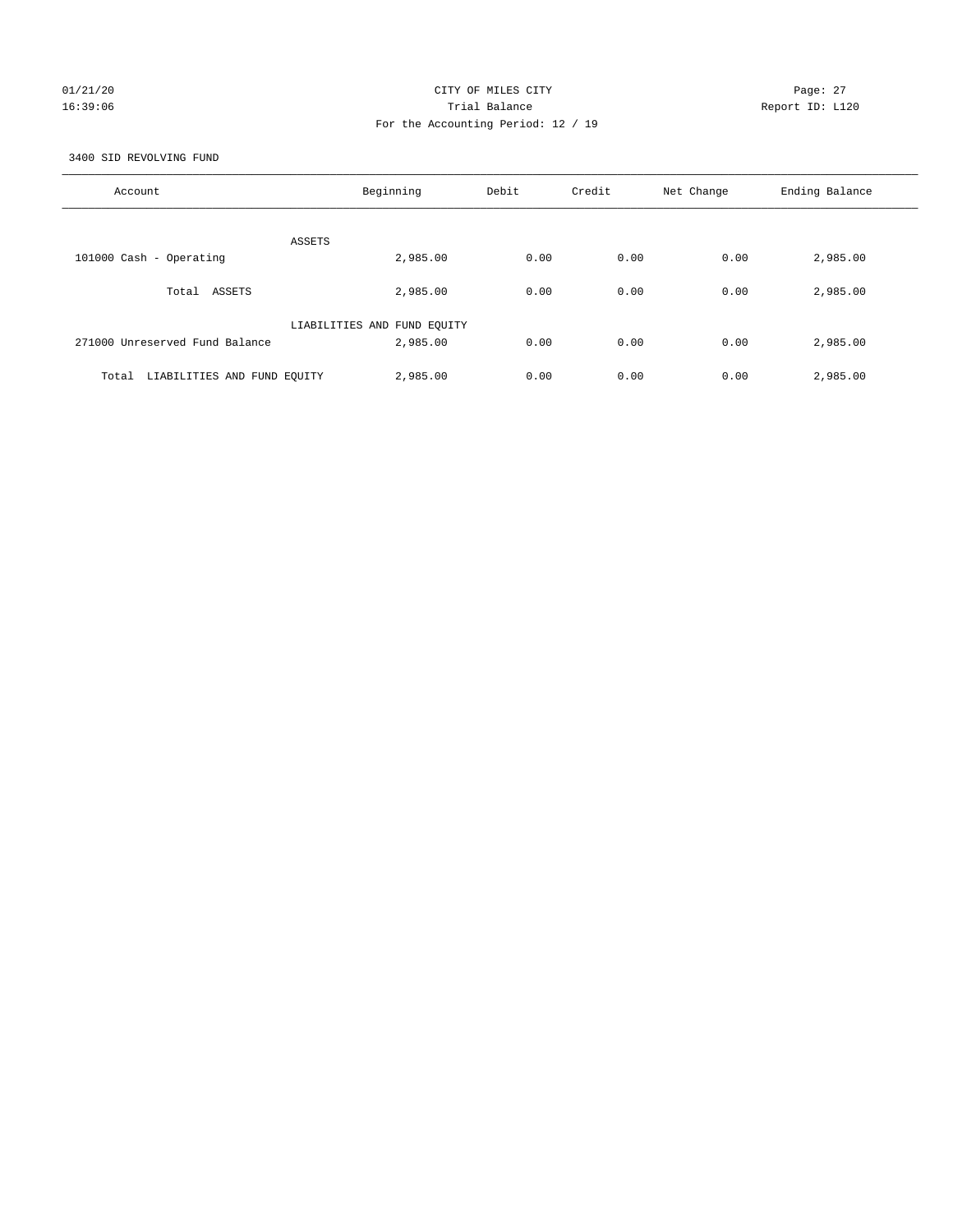# 01/21/20 Page: 28 16:39:06 Channel Report ID: L120 For the Accounting Period: 12 / 19

## 3670 SID 211

| Account                                    | Beginning                   | Debit  | Credit     | Net Change  | Ending Balance |
|--------------------------------------------|-----------------------------|--------|------------|-------------|----------------|
| ASSETS                                     |                             |        |            |             |                |
| 101000 Cash - Operating                    | 10,311.88                   | 691.30 | 0.00       | 691.30      | 11,003.18      |
| 118190 Special Assessments Receivables-201 | 2,122.13                    | 0.00   | $691.30$ ( | 691.30)     | 1,430.83       |
| 119000 Special Assmt Recbl - Deferred      | 34,587.36                   | 0.00   | 0.00       | 0.00        | 34,587.36      |
| 172000 Revenues (Credit)                   | 1,668.01)                   | 0.00   | 691.30 (   | $691.30)$ ( | 2,359.31)      |
| Total ASSETS                               | 45, 353. 36                 | 691.30 | 1,382.60 ( | 691.30)     | 44,662.06      |
|                                            | LIABILITIES AND FUND EQUITY |        |            |             |                |
| 223000 Deferred Revenue/Uncollected Taxes  | 36,709.49                   | 691.30 | 0.00(      | 691.30)     | 36,018.19      |
| 242000 Expenditures (Debit)                | 2,679.48)                   | 0.00   | 0.00       | 0.00        | 2,679.48)      |
| 271000 Unreserved Fund Balance             | 11,323.35                   | 0.00   | 0.00       | 0.00        | 11,323.35      |
| LIABILITIES AND FUND EQUITY<br>Total       | 45, 353. 36                 | 691.30 | 0.00(      | 691.30)     | 44,662.06      |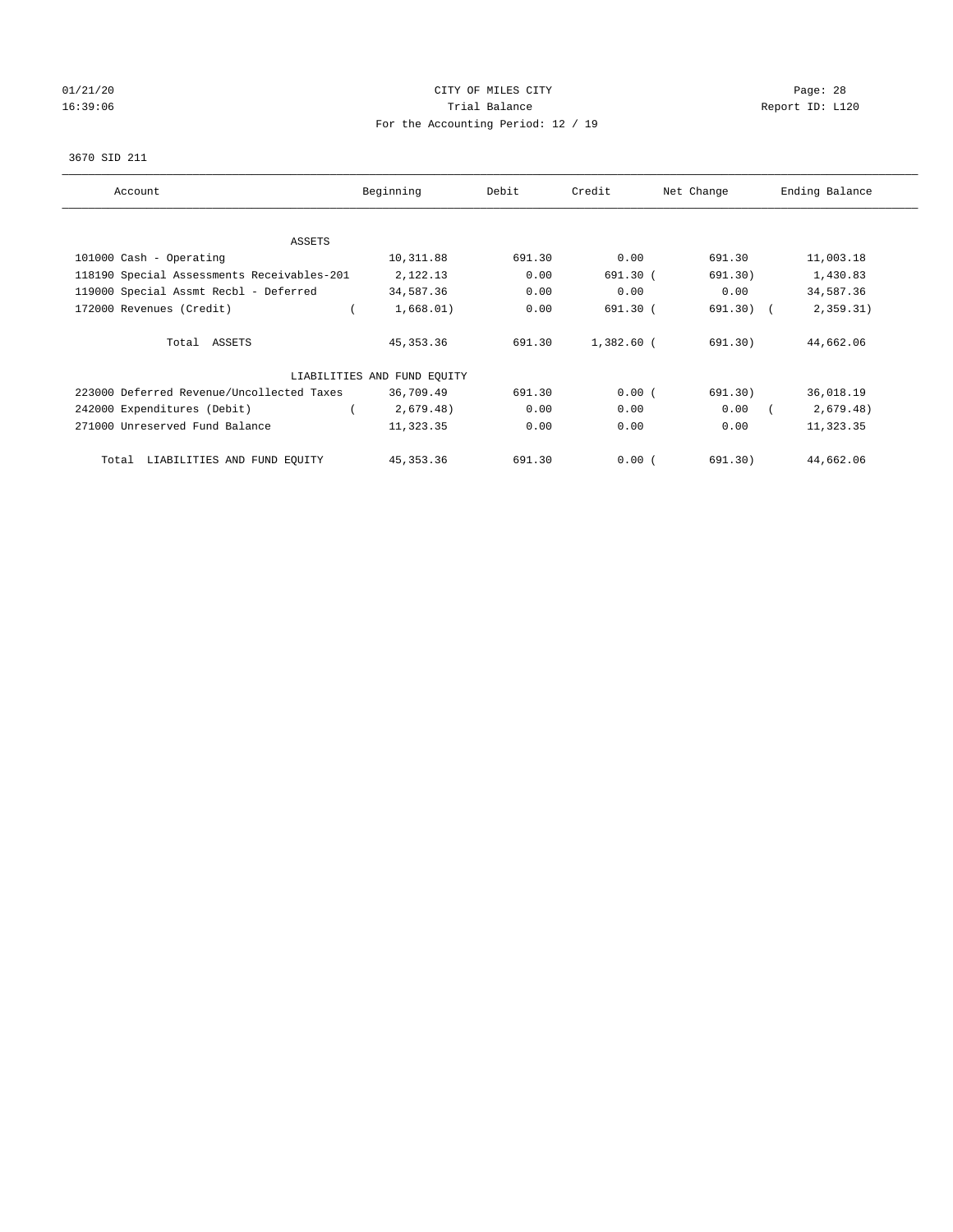# 01/21/20 Page: 29 16:39:06 Trial Balance Report ID: L120 For the Accounting Period: 12 / 19

## 4000 General Fund Capitol Improvement Fund

| Account                              |        | Beginning                   | Debit     | Credit       | Net Change     | Ending Balance |
|--------------------------------------|--------|-----------------------------|-----------|--------------|----------------|----------------|
|                                      |        |                             |           |              |                |                |
|                                      | ASSETS |                             |           |              |                |                |
| 101000 Cash - Operating              |        | 53,100.99                   | 412.65    | 5,982.17 (   | 5,569.52)      | 47,531.47      |
| 172000 Revenues (Credit)             |        | 198.16)                     | 0.00      | $412.65$ (   | $412.65$ ) (   | 610.81)        |
| Total ASSETS                         |        | 52,902.83                   | 412.65    | $6.394.82$ ( | 5,982.17       | 46,920.66      |
|                                      |        | LIABILITIES AND FUND EQUITY |           |              |                |                |
| 202000 Accounts Payable              |        | 0.00                        | 5,982.17  | 5,982.17     | 0.00           | 0.00           |
| 242000 Expenditures (Debit)          |        | 29,419.70)                  | 5,982.17  | 0.00(        | $5,982.17$ ) ( | 35,401.87)     |
| 271000 Unreserved Fund Balance       |        | 82,322.53                   | 0.00      | 0.00         | 0.00           | 82,322.53      |
| LIABILITIES AND FUND EQUITY<br>Total |        | 52,902.83                   | 11,964.34 | $5.982.17$ ( | 5,982.17)      | 46,920.66      |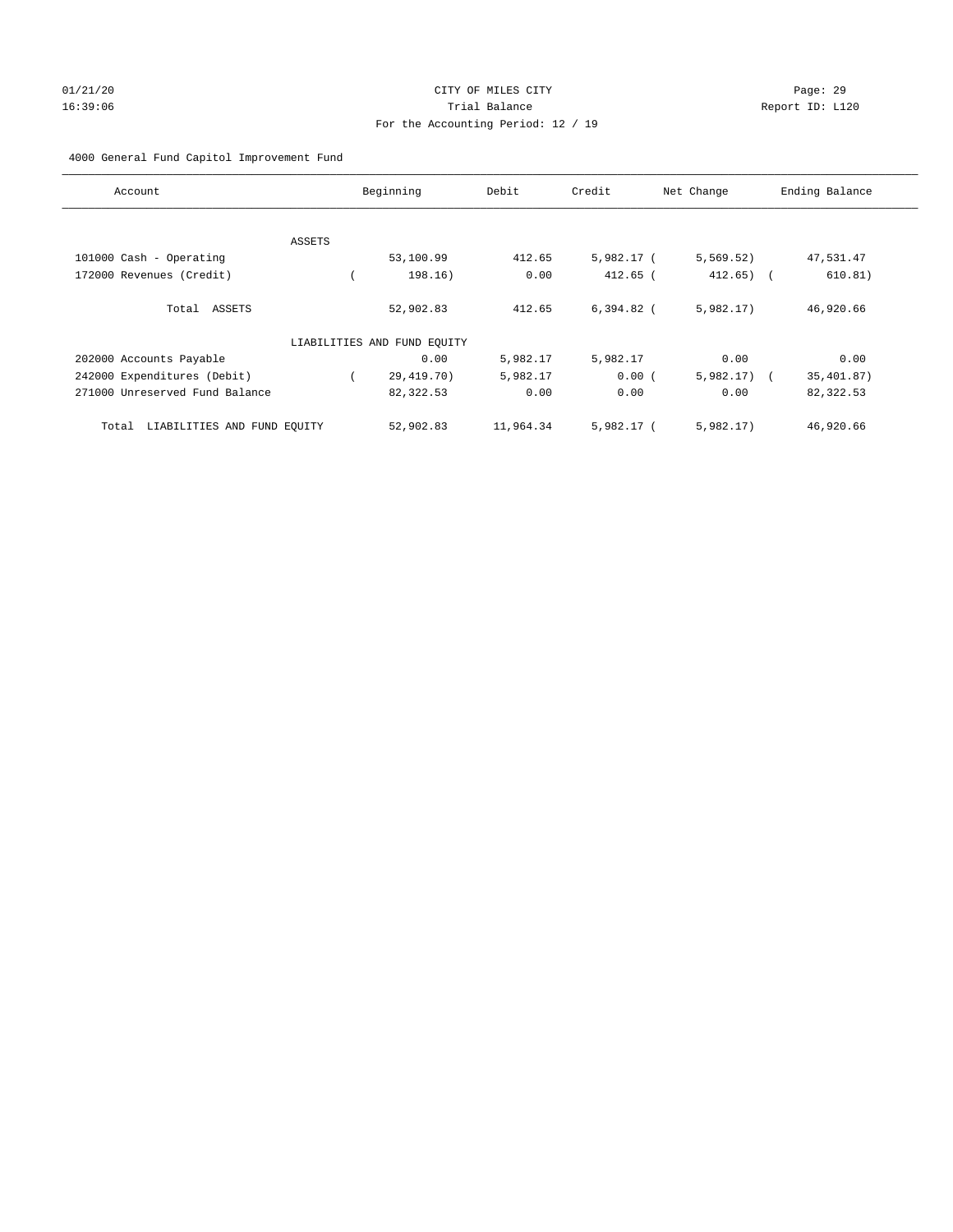# 01/21/20 Page: 30 16:39:06 Trial Balance Report ID: L120 For the Accounting Period: 12 / 19

4050 Ambulance Capital Improvement Fund

| Account                              | Beginning                   | Debit | Credit | Net Change | Ending Balance |
|--------------------------------------|-----------------------------|-------|--------|------------|----------------|
| ASSETS                               |                             |       |        |            |                |
| 101000 Cash - Operating              | 13,779.06                   | 0.00  | 0.00   | 0.00       | 13,779.06      |
| ASSETS<br>Total                      | 13,779.06                   | 0.00  | 0.00   | 0.00       | 13,779.06      |
|                                      | LIABILITIES AND FUND EQUITY |       |        |            |                |
| 271000 Unreserved Fund Balance       | 13,779.06                   | 0.00  | 0.00   | 0.00       | 13,779.06      |
| LIABILITIES AND FUND EQUITY<br>Total | 13,779.06                   | 0.00  | 0.00   | 0.00       | 13,779.06      |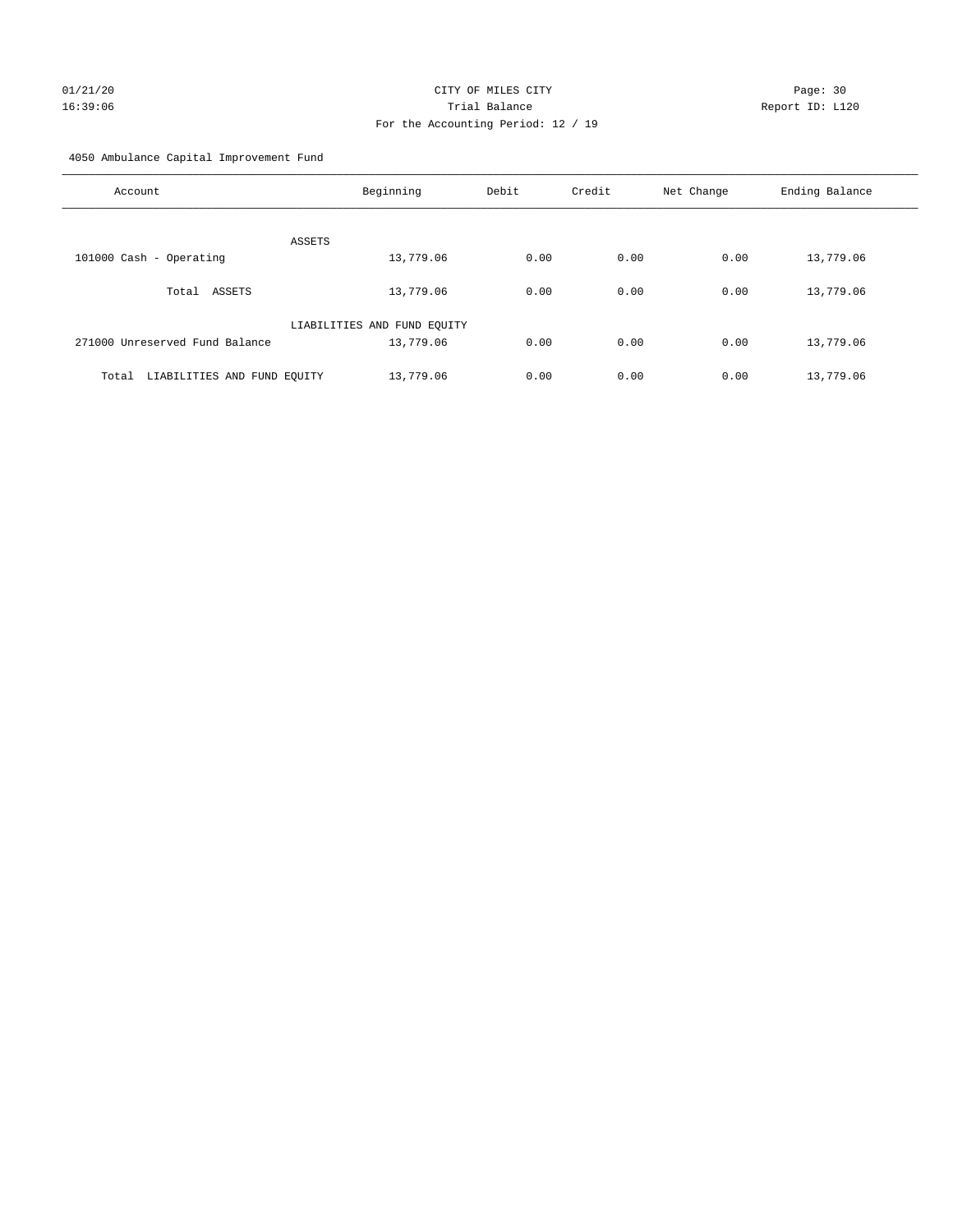# $01/21/20$  Page: 31 16:39:06 Trial Balance Report ID: L120 For the Accounting Period: 12 / 19

## 4060 CAPITAL IMPROV-PUBLIC WORKS

| Account                              |        | Beginning                   | Debit      | Credit       | Net Change   | Ending Balance |
|--------------------------------------|--------|-----------------------------|------------|--------------|--------------|----------------|
|                                      |        |                             |            |              |              |                |
|                                      | ASSETS |                             |            |              |              |                |
| 101000 Cash - Operating              |        | 553,010.79                  | 4,747.46   | 149,441.66 ( | 144,694.20)  | 408,316.59     |
| 122000 Accounts Receivable           |        | 0.00                        | 150.00     | 150.00       | 0.00         | 0.00           |
| 172000 Revenues (Credit)             |        | 3,921.97)                   | 0.00       | 4,747.46 (   | $4,747.46$ ( | 8,669.43)      |
| Total ASSETS                         |        | 549,088.82                  | 4,897.46   | 154,339.12 ( | 149,441.66)  | 399,647.16     |
|                                      |        | LIABILITIES AND FUND EQUITY |            |              |              |                |
| 202000 Accounts Payable              |        | 0.00                        | 149,441.66 | 149,441.66   | 0.00         | 0.00           |
| 242000 Expenditures (Debit)          |        | 20,866.83)                  | 149,441.66 | 0.00(        | 149,441.66)  | 170,308.49)    |
| 271000 Unreserved Fund Balance       |        | 569,955.65                  | 0.00       | 0.00         | 0.00         | 569,955.65     |
| LIABILITIES AND FUND EQUITY<br>Total |        | 549,088.82                  | 298,883.32 | 149,441.66 ( | 149,441.66)  | 399,647.16     |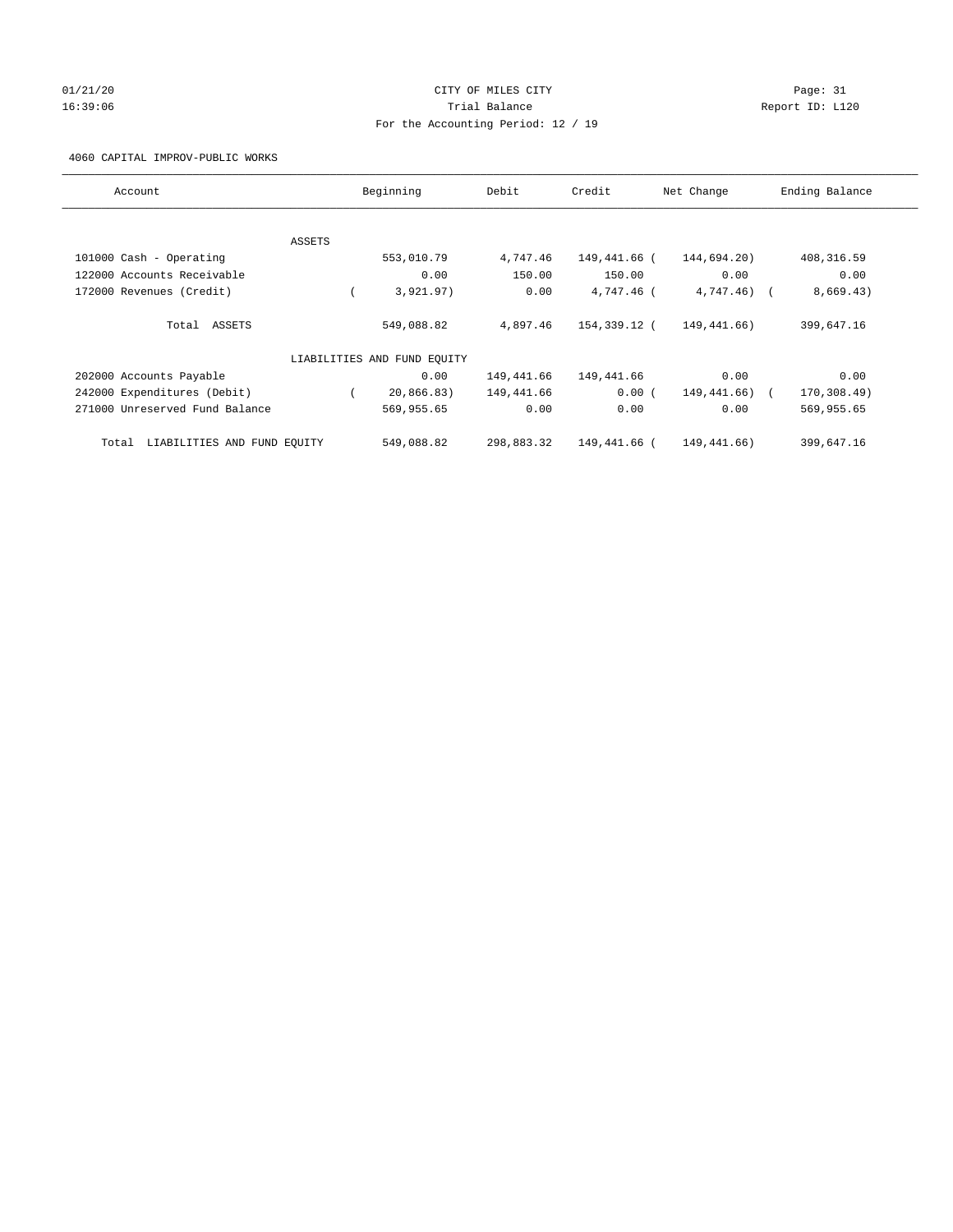## $01/21/20$  Page: 32 16:39:06 Trial Balance Report ID: L120 For the Accounting Period: 12 / 19

#### 5210 WATER UTILITY

| Account                                                   | Beginning                   | Debit       | Credit       | Net Change    | Ending Balance                 |
|-----------------------------------------------------------|-----------------------------|-------------|--------------|---------------|--------------------------------|
| ASSETS                                                    |                             |             |              |               |                                |
| 101000 Cash - Operating                                   | 2,799,757.55                | 192, 311.74 | 359,088.91 ( | 166,777.17)   | 2,632,980.38                   |
| 101010 Deposit Cash                                       | 97,850.00                   | 2,100.00    | $2,950.00$ ( | 850.00)       | 97,000.00                      |
| 102240 Cash - Replacement & Depreciation                  | 1,489,589.35                | 0.00        | 0.00         | 0.00          | 1,489,589.35                   |
| 102250 Cash - System Devlopment Fees                      | 312,964.92                  | 0.00        | 0.00         | 0.00          | 312,964.92                     |
| 102270 Cash - Curb Stop Replacement Fee                   | 370,488.32                  | 3,461.28    | 2,109.25     | 1,352.03      | 371,840.35                     |
| 102312 RevBnd/CurYearDebt-DNRC/CarbonTank                 | 57,671.35                   | 11,534.27   | 70,963.25 (  | 59,428.98)    | 1,757.63)                      |
| 102313 RevBnd/CurYearDebt-DNRC/NE WtrLine                 | 58,625.50                   | 11,725.10   | 69,646.25 (  | 57, 921.15)   | 704.35                         |
| 102315 RevBnd/CurYearDebt-ARRA/NE Water Li                | 7,628.65                    | 1,525.73    | $9,671.25$ ( | 8, 145.52)    | 516.87)<br>$\sqrt{2}$          |
| 102322 RevBnd/Reserve-DNRC/CarbonTank                     | 153,009.00                  | 0.00        | 0.00         | 0.00          | 153,009.00                     |
| 102323 RevBnd/Reserve-DNRC/NE WtrLine                     | 128,653.00                  | 0.00        | 0.00         | 0.00          | 128,653.00                     |
| 102325 RevBnd/Reserve-ARRA B-NE Waterline                 | 18,245.00                   | 0.00        | 0.00         | 0.00          | 18,245.00                      |
| 103000 Petty Cash                                         | 330.00                      | 0.00        | 0.00         | 0.00          | 330.00                         |
| 122000 Accounts Receivable                                | 175,755.38                  | 147,041.74  | 153,719.47 ( | 6,677.73)     | 169,077.65                     |
| 122020 Accounts Receivable-\$2.00 State Ass(              | 4.00)                       | 0.00        | 0.00         | 0.00          | $\left($<br>4.00)              |
| 162000 Deferred outflows-GASB68                           | 126,684.00                  | 0.00        | 0.00         | 0.00          | 126,684.00                     |
| 172000 Revenues (Credit)                                  | (1,007,232.64)              | 121.45      | 182,920.12 ( | 182,798.67)   | 1,190,031.31)                  |
| 181000 Land                                               | 41,844.00                   | 0.00        | 0.00         | 0.00          | 41,844.00                      |
| 182000 Buildings                                          | 22,997.00                   | 0.00        | 0.00         | 0.00          | 22,997.00                      |
| 182100 Allowance for Depr - Buildings (Cre(               | 22,997.00)                  | 0.00        | 0.00         | 0.00          | 22,997.00)<br>$\overline{(\ }$ |
| 186000 Machinery and Equipment                            | 510,641.42                  | 0.00        | 0.00         | 0.00          | 510,641.42                     |
| 186100 Allowance for Depr - Machinery & Eq(               | 300,684.00)                 | 0.00        | 0.00         | 0.00          | 300,684.00)                    |
| 188000 Const. Work in Progress-NE Wtr Line                | 10,738.76                   | 0.00        | 0.00         | 0.00          | 10,738.76                      |
| 189100 Source of Supply                                   | 3,542,842.49                | 0.00        | 0.00         | 0.00          | 3,542,842.49                   |
| 189110 Allowance for Depreciation - Source(               | 775,265.00)                 | 0.00        | 0.00         | 0.00          | 775,265.00)<br>$\left($        |
| 189300 Treatment Plant                                    | 3,740,287.07                | 0.00        | 0.00         | 0.00          | 3,740,287.07                   |
| 189310 Allowance for Depr - Treatment Plan(               | 2,068,019.00)               | 0.00        | 0.00         | 0.00          | 2,068,019.00)<br>$\sqrt{2}$    |
| 189400 Transmission & Distribution                        | 14, 260, 517.26             | 0.00        | 0.00         | 0.00          | 14, 260, 517. 26               |
| 189410 Allowance for Depr - Trans & Distri( 4,481,092.00) |                             | 0.00        | 0.00         | 0.00          | 4,481,092.00)                  |
| Total ASSETS                                              | 19, 271, 826.38             | 369,821.31  | 851,068.50 ( | 481, 247. 19) | 18,790,579.19                  |
|                                                           | LIABILITIES AND FUND EQUITY |             |              |               |                                |
| 202000 Accounts Payable                                   | 13,368.69                   | 422,169.64  | 411,430.62 ( | 10,739.02)    | 2,629.67                       |
| 214000 Deposits Payable                                   | 97,850.00                   | 2,950.00    | $2,100.00$ ( | 850.00)       | 97,000.00                      |
| 214010 Refunds Payable<br>$\left($                        | 381.16)                     | 450.30      | 450.30       | 0.00          | 381.16)                        |
| 223899 Deferred inflows-GASB 68                           | 88,185.00                   | 0.00        | 0.00         | 0.00          | 88,185.00                      |
| 231000 BONDS PAYABLE                                      | 4,150,000.00                | 0.00        | 0.00         | 0.00          | 4,150,000.00                   |
| 237000 Net Pension liability-GASB 68                      | 556,229.00                  | 0.00        | 0.00         | 0.00          | 556,229.00                     |
| 238000 Other Post Employment Benefits                     | 117,406.00                  | 0.00        | 0.00         | 0.00          | 117,406.00                     |
| 239000 Compensated Absences Payable                       | 89,758.00                   | 0.00        | 0.00         | 0.00          | 89,758.00                      |
| 242000 Expenditures (Debit)                               | 1,348,767.78)               | 480,397.19  | 10,739.02 (  | 469,658.17)   | 1,818,425.95)                  |
| 250300 Reserve Revenue Bond - Current Debt                | 323, 303.85                 | 0.00        | 0.00         | 0.00          | 323, 303.85                    |
| 250500 Reserve - System Dev Fees                          | 171,098.25                  | 0.00        | 0.00         | 0.00          | 171,098.25                     |
| 250600 Reserve for Replacement & Depreciat                | 1,351,889.30                | 0.00        | 0.00         | 0.00          | 1,351,889.30                   |
| 271000 Unreserved Fund Balance                            | 518,467.93)                 | 0.00        | 0.00         | 0.00          | 518, 467.93)                   |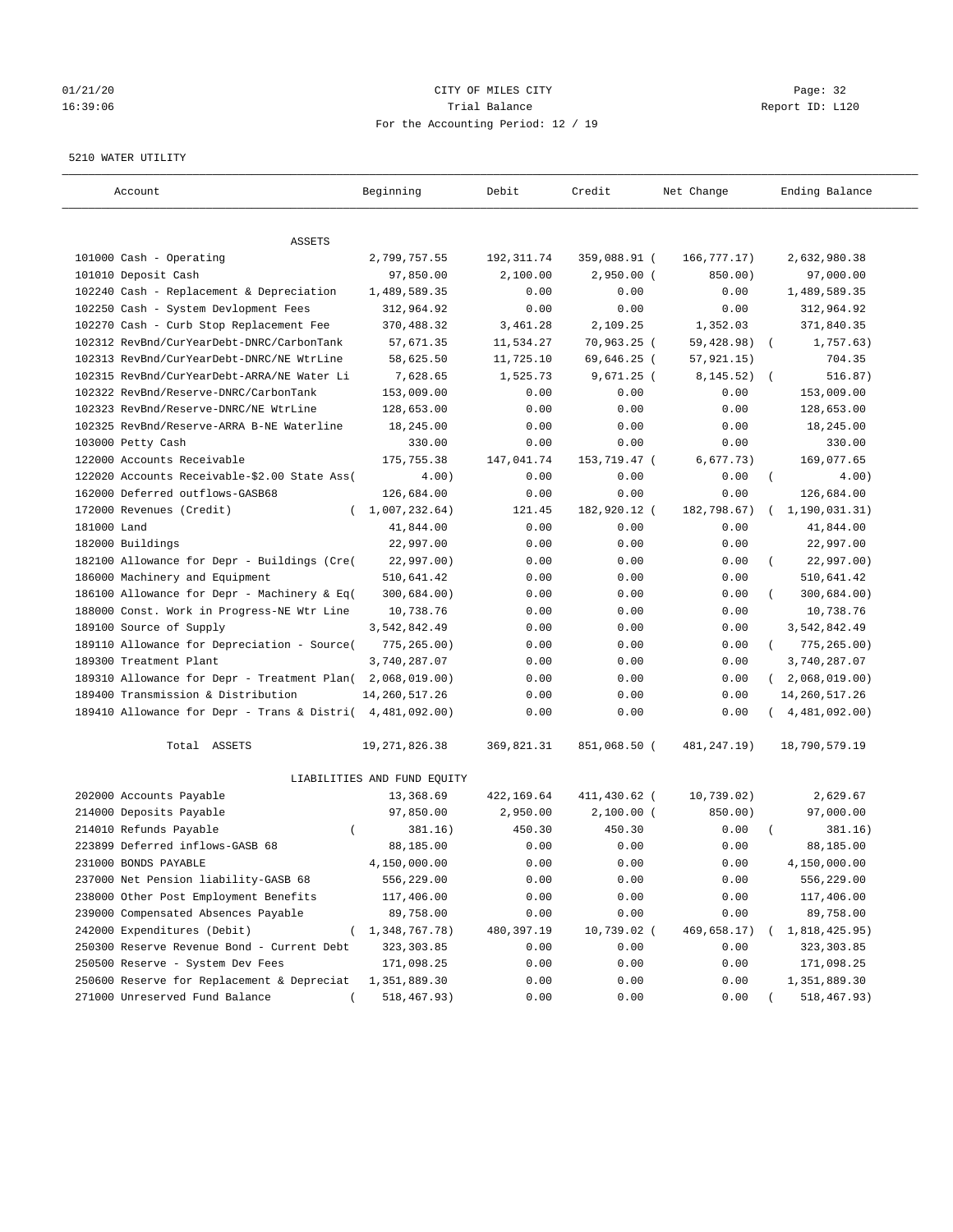# $01/21/20$  Page: 33 16:39:06 Trial Balance Report ID: L120 For the Accounting Period: 12 / 19

5210 WATER UTILITY

| Account                              | Beginning        | Debit      | Credit     | Net Change    | Ending Balance |
|--------------------------------------|------------------|------------|------------|---------------|----------------|
| 272000 Unreserved Retained Earnings  | 14,180,355.16    | 0.00       | 0.00       | 0.00          | 14,180,355.16  |
| LIABILITIES AND FUND EQUITY<br>Total | 19, 271, 826, 38 | 905,967.13 | 424,719.94 | 481, 247, 19) | 18,790,579.19  |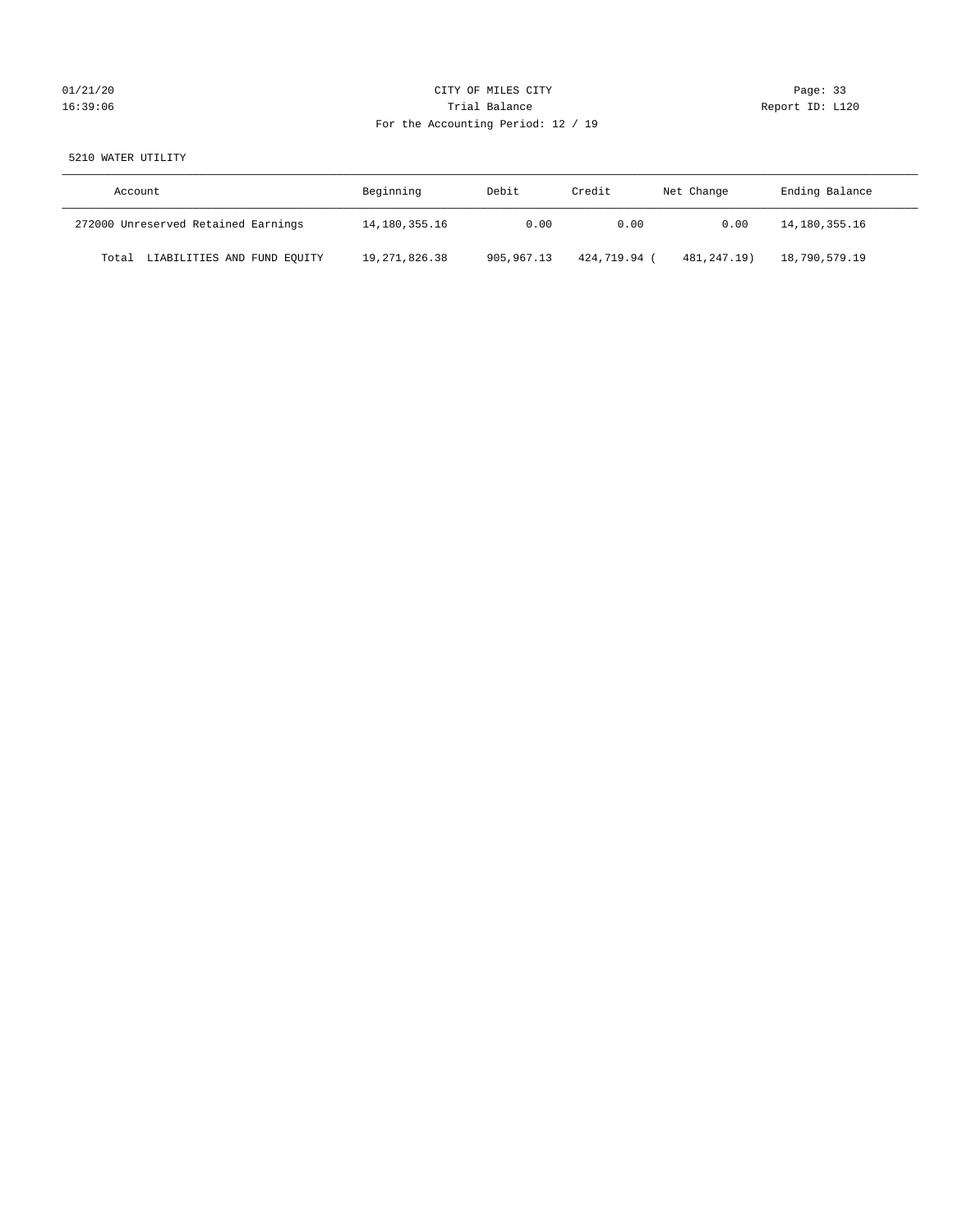# 01/21/20 Page: 34 16:39:06 Trial Balance Report ID: L120 For the Accounting Period: 12 / 19

#### 5310 SEWER UTILITY

| Account                                                   | Beginning                   | Debit        | Credit         | Net Change    | Ending Balance  |
|-----------------------------------------------------------|-----------------------------|--------------|----------------|---------------|-----------------|
| <b>ASSETS</b>                                             |                             |              |                |               |                 |
| 101000 Cash - Operating                                   | 2,895,766.70                | 191,478.58   | 275,467.98 (   | 83,989.40)    | 2,811,777.30    |
| 102240 Cash - Replacement & Depreciation                  | 195,098.39                  | 0.00         | 0.00           | 0.00          | 195,098.39      |
| 102250 Cash - System Devlopment Fees                      | 149,400.91                  | 0.00         | 0.00           | 0.00          | 149,400.91      |
| 102279 WWtr Treatment Plant-Phase II Const(               | 76,205.70)                  | 0.00         | 0.00           | 0.00          | 76, 205.70)     |
| 102280 WWtr Treatment Plant-Phase I Constr                | 738,063.46                  | 0.00         | 0.00           | 0.00          | 738,063.46      |
| 102316 RevBnd/CurYearDebt-Phase 1 Haynes L                | 42,037.50                   | 8,407.50     | $50, 200.00$ ( | 41,792.50)    | 245.00          |
| 102317 RevBnd/CurYearDebt-WWTP Phase II                   | 83,848.95                   | 16,769.79    | 195,083.06 (   | 178, 313. 27) | 94, 464. 32)    |
| 102390 REV BOND/RESERVE-Sewer Phase 1                     | 101,735.00                  | 0.00         | 0.00           | 0.00          | 101,735.00      |
| 102396 REV BOND/RESERVE-SEWER PHASE II                    | 201,275.00                  | 0.00         | 0.00           | 0.00          | 201,275.00      |
| 122000 Accounts Receivable                                | 201,643.80                  | 165,082.09   | 165,208.78 (   | 126.69)       | 201,517.11      |
| 162000 Deferred outflows-GASB68                           | 102,330.00                  | 0.00         | 0.00           | 0.00          | 102,330.00      |
| 172000 Revenues (Credit)<br>$\left($                      | 853,626.28)                 | 25.52        | 191,377.41 (   | 191, 351.89)  | 1,044,978.17)   |
| 181000 Land                                               | 2.00                        | 0.00         | 0.00           | 0.00          | 2.00            |
| 186000 Machinery and Equipment                            | 800,566.77                  | 0.00         | 0.00           | 0.00          | 800,566.77      |
| 186100 Allowance for Depr - Machinery & Eq(               | 499, 312.00)                | 0.00         | 0.00           | 0.00          | 499, 312.00)    |
| 188000 Const. Work in Progress-NE Wtr Line(               | 1.60)                       | 0.00         | 0.00           | 0.00          | 1.60)           |
| 189300 Treatment Plant                                    | 11, 492, 692.56             | 0.00         | 0.00           | 0.00          | 11,492,692.56   |
| 189310 Allowance for Depr - Treatment Plan( 1,698,846.00) |                             | 0.00         | 0.00           | 0.00          | (1,698,846.00)  |
| 189400 Transmission & Distribution                        | 4,029,119.40                | 0.00         | 0.00           | 0.00          | 4,029,119.40    |
| 189410 Allowance for Depr - Trans & Distri( 1,695,972.00) |                             | 0.00         | 0.00           | 0.00          | (1,695,972.00)  |
| Total ASSETS                                              | 16,209,616.86               | 381,763.48   | 877,337.23 (   | 495, 573. 75) | 15,714,043.11   |
|                                                           | LIABILITIES AND FUND EQUITY |              |                |               |                 |
| 202000 Accounts Payable                                   | 2,629.67                    | 437,581.04   | 437,581.04     | 0.00          | 2,629.67        |
| 223899 Deferred inflows-GASB 68                           | 71,232.00                   | 0.00         | 0.00           | 0.00          | 71,232.00       |
| 231300 Bonds Pay 1979 Issue                               | 1,080,000.00                | 0.00         | 0.00           | 0.00          | 1,080,000.00    |
| 231301 WWTP #2 Bonds Pay                                  | 5,046,645.00                | 0.00         | 0.00           | 0.00          | 5,046,645.00    |
| 237000 Net Pension liability-GASB 68                      | 449,298.00                  | 0.00         | 0.00           | 0.00          | 449,298.00      |
| 238000 Other Post Employment Benefits                     | 88,054.00                   | 0.00         | 0.00           | 0.00          | 88,054.00       |
| 239000 Compensated Absences Payable                       | 69,016.00                   | 0.00         | 0.00           | 0.00          | 69,016.00       |
| 242000 Expenditures (Debit)<br>$\overline{(\ }$           | 621, 284.41)                | 495, 573. 75 | 0.00(          | 495, 573. 75) | 1, 116, 858.16) |
| 250500 Reserve - System Dev Fees                          | 82,925.91                   | 0.00         | 0.00           | 0.00          | 82,925.91       |
| 250600 Reserve for Replacement & Depreciat                | 1,666,491.83                | 0.00         | 0.00           | 0.00          | 1,666,491.83    |
| 271000 Unreserved Fund Balance<br>$\left($                | 394,844.93)                 | 0.00         | 0.00           | 0.00          | 394,844.93)     |
| 272000 Unreserved Retained Earnings                       | 8,669,453.79                | 0.00         | 0.00           | 0.00          | 8,669,453.79    |
| Total LIABILITIES AND FUND EQUITY                         | 16,209,616.86               | 933, 154.79  | 437,581.04 (   | 495, 573. 75) | 15,714,043.11   |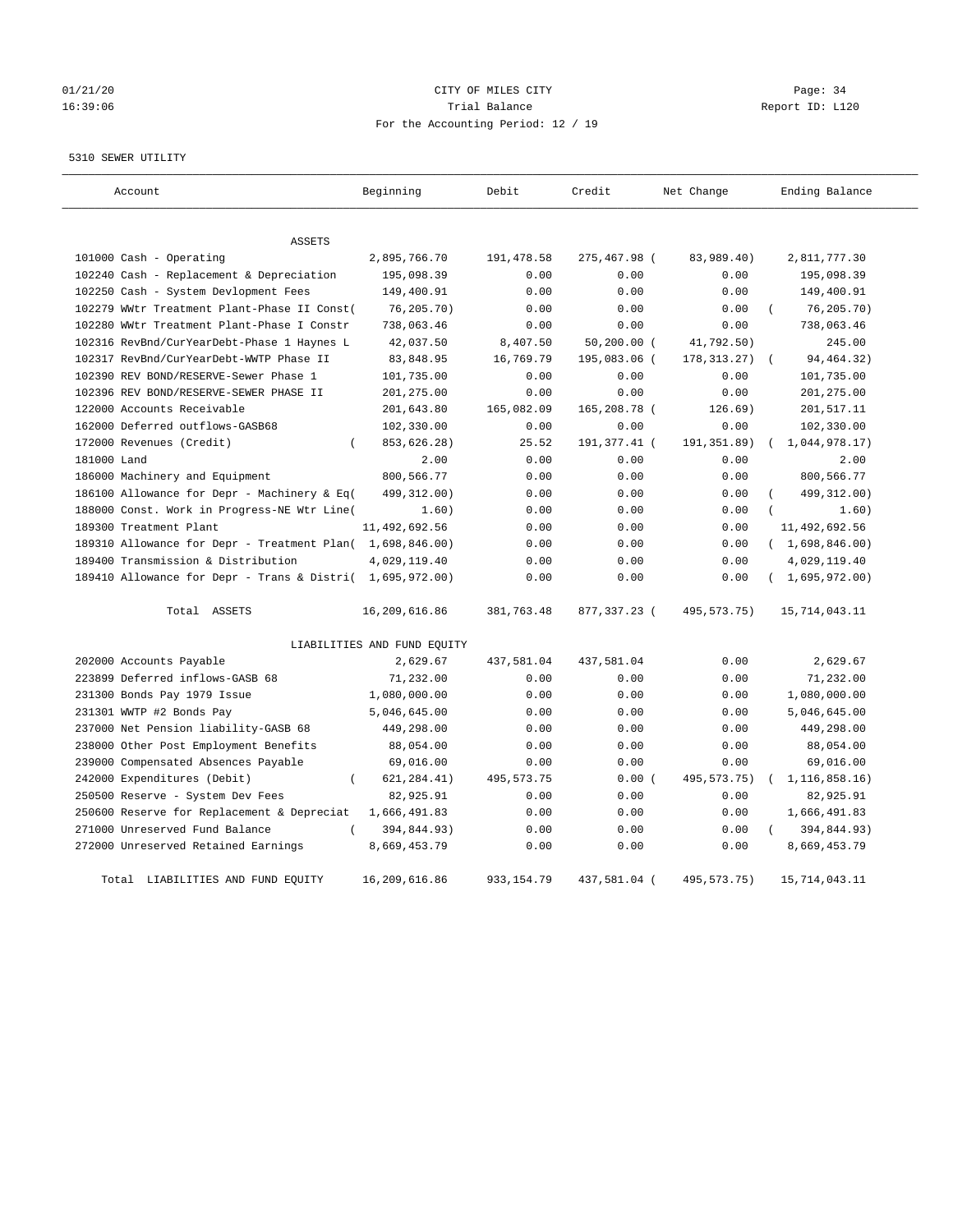## 01/21/20 Page: 35 16:39:06 Trial Balance Report ID: L120 For the Accounting Period: 12 / 19

#### 5510 AMBULANCE FUND

| Account                                     |          | Beginning                   | Debit       | Credit       | Net Change    |            | Ending Balance |
|---------------------------------------------|----------|-----------------------------|-------------|--------------|---------------|------------|----------------|
| ASSETS                                      |          |                             |             |              |               |            |                |
| 101000 Cash - Operating                     | $\left($ | 178,673.28)                 | 36,966.81   | 56,397.59 (  | 19,430.78)    | $\sqrt{2}$ | 198,104.06)    |
| 113213 Tax Receivables Real-2013            |          | 0.46                        | 0.00        | 0.00         | 0.00          |            | 0.46           |
| 113214 Taxes Receivable- Real 2014          |          | 0.97                        | 0.00        | 0.00         | 0.00          |            | 0.97           |
| 113215 Tax Receivables Real-2015            |          | 1.62                        | 0.00        | 0.00         | 0.00          |            | 1.62           |
| 113216 Tax Receivables real-2016            |          | 8.09                        | 0.00        | $1.02$ (     | 1.02)         |            | 7.07           |
| 113217 Tax receivables real-2017            |          | 19.32                       | 0.00        | 0.00         | 0.00          |            | 19.32          |
| 113218 Tax Receivables real-2018            |          | 58.61                       | 0.00        | $3.12$ (     | 3.12)         |            | 55.49          |
| 113219 Tax receivables Real-2019            | $\left($ | 4,721.36)                   | 0.00        | $465.53$ (   | 465.53)       |            | 5, 186.89)     |
| 115216 Tax receivable personal-2016         |          | 0.02                        | 0.00        | 0.00         | 0.00          |            | 0.02           |
| 115217 Tax receivable personal-2017         |          | 0.17                        | 0.00        | 0.00         | 0.00          |            | 0.17           |
| 115218 Tax Receivable Personal-2018         |          | 0.23                        | 0.00        | 0.00         | 0.00          |            | 0.23           |
| 115219 Tax Receivable Personal-2019         |          | 9.31                        | 0.00        | 2.27(        | 2.27)         |            | 7.04           |
| 122000 Accounts Receivable                  |          | 489,516.37                  | 125,887.98  | 64, 319.01   | 61,568.97     |            | 551,085.34     |
| 122100 Acct Receivable                      | $\left($ | 249, 257.86)                | 0.00        | 0.00         | 0.00          |            | 249, 257.86)   |
| 162000 Deferred outflows-GASB68             |          | 72,385.00                   | 0.00        | 0.00         | 0.00          |            | 72,385.00      |
| 172000 Revenues (Credit)                    | $\left($ | 629, 377. 11)               | 764.02      | 126,886.77 ( | 126, 122. 75) | $\left($   | 755,499.86)    |
| 186000 Machinery and Equipment              |          | 818, 326.11                 | 0.00        | 0.00         | 0.00          |            | 818, 326.11    |
| 186100 Allowance for Depr - Machinery & Eq( |          | 324,841.00)                 | 0.00        | 0.00         | 0.00          |            | 324,841.00)    |
| Total ASSETS                                | $\left($ | 6, 544.33)                  | 163,618.81  | 248,075.31 ( | 84,456.50)    | $\sqrt{2}$ | 91,000.83)     |
|                                             |          | LIABILITIES AND FUND EQUITY |             |              |               |            |                |
| 202000 Accounts Payable                     |          | 0.00                        | 10,527.28   | 10,527.28    | 0.00          |            | 0.00           |
| 223100 Deferred Revenue - Real Prop Taxes ( |          | 4,816.17)                   | 469.67      | 0.00(        | 469.67)       |            | 5, 285.84)     |
| 223200 Deferred Revenue - Pers Prop Taxes ( |          | 15.10)                      | 2.27        | 0.00(        | 2.27)         |            | 17.37)         |
| 223899 Deferred inflows-GASB 68             |          | 2,970.00                    | 0.00        | 0.00         | 0.00          |            | 2,970.00       |
| 235000 CONTRACTS/NOTES/LOANS PAYABLE        | $\left($ | 0.01)                       | 0.00        | 0.00         | 0.00          |            | 0.01)          |
| 237000 Net Pension liability-GASB 68        |          | 168,371.00                  | 0.00        | 0.00         | 0.00          |            | 168,371.00     |
| 238000 Other Post Employment Benefits       |          | 58,703.00                   | 0.00        | 0.00         | 0.00          |            | 58,703.00      |
| 239000 Compensated Absences Payable         |          | 44,300.00                   | 0.00        | 0.00         | 0.00          |            | 44,300.00      |
| 242000 Expenditures (Debit)                 | $\left($ | 522, 576.07)                | 83,984.56   | 0.00(        | 83,984.56)    |            | 606, 560.63)   |
| 271000 Unreserved Fund Balance              |          | 139,528.00)                 | 0.00        | 0.00         | 0.00          |            | 139,528.00)    |
| 272000 Unreserved Retained Earnings         |          | 386,047.02                  | 0.00        | 0.00         | 0.00          |            | 386,047.02     |
| LIABILITIES AND FUND EQUITY<br>Total        |          | 6, 544.33)                  | 94, 983. 78 | 10,527.28 (  | 84, 456.50)   |            | 91,000.83)     |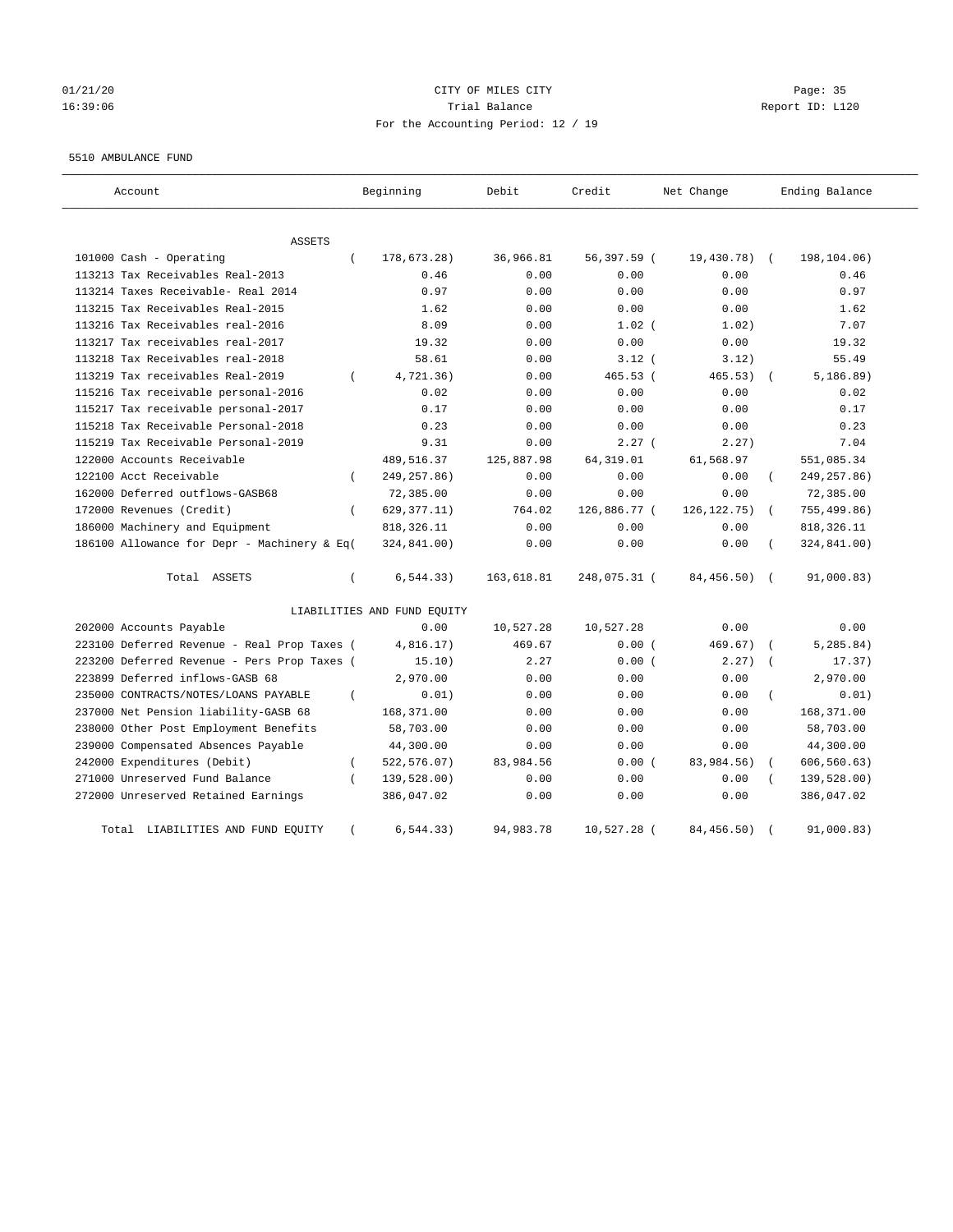# 01/21/20 Page: 36 16:39:06 Trial Balance Report ID: L120 For the Accounting Period: 12 / 19

## 5610 AIRPORT OPERATING

| Account                                      | Beginning                   | Debit       | Credit       | Net Change   | Ending Balance   |
|----------------------------------------------|-----------------------------|-------------|--------------|--------------|------------------|
| ASSETS                                       |                             |             |              |              |                  |
| 101000 Cash - Operating                      | 169,684.34                  | 72,429.36   | 107,739.20 ( | 35, 309.84)  | 134, 374.50      |
| 102117 Airport Improvement                   | 71,214.17                   | 0.00        | 0.00         | 0.00         | 71,214.17        |
| 102230 Cash - Surplus/Credit Card Acct       | 100.00                      | 11,861.95   | 11,861.95    | 0.00         | 100.00           |
| 103000 Petty Cash                            | 100.00                      | 0.00        | 0.00         | 0.00         | 100.00           |
| 113213 Tax Receivables Real-2013             | 0.65                        | 0.00        | 0.00         | 0.00         | 0.65             |
| 113214 Taxes Receivable- Real 2014           | 1.48                        | 0.00        | 0.00         | 0.00         | 1.48             |
| 113215 Tax Receivables Real-2015             | 2.46                        | 0.00        | 0.00         | 0.00         | 2.46             |
| 113216 Tax Receivables real-2016             | 12.10                       | 0.00        | $1.52$ (     | 1.52)        | 10.58            |
| 113217 Tax receivables real-2017             | 28.95                       | 0.00        | 0.00         | 0.00         | 28.95            |
| 113218 Tax Receivables real-2018             | 88.84                       | 0.00        | $4.68$ (     | 4.68)        | 84.16            |
| 113219 Tax receivables Real-2019<br>$\left($ | 7,082.57)                   | 0.00        | 698.34 (     | 698.34)      | 7,780.91)        |
| 115216 Tax receivable personal-2016          | 0.06                        | 0.00        | 0.00         | 0.00         | 0.06             |
| 115217 Tax receivable personal-2017          | 0.28                        | 0.00        | 0.00         | 0.00         | 0.28             |
| 115218 Tax Receivable Personal-2018          | 0.35                        | 0.00        | 0.00         | 0.00         | 0.35             |
| 115219 Tax Receivable Personal-2019          | 13.95                       | 0.00        | $3.41$ (     | 3.41)        | 10.54            |
| 141000 Prepaid Expense                       | 4,875.00                    | 0.00        | 0.00         | 0.00         | 4,875.00         |
| 162000 Deferred outflows-GASB68              | 26,811.00                   | 0.00        | 0.00         | 0.00         | 26,811.00        |
| 172000 Revenues (Credit)                     | 281, 276.54)                | 285.00      | 72,714.36 (  | 72, 429.36)  | 353,705.90)      |
| 181000 Land                                  | 19,983.00                   | 0.00        | 0.00         | 0.00         | 19,983.00        |
| 182000 Buildings                             | 677,537.00                  | 0.00        | 0.00         | 0.00         | 677,537.00       |
| 182100 Allowance for Depr - Buildings (Cre(  | 389,758.00)                 | 0.00        | 0.00         | 0.00         | 389,758.00)      |
| 184000 Improvements Other Than Buildings     | 13,017,833.11               | 0.00        | 0.00         | 0.00         | 13,017,833.11    |
| 184100 Allowance for Depr - Imp Other Than(  | 3,401,665.00)               | 0.00        | 0.00         | 0.00         | (3, 401, 665.00) |
| 186000 Machinery and Equipment               | 1,001,946.58                | 0.00        | 0.00         | 0.00         | 1,001,946.58     |
| 186100 Allowance for Depr - Machinery & Eq(  | 510, 395.00)                | 0.00        | 0.00         | 0.00         | 510, 395.00)     |
| 188000 Const. Work in Progress-NE Wtr Line   | 75,246.00                   | 0.00        | 0.00         | 0.00         | 75,246.00        |
|                                              |                             |             |              |              |                  |
| Total ASSETS                                 | 10, 475, 302.21             | 84,576.31   | 193,023.46 ( | 108,447.15)  | 10,366,855.06    |
|                                              | LIABILITIES AND FUND EQUITY |             |              |              |                  |
| 202000 Accounts Payable                      | 0.00                        | 93,698.18   | 93,698.18    | 0.00         | 0.00             |
| 223100 Deferred Revenue - Real Prop Taxes (  | 7,224.80)                   | 704.54      | 0.00(        | 704.54)      | 7,929.34)        |
| 223200 Deferred Revenue - Pers Prop Taxes (  | 22.67)                      | 3.41        | 0.00(        | 3.41)        | 26.08)           |
| 223899 Deferred inflows-GASB 68              | 18,663.00                   | 0.00        | 0.00         | 0.00         | 18,663.00        |
| 235160 LTrm Pay/MT Aeronautics (2)           | 101,718.00                  | 0.00        | 0.00         | 0.00         | 101,718.00       |
| 237000 Net Pension liability-GASB 68         | 117,719.00                  | 0.00        | 0.00         | 0.00         | 117,719.00       |
| 238000 Other Post Employment Benefits        | 19,568.00                   | 0.00        | 0.00         | 0.00         | 19,568.00        |
| 239000 Compensated Absences Payable          | 13,447.00                   | 0.00        | 0.00         | 0.00         | 13,447.00        |
| 242000 Expenditures (Debit)                  | 251,000.63)                 | 107,739.20  | 0.00(        | 107,739.20)  | 358,739.83)      |
| 250600 Reserve for Replacement & Depreciat   | 18,913.67                   | 0.00        | 0.00         | 0.00         | 18,913.67        |
| 271000 Unreserved Fund Balance               | 90,992.00)                  | 0.00        | 0.00         | 0.00         | 90,992.00)       |
| 272000 Unreserved Retained Earnings          | 10,534,513.64               | 0.00        | 0.00         | 0.00         | 10,534,513.64    |
| Total LIABILITIES AND FUND EQUITY            | 10, 475, 302.21             | 202, 145.33 | 93,698.18 (  | 108, 447.15) | 10,366,855.06    |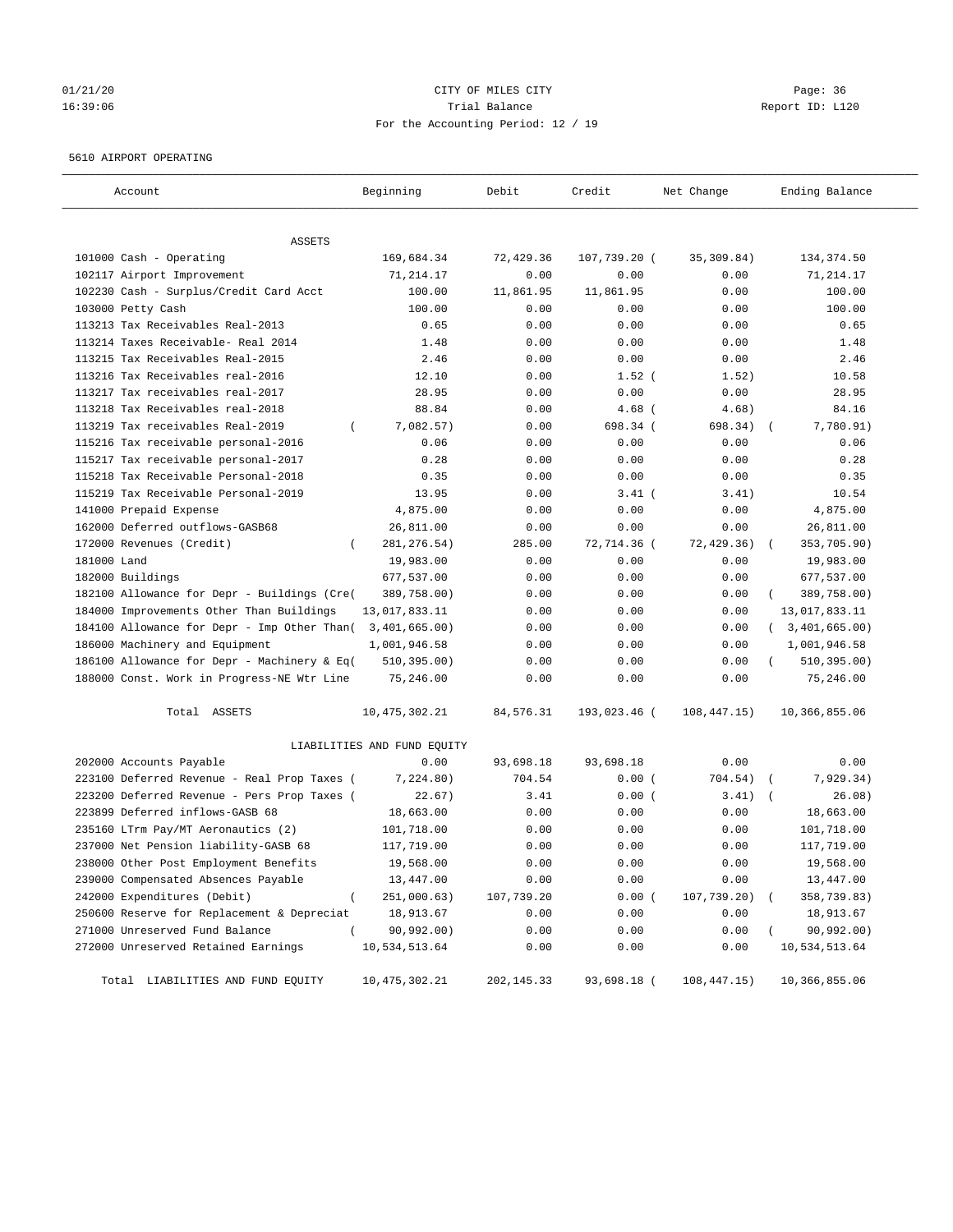## 01/21/20 Page: 37 16:39:06 Trial Balance Report ID: L120 For the Accounting Period: 12 / 19

#### 6040 PUBLIC WORKS

| Account                                  | Beginning                   | Debit       | Credit        | Net Change     | Ending Balance |
|------------------------------------------|-----------------------------|-------------|---------------|----------------|----------------|
|                                          |                             |             |               |                |                |
| <b>ASSETS</b><br>101000 Cash - Operating | 4, 152.14)                  | 44,027.59   | 15,196.73     | 28,830.86      | 24,678.72      |
| 122000 Accounts Receivable               | 0.00                        | 1,200.00    | 1,200.00      | 0.00           | 0.00           |
| 172000 Revenues (Credit)                 | 56,692.45)                  | 0.00        | 44,027.59 (   | 44,027.59)     | 100,720.04)    |
|                                          |                             |             |               |                |                |
| Total<br>ASSETS                          | 60, 844.59)                 | 45,227.59   | $60,424.32$ ( | 15, 196. 73) ( | 76,041.32)     |
|                                          | LIABILITIES AND FUND EQUITY |             |               |                |                |
| 202000 Accounts Payable                  | 0.00                        | 2,217.60    | 2,217.60      | 0.00           | 0.00           |
| 239000 Compensated Absences Payable      | 6,997.00                    | 0.00        | 0.00          | 0.00           | 6,997.00       |
| 242000 Expenditures (Debit)              | 80,531.26)                  | 15, 196. 73 | 0.00(         | 15, 196. 73)   | 95,727.99)     |
| 271000 Unreserved Fund Balance           | 84,045.78)                  | 0.00        | 0.00          | 0.00           | 84,045.78)     |
| 272000 Unreserved Retained Earnings      | 96,735.45                   | 0.00        | 0.00          | 0.00           | 96,735.45      |
| LIABILITIES AND FUND EQUITY<br>Total     | 60, 844.59)                 | 17,414.33   | 2,217.60 (    | 15,196.73) (   | 76,041.32)     |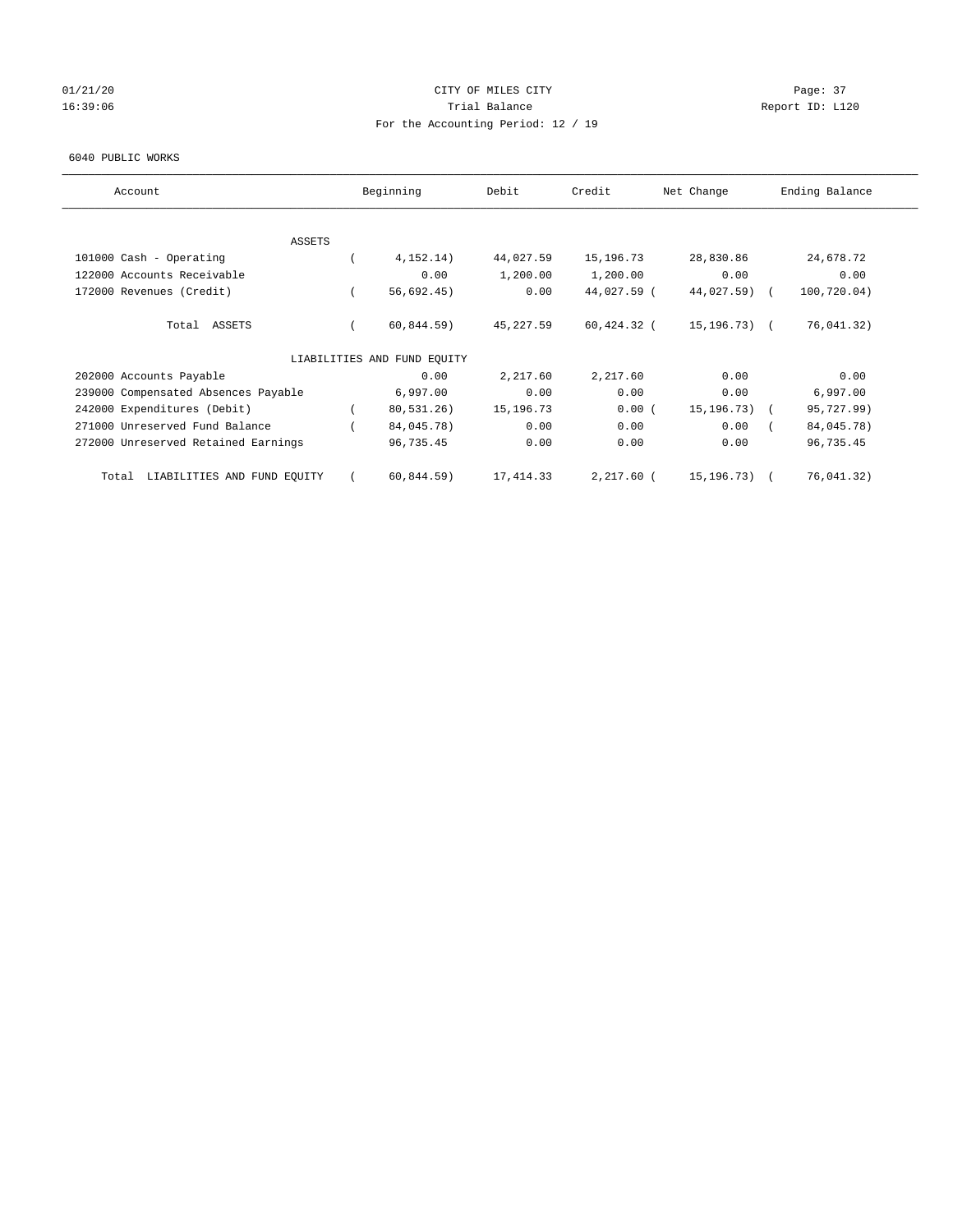## 01/21/20 Page: 38 16:39:06 Trial Balance Report ID: L120 For the Accounting Period: 12 / 19

## 7370 TBID

| Account                              | Beginning                   | Debit    | Credit   | Net Change | Ending Balance |
|--------------------------------------|-----------------------------|----------|----------|------------|----------------|
|                                      |                             |          |          |            |                |
|                                      | ASSETS                      |          |          |            |                |
| 101000 Cash - Operating              | 0.00                        | 2,098.00 | 2,098.00 | 0.00       | 0.00           |
|                                      |                             |          |          |            |                |
| Total ASSETS                         | 0.00                        | 2,098.00 | 2,098.00 | 0.00       | 0.00           |
|                                      |                             |          |          |            |                |
|                                      | LIABILITIES AND FUND EQUITY |          |          |            |                |
| 202000 Accounts Payable              | 0.00                        | 2,098.00 | 2,098.00 | 0.00       | 0.00           |
| 212500 Due to Others                 | 0.00                        | 2,098.00 | 2,098.00 | 0.00       | 0.00           |
|                                      |                             |          |          |            |                |
| LIABILITIES AND FUND EQUITY<br>Total | 0.00                        | 4,196.00 | 4,196.00 | 0.00       | 0.00           |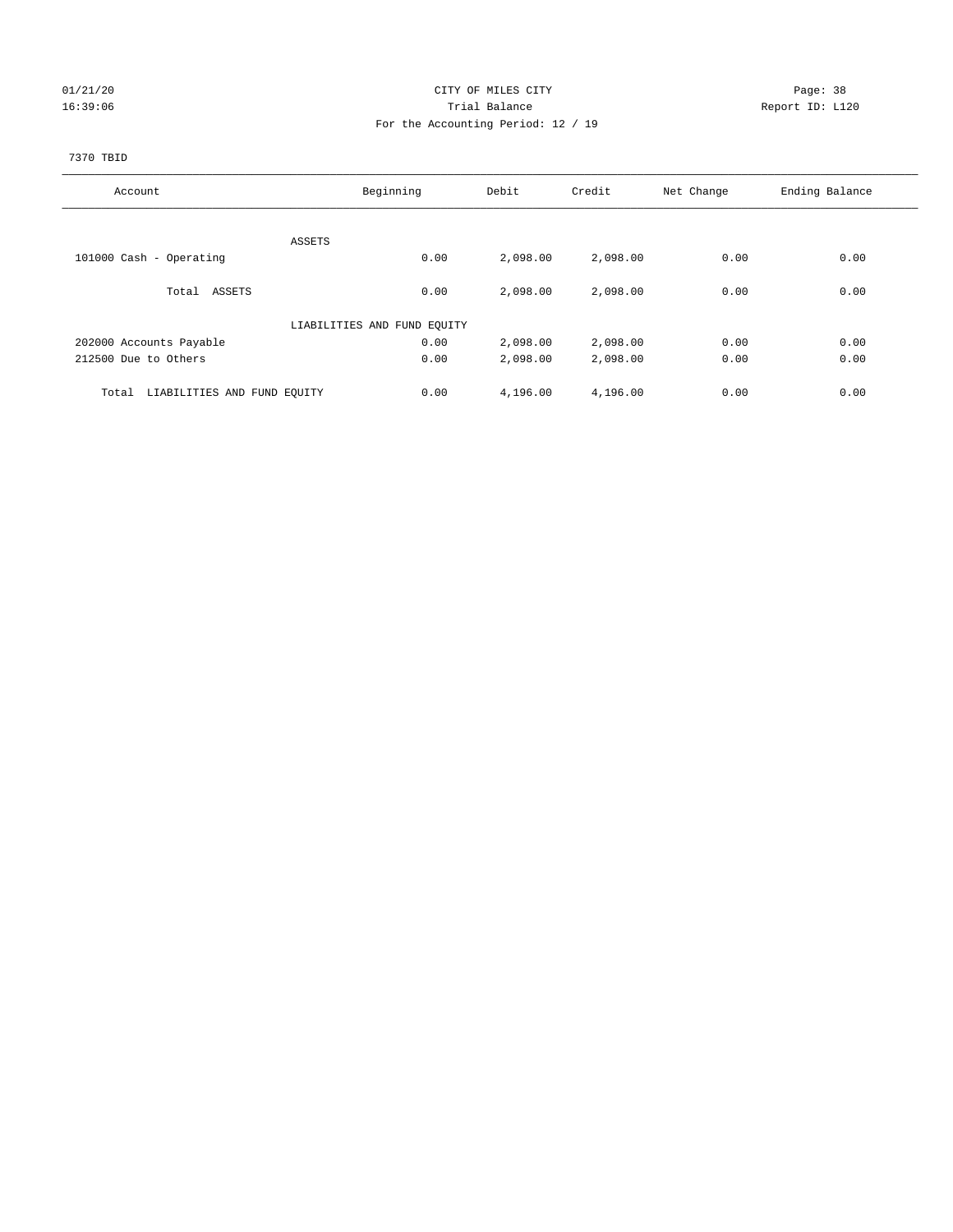## 01/21/20 Page: 39 16:39:06 Trial Balance Report ID: L120 For the Accounting Period: 12 / 19

7458 Court Technology Surcharge

| Account                                   |                             | Beginning | Debit  | Credit | Net Change | Ending Balance |
|-------------------------------------------|-----------------------------|-----------|--------|--------|------------|----------------|
|                                           |                             |           |        |        |            |                |
|                                           | <b>ASSETS</b>               |           |        |        |            |                |
| 101000 Cash - Operating                   |                             | 995.95    | 370.00 | 0.00   | 370.00     | 1,365.95       |
| Total ASSETS                              |                             | 995.95    | 370.00 | 0.00   | 370.00     | 1,365.95       |
|                                           | LIABILITIES AND FUND EQUITY |           |        |        |            |                |
| 212000 Due to Government                  |                             | 395.00)   | 0.00   | 0.00   | 0.00       | 395.00)        |
| 212200 Due to Federal, Soc Sec & Medicare |                             | 1,390.95  | 0.00   | 370.00 | 370.00     | 1,760.95       |
| LIABILITIES AND FUND EQUITY<br>Total      |                             | 995.95    | 0.00   | 370.00 | 370.00     | 1,365.95       |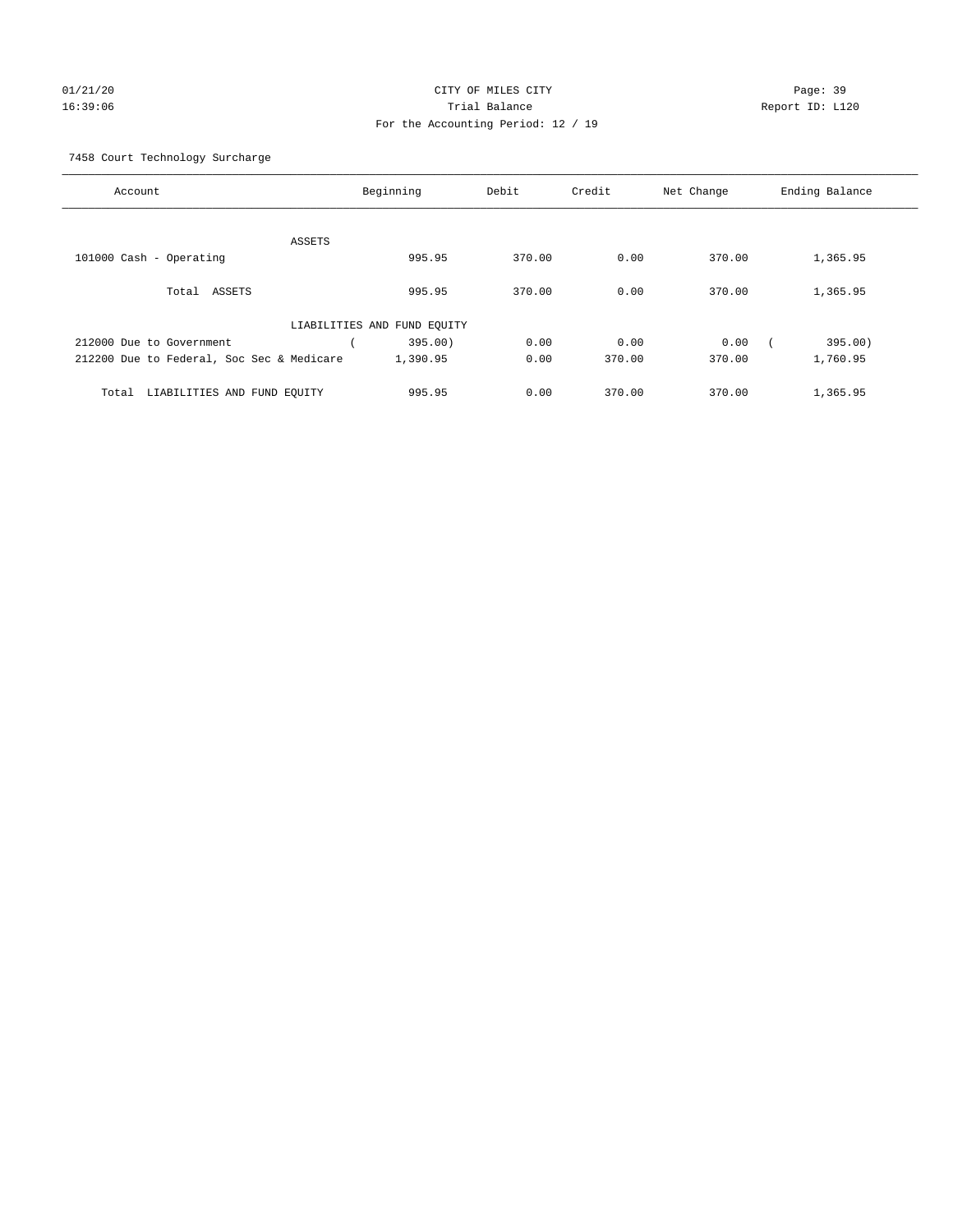# 01/21/20 Page: 40 16:39:06 Trial Balance Report ID: L120 For the Accounting Period: 12 / 19

7467 Law Enforcement Academy Surcharge

| Account                                   | Beginning                   | Debit  | Credit    | Net Change | Ending Balance |
|-------------------------------------------|-----------------------------|--------|-----------|------------|----------------|
| ASSETS                                    |                             |        |           |            |                |
| 101000 Cash - Operating                   | 958.62                      | 30.00  | 50.00(    | 20.00      | 938.62         |
| Total ASSETS                              | 958.62                      | 30.00  | 50.00(    | 20.00      | 938.62         |
|                                           | LIABILITIES AND FUND EQUITY |        |           |            |                |
| 202000 Accounts Payable                   | 0.00                        | 50.00  | 50.00     | 0.00       | 0.00           |
| 212200 Due to Federal, Soc Sec & Medicare | 958.62                      | 50.00  | $30.00$ ( | 20.00)     | 938.62         |
| LIABILITIES AND FUND EQUITY<br>Total      | 958.62                      | 100.00 | 80.00(    | 20.00      | 938.62         |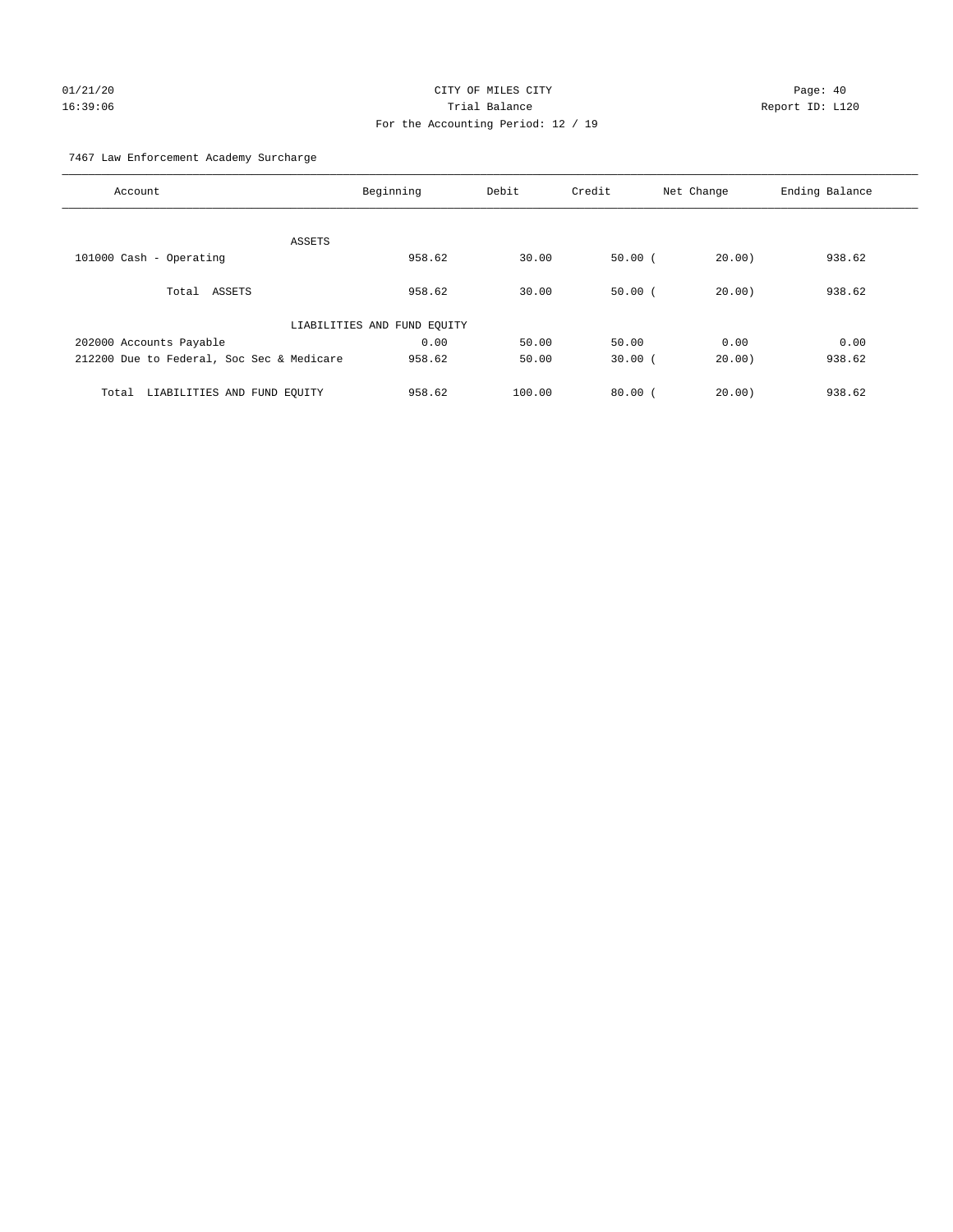# 01/21/20 Page: 41 16:39:06 Channel Report ID: L120 For the Accounting Period: 12 / 19

## 7471 CIVIL LEGAL ASSIST/VICTIM DOM VIOLENCE PROG

| Account                              | Beginning                   | Debit    | Credit       | Net Change | Ending Balance |
|--------------------------------------|-----------------------------|----------|--------------|------------|----------------|
|                                      |                             |          |              |            |                |
| ASSETS                               |                             |          |              |            |                |
| 101000 Cash - Operating              | 3,044.04                    | 693.82   | 2,495.46 (   | 1,801.64)  | 1,242.40       |
|                                      |                             |          |              |            |                |
| Total ASSETS                         | 3,044.04                    | 693.82   | 2,495.46 (   | 1,801.64)  | 1,242.40       |
|                                      | LIABILITIES AND FUND EQUITY |          |              |            |                |
|                                      |                             |          |              |            |                |
| 202000 Accounts Payable              | 0.00                        | 2,495.46 | 2,495.46     | 0.00       | 0.00           |
| 212500 Due to Others                 | 3,044.04                    | 2,495.46 | 693.82 (     | 1,801.64)  | 1,242.40       |
| LIABILITIES AND FUND EQUITY<br>Total | 3,044.04                    | 4,990.92 | $3.189.28$ ( | 1,801.64)  | 1,242.40       |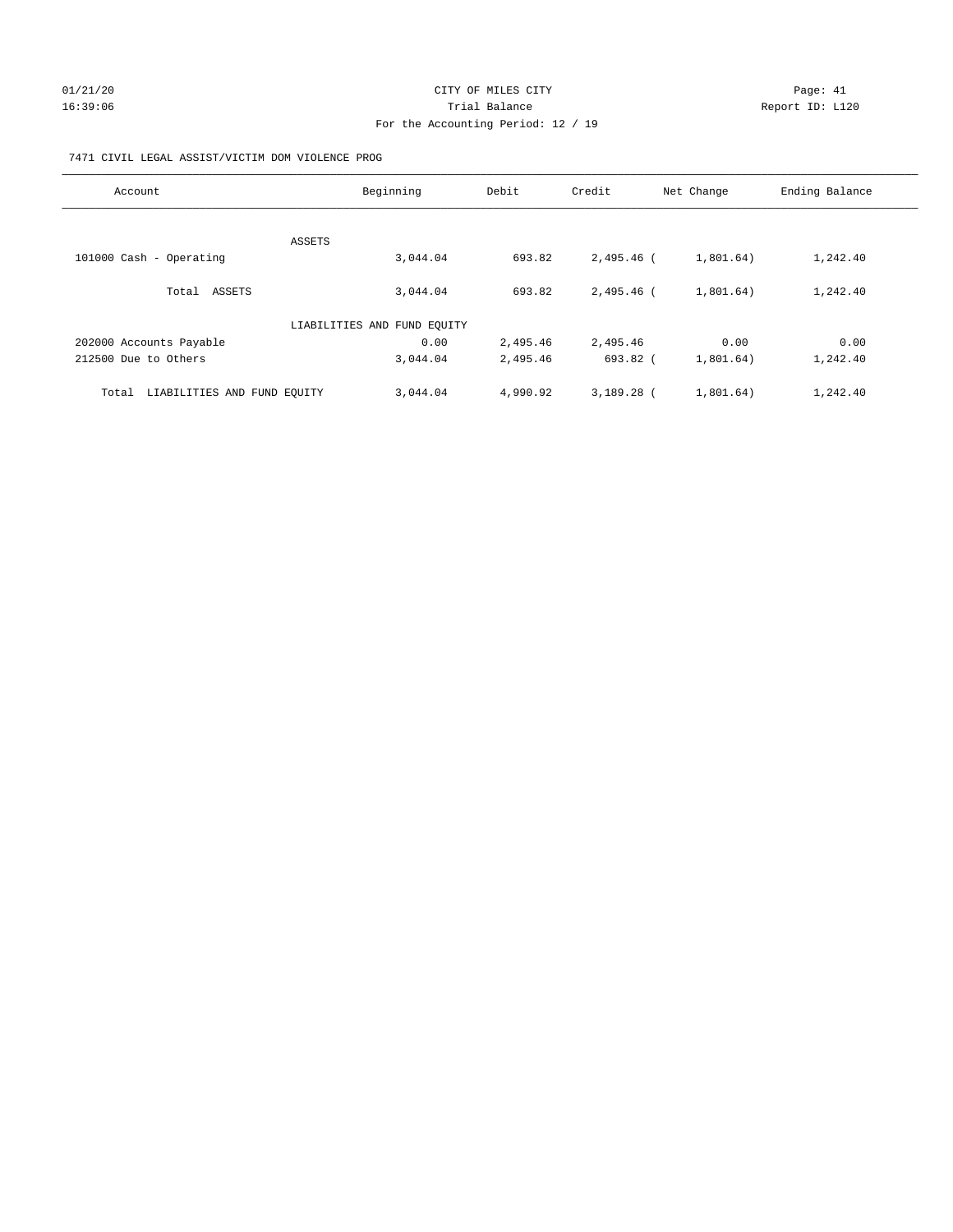## $01/21/20$  Page: 42 16:39:06 Channel Report ID: L120 For the Accounting Period: 12 / 19

7910 PAYROLL FUND

| Account                                   | Beginning                   | Debit       | Credit      | Net Change   | Ending Balance |
|-------------------------------------------|-----------------------------|-------------|-------------|--------------|----------------|
|                                           |                             |             |             |              |                |
| <b>ASSETS</b><br>101000 Cash - Operating  | 122,483.76                  | 530,596.05  | 514,324.74  | 16,271.31    | 138,755.07     |
| Total ASSETS                              | 122,483.76                  | 530,596.05  | 514,324.74  | 16,271.31    | 138,755.07     |
|                                           | LIABILITIES AND FUND EQUITY |             |             |              |                |
| 201000 Warrants Payable                   | 86,787.56                   | 107,969.77  | 159,535.95  | 51,566.18    | 138,353.74     |
| 212200 Due to Federal, Soc Sec & Medicare | 0.00                        | 66,875.86   | 66,875.86   | 0.00         | 0.00           |
| 212202 Due to State Unemployment          | 1,095.45                    | 1,665.10    | $569.65$ (  | 1,095.45)    | 0.00           |
| 212203 Due to Worker's Compensation       | 34,125.28                   | 52,238.82   | 18,113.54 ( | 34, 125. 28) | 0.00           |
| 212204 Due to State Income Tax            | 0.00                        | 16,225.00   | 16,225.00   | 0.00         | 0.00           |
| 212205 Due to MPORS-GABA                  | 0.00                        | 14,997.72   | 14,997.72   | 0.00         | 0.00           |
| 212207 Due to AFLAC, AFLAC PRETAX         | 0.01                        | 820.58      | $820.57$ (  | 0.01)        | 0.00           |
| 212208 Due to Health Ins, Dental, Vision  | 36.20                       | 72,813.80   | 72,813.80   | 0.00         | 36.20          |
| 212209 Due to PERS Retirement             | 74.13                       | 35,093.51   | 35,019.38 ( | 74.13)       | 0.00           |
| 212210 Due to FURS-GABA Retirement        | 365.13                      | 16,341.66   | 16,341.66   | 0.00         | 365.13         |
| 212212 Due to City of Miles City          | 0.00                        | 200.00      | 200.00      | 0.00         | 0.00           |
| Total LIABILITIES AND FUND EQUITY         | 122,483.76                  | 385, 241.82 | 401,513.13  | 16,271.31    | 138,755.07     |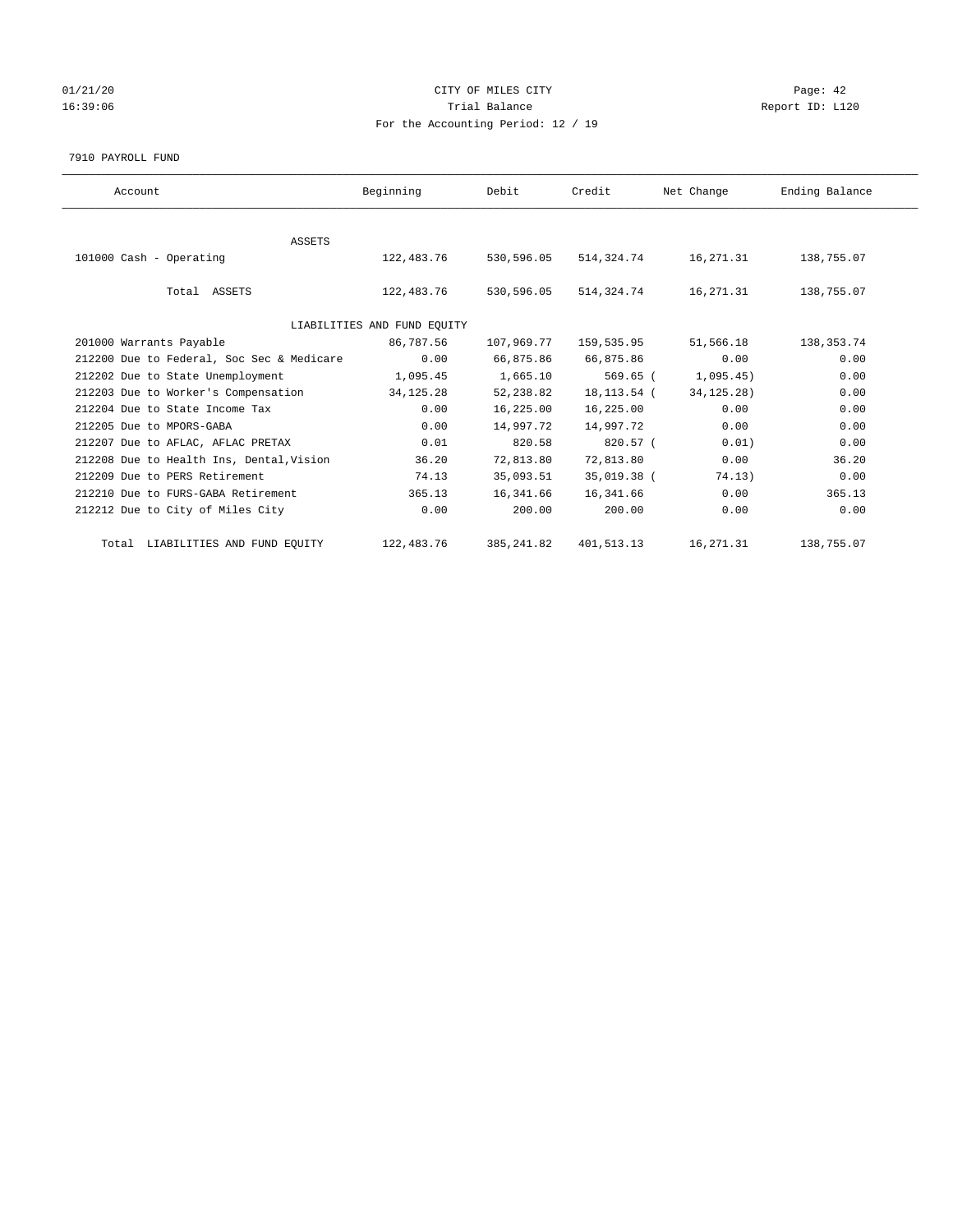## 01/21/20 Page: 43 16:39:06 Channel Report ID: L120 For the Accounting Period: 12 / 19

## 7930 CLAIMS FUND

| Account                              | Beginning                   | Debit | Credit                      | Net Change    | Ending Balance |
|--------------------------------------|-----------------------------|-------|-----------------------------|---------------|----------------|
| ASSETS                               |                             |       |                             |               |                |
| 101000 Cash - Operating              | 739,094.89                  |       | 1,381,380.28 1,891,779.66 ( | 510, 399, 38) | 228,695.51     |
| ASSETS<br>Total                      | 739,094.89                  |       | 1,381,380.28 1,891,779.66 ( | 510, 399, 38) | 228,695.51     |
|                                      | LIABILITIES AND FUND EQUITY |       |                             |               |                |
| 201000 Warrants Payable              | 739,094.89                  |       | 1,891,779.66 1,381,380.28 ( | 510, 399, 38) | 228,695.51     |
| LIABILITIES AND FUND EQUITY<br>Total | 739,094.89                  |       | 1,891,779.66 1,381,380.28 ( | 510, 399, 38) | 228,695.51     |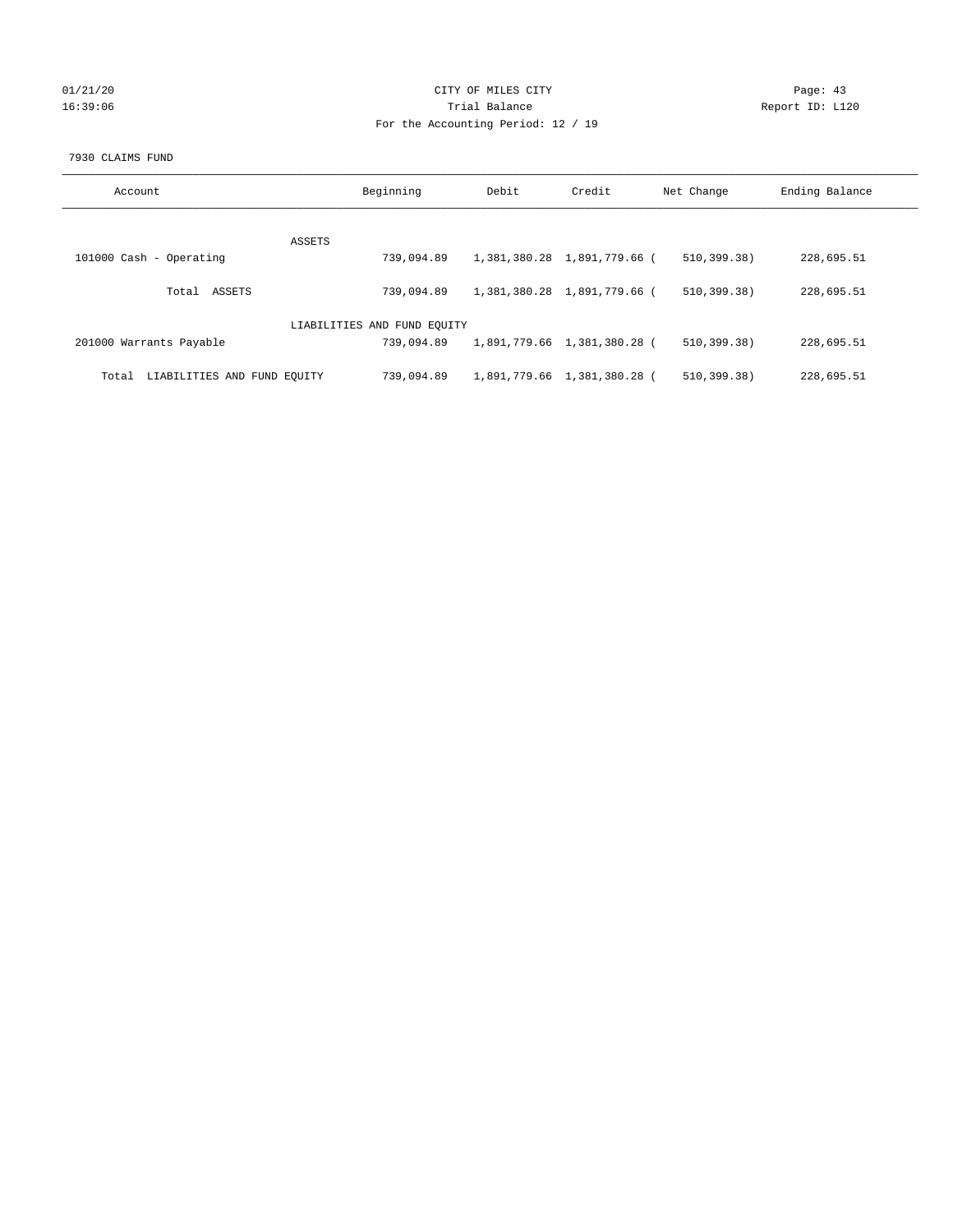# 01/21/20 Page: 44 16:39:06 Trial Balance Report ID: L120 For the Accounting Period: 12 / 19

7980 CUSTER CO WATER & SEWER DISTRICT

| Account                                 | Beginning                   | Debit     | Credit      | Net Change | Ending Balance |
|-----------------------------------------|-----------------------------|-----------|-------------|------------|----------------|
|                                         |                             |           |             |            |                |
| ASSETS                                  |                             |           |             |            |                |
| 101000 Cash - Operating                 | 0.00                        | 14,027.87 | 14,027.87   | 0.00       | 0.00           |
| 122000 Accounts Receivable              | 15,926.72                   | 13,924.65 | 14,027.87 ( | 103.22)    | 15,823.50      |
| Total ASSETS                            | 15,926.72                   | 27,952.52 | 28,055.74 ( | 103.22)    | 15,823.50      |
|                                         | LIABILITIES AND FUND EQUITY |           |             |            |                |
| 202000 Accounts Payable                 | 0.00                        | 14,027.87 | 14,027.87   | 0.00       | 0.00           |
| 211020 Due to Custer Water & Sewer Dist | 15,926.72                   | 14,027.87 | 13,924.65 ( | 103.22)    | 15,823.50      |
| LIABILITIES AND FUND EOUITY<br>Total    | 15,926.72                   | 28,055.74 | 27,952.52 ( | 103.22)    | 15,823.50      |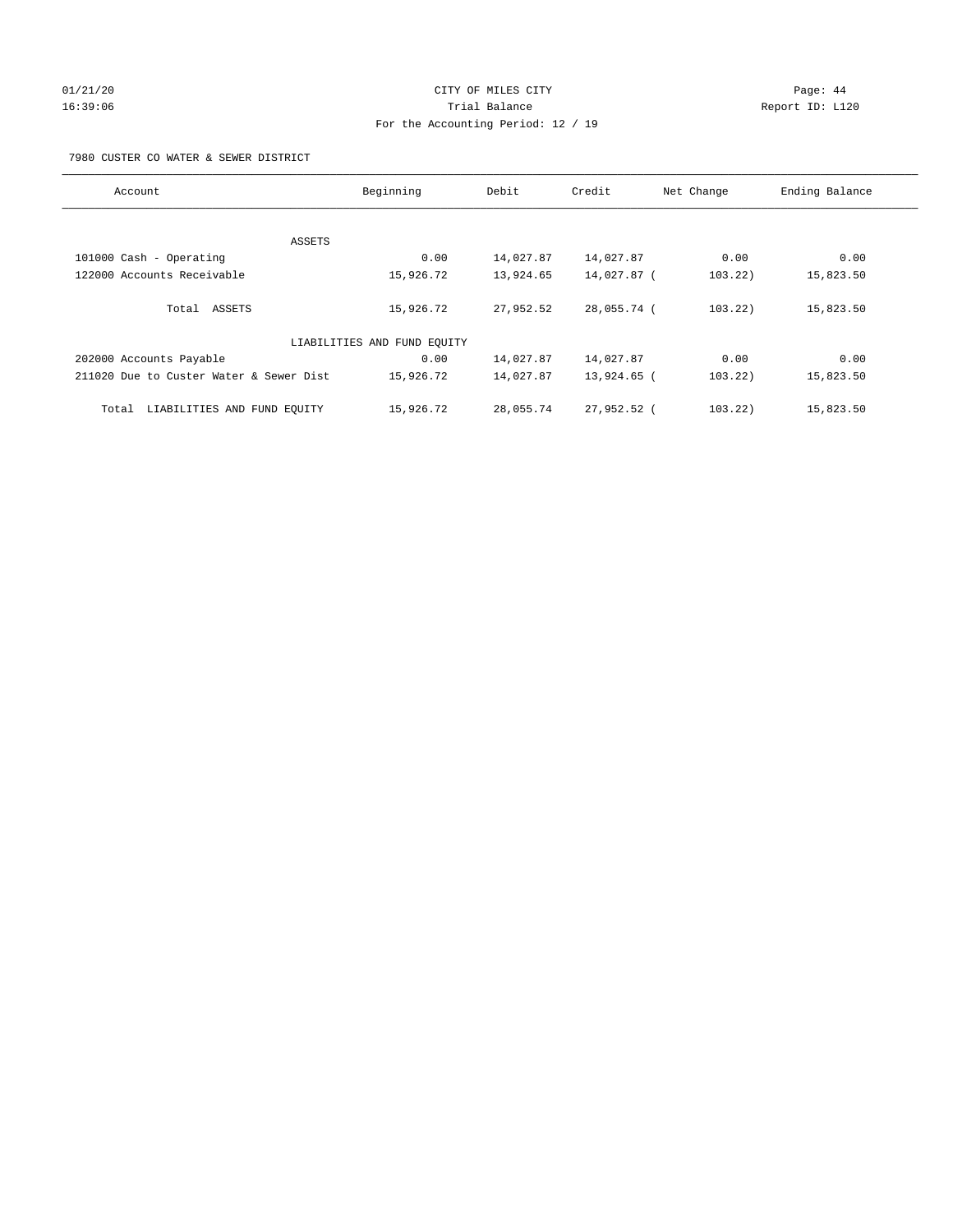## 01/21/20 Page: 45 16:39:06 Trial Balance Report ID: L120 For the Accounting Period: 12 / 19

7981 Interest Clearing

| Account                              | Beginning                   | Debit     | Credit      | Net Change | Ending Balance |
|--------------------------------------|-----------------------------|-----------|-------------|------------|----------------|
|                                      |                             |           |             |            |                |
|                                      | ASSETS                      |           |             |            |                |
| 101000 Cash - Operating              | 88,647.35                   | 15,545.65 | 88,647.35 ( | 73,101.70) | 15,545.65      |
|                                      |                             |           |             |            |                |
| Total ASSETS                         | 88,647.35                   | 15,545.65 | 88,647.35 ( | 73,101.70) | 15,545.65      |
|                                      |                             |           |             |            |                |
|                                      | LIABILITIES AND FUND EQUITY |           |             |            |                |
| 212500 Due to Others                 | 88,647.35                   | 88,647.35 | 15,545.65 ( | 73,101.70) | 15,545.65      |
|                                      |                             |           |             |            |                |
| LIABILITIES AND FUND EQUITY<br>Total | 88,647.35                   | 88,647.35 | 15,545.65 ( | 73,101.70) | 15,545.65      |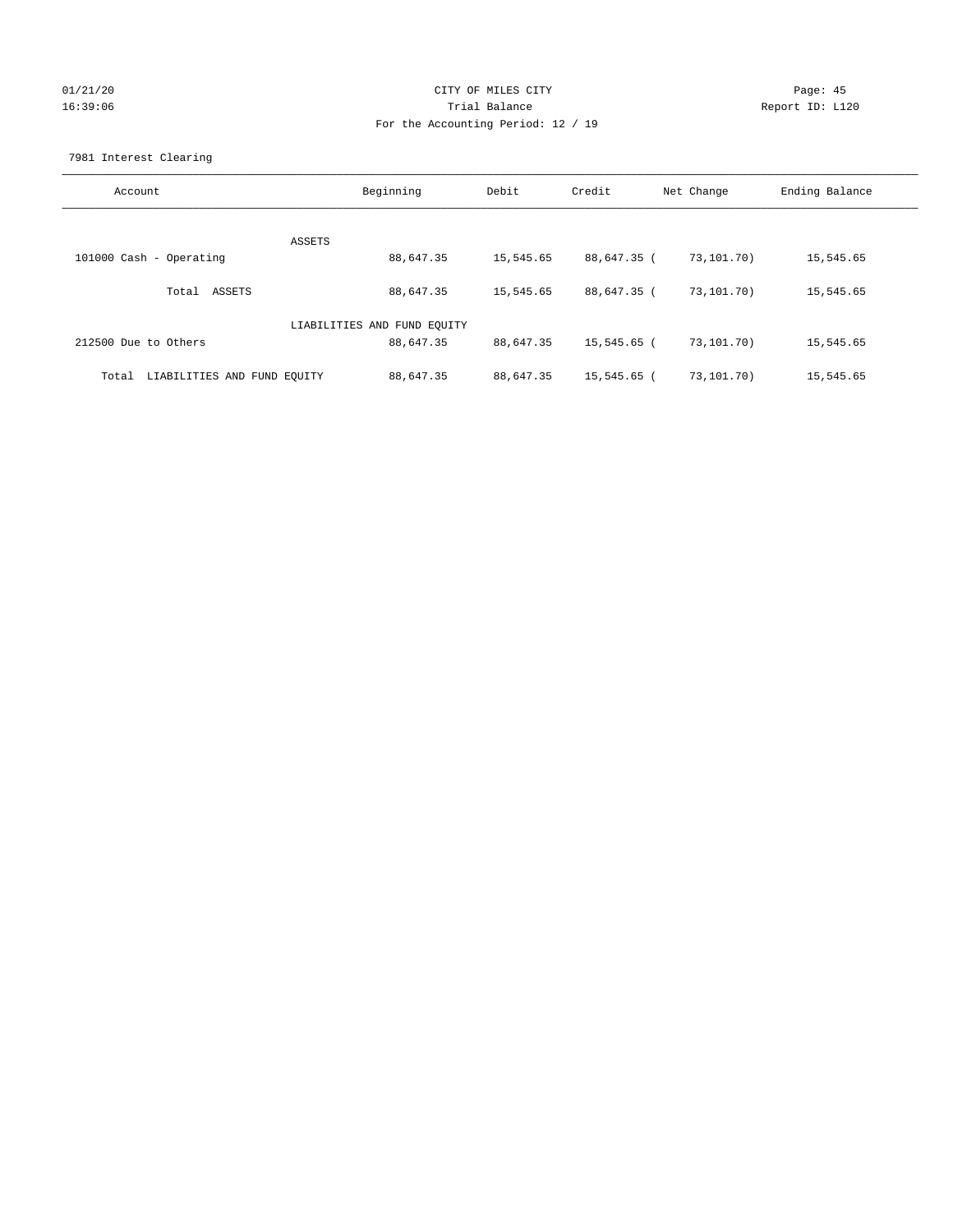# 01/21/20 Page: 46 16:39:06 Channel Report ID: L120 For the Accounting Period: 12 / 19

## 9000 GENERAL FIXED ASSETS GROUP OF ACCOUNTS FUND

| Account                                                    | Beginning                   | Debit | Credit | Net Change | Ending Balance  |
|------------------------------------------------------------|-----------------------------|-------|--------|------------|-----------------|
| ASSETS                                                     |                             |       |        |            |                 |
| 181000 Land                                                | 526,599.00                  | 0.00  | 0.00   | 0.00       | 526,599.00      |
| 182000 Buildings                                           | 1,986,836.00                | 0.00  | 0.00   | 0.00       | 1,986,836.00    |
| 182100 Allowance for Depr - Buildings (Cre(                | 684,991.00)                 | 0.00  | 0.00   | 0.00       | 684,991.00)     |
| 186000 Machinery and Equipment                             | 3,038,732.00                | 0.00  | 0.00   | 0.00       | 3,038,732.00    |
| 186100 Allowance for Depr - Machinery & Eq(                | 1,463,750.00)               | 0.00  | 0.00   | 0.00       | 1,463,750.00    |
| 187000 Infrastructure                                      | 33,670,108.00               | 0.00  | 0.00   | 0.00       | 33,670,108.00   |
| 187100 Allowance For Depreciation - Infras( 16,321,771.00) |                             | 0.00  | 0.00   | 0.00       | 16,321,771.00)  |
| Total ASSETS                                               | 20,751,763.00               | 0.00  | 0.00   | 0.00       | 20, 751, 763.00 |
|                                                            | LIABILITIES AND FUND EQUITY |       |        |            |                 |
| 280000 INVESTMENT IN GENERAL FIXED ASSETS                  | 20,751,763.00               | 0.00  | 0.00   | 0.00       | 20, 751, 763.00 |
| LIABILITIES AND FUND EQUITY<br>Total                       | 20, 751, 763.00             | 0.00  | 0.00   | 0.00       | 20, 751, 763.00 |